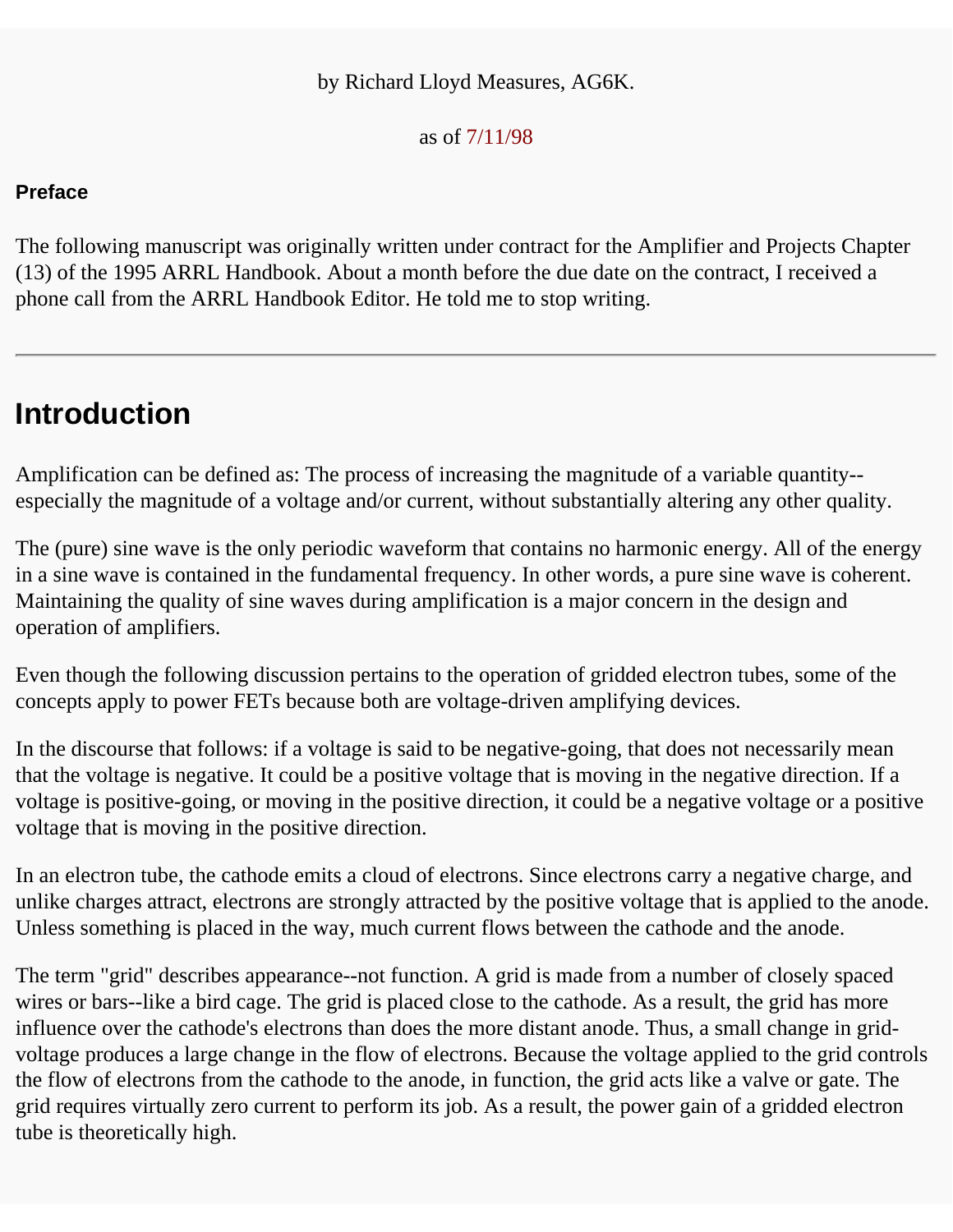Since like charges repel, a sufficiently negative grid can stop electrons from traveling to the anode. As the grid is made less-negative, the flow of electrons to the anode steadily increases. In other words, a positive-going, albeit negative polarity, grid-voltage causes an increasing flow of electrons between the cathode and the anode. The reverse is also true: a negative-going grid-voltage causes a decreasing flow of electrons from the cathode to the anode. As long as the grid remains negative with respect to the cathode, the relationship between grid-to-cathode voltage and anode-current is fairly linear.

When an appropriate load resistor is connected between the anode and its positive voltage source, the changes in anode-current produced by changes in grid-voltage create a proportional, typically much larger, voltage change across the resistor. The ratio of changes in voltage across the load resistor to changes in grid-voltage is the voltage amplification factor. It is designated by the Greek letter Mu. Since Mu is higher at high anode-voltages than it is at low anode-voltages, average Mu is a more meaningful number than maximum Mu. Average Mu ratings vary from about 2 to 240. Mu is partly determined by the spacing between the grid wires and the distance between the grid and the cathode..

## **Classes of Operation**

The duration of anode-current conduction per cycle determines the class of amplifier operation. A conduction angle of 360 degrees means that the anode is conducting current during 100% of the input sine wave cycle. A conduction angle of 90 degrees means that the anode is conducting current during 25% of the input sine wave cycle. Long conduction angles produce a more linear representation of the input sine wave. Short conduction angles produce more efficiency--and less linearity.

Class A is defined as a conduction angle of 360 degrees. Class B is defined as a conduction angle of 180 degrees. Class C is defined as a conduction angle of less than 180 degrees. The subscript 1 indicates that no grid-current flows. The subscript 2 indicates that grid-current flows--the result of driving the grid into the positive voltage region.

When the conduction angle is less than 360 degrees, the missing part of the sine wave must somehow be filled in. One way of filling in the missing part of the sine wave is by utilizing the flywheel effect of an output tank circuit. Another way to produce a smooth sine wave is to use a push-pull configuration. If each device in a push-pull circuit conducts for at least 180 degrees, a smooth sine wave can be produced.

### **Class A Operation**

Class A is the most linear class of amplifier operation. Class A amplifiers produce only about 1/100,000 part, or minus 50dB, distortion. The theoretical efficiency of a Class A amplifier is 50%. The practical efficiency is slightly lower. Class A is used mainly in low level amplifiers--where efficiency is not much of an issue. Since Class A operates with continuous (360 degrees) conduction, no tank circuit is needed to complete the sine wave. Class A is ideal for wide band amplification.

The zero-signal anode-current [ZSAC] in Class A is set to roughly half of the electron tube's maximum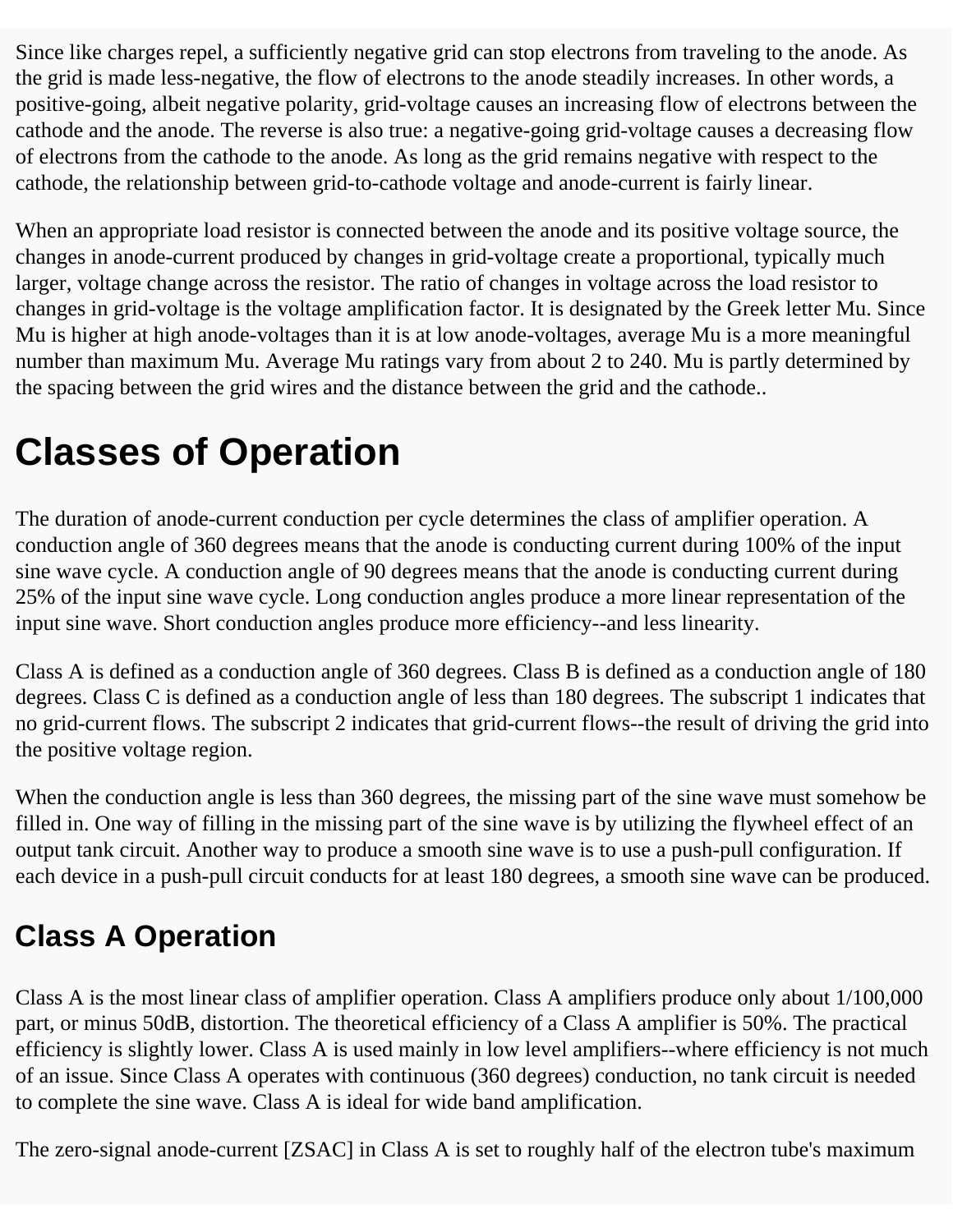anode-current rating. Although the meter-indicated anode-current remains constant from zero signal to maximum signal, the instantaneous anode-current typically varies from just above zero to many times the meter-indicated anode-current.

The maximum available power in Class A is roughly equal to the anode-dissipation rating of the electron tube.

The Class A amplifier can be compared with a gas turbine engine. Both have a smooth, continuous power stroke--and neither one is very efficient.

### **Class AB1 Operation**

Class AB1 amplifiers are roughly 60% efficient. The trade-off for increased efficiency is slightly more distortion--roughly 1/10,000 part, or minus 40db. Since most transceivers produce more than minus 36db of IMD, such an amplifier would not add significant distortion.

The anode-current in Class AB1 varies in proportion to the grid-voltage for about 60% of the input sine wave cycle. Thus, the anode-current is off for about 40% of each input sine wave cycle. The missing 40% in the output sine wave is filled in by the flywheel effect of the output tank circuit.

In Class A or Class AB1 a somewhat unusual relationship exists between the work being performed by the tube and the grid voltage. The grid is operated in the zero to negative voltage region. Maximum instantaneous anode-current, maximum anode voltage swing and maximum peak power output coincide with an instantaneous grid-voltage of zero--i.e., maximum stoke equals zero grid volts.

The grid must not be allowed to become positive. If the grid became positive, electrons from the cathode would begin flowing into the grid. Whenever grid-current flows, the linear relationship between gridvoltage and anode-current deteriorates.

Since there is zero grid-current in Class A or Class AB1 operation--and any voltage multiplied by zero amperes is zero watts--the driving power is usually stated as zero on the tube manufacturer's technical information sheet. However, because charging and discharging a capacitor requires current flow, in the real world of conductor RF resistance, charging/discharging the grid capacitance at an RF rate consumes some power. In a typical HF amplifier, the drive power required for Class AB1 MF/HF operation is roughly 1% to 2% of the output power. Thus, the typical power gain is roughly 50 to 100. As frequency increases, conductor resistance increases due to skin-effect. More R causes more I^2 R loss. As frequency increases, the amount of current needed to charge and discharge the grid capacitance also increases--causing even more I^2 R loss. These losses can only be compensated for by adding more drive power.

Drivers (usually a transceiver) require a resistive load--which the capacitive grid does not provide--so a suitable resistance must be connected from the grid to RF-ground..

The zero-signal anode-current [ZSAC] in a Class AB1 amplifier is normally set to about 20% of the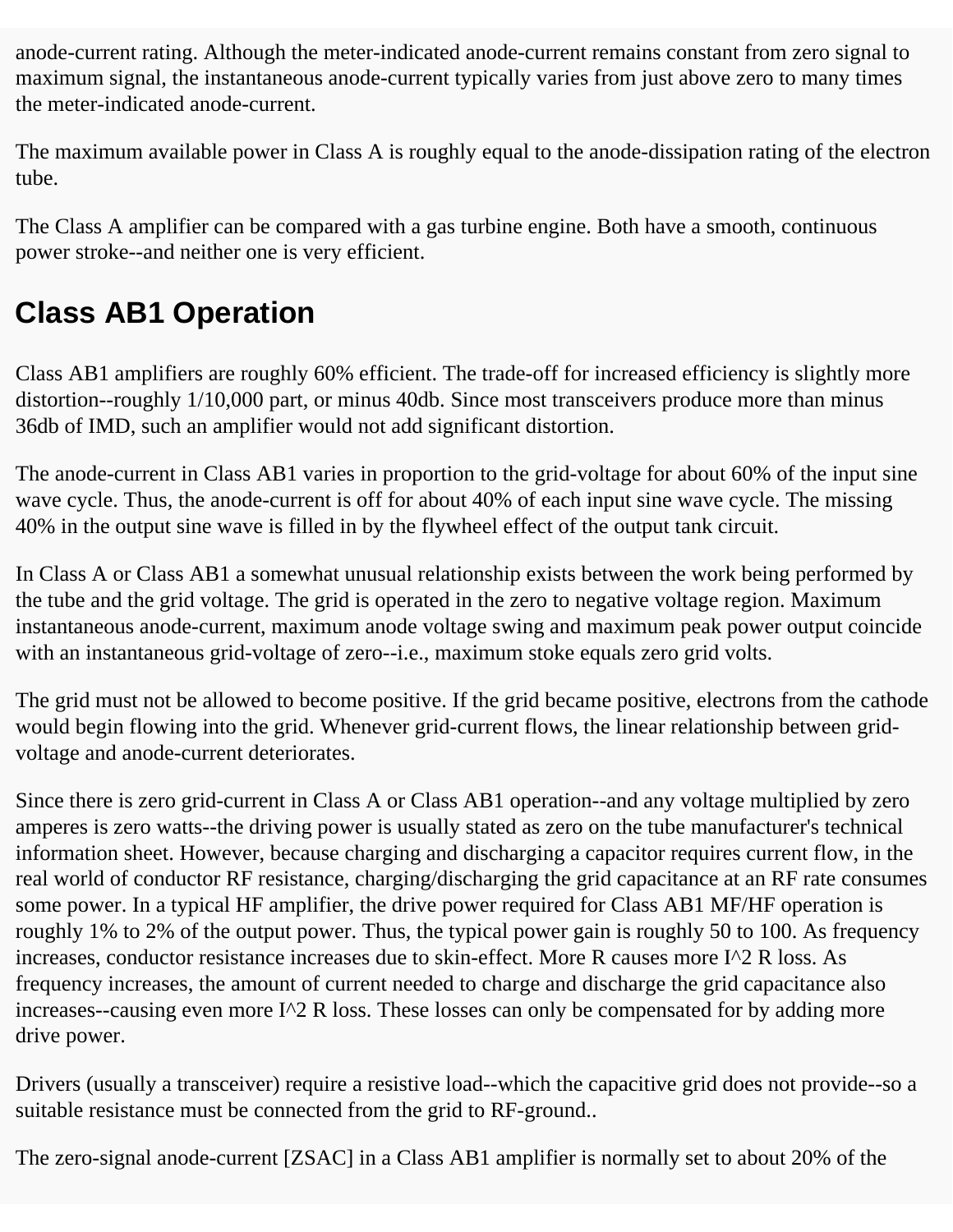maximum-signal single-tone anode-current.

Tubes that are designed for Class A and Class AB1 service produce high peak anode-current when the instantaneous grid-voltage is zero. Typically, the peak anode-current is about three times the maximum rated (average) anode-current. Most of the tubes that are used in Class A and Class AB1 RF amplifier service are tetrodes and pentodes--devices that have the advantage of grid-to-screen amplification. Triodes are seldom used because the only grid designs that can produce high anode-current with zero grid volts are those that have a Mu of 2 to 5. Low Mu triodes require much more driving voltage than a comparable tube with a screen requires. Since imposing a high RF voltage across the capacitive grid is difficult, low Mu triode Class A and Class AB1 power amplifiers are only practical up to a few hundred kHz.

### **Class AB1 Cathode-Driven Operation**

The most common configuration for Class AB1 operation is grid-driven. Since grid amplification as well as grid-to-screen amplification takes place, the resulting power gain is high. Class AB1 amplifiers can also be cathode-driven if the tube is a tetrode or pentode. The grid is tied to the cathode. Thus, the gridvoltage is always 0V--so no grid-current flows. The screen is grounded. The input signal is applied to the cathode/grid. Because input signal voltage is applied between the grid and the screen, grid-to-screen amplification takes place. However, since the grid is tied to the cathode, no grid amplification takes place. Although the power gain is relatively low, linearity is excellent. The Collins 30S-1 is an example of a cathode-driven Class AB1 amplifier.

The Class AB1 amplifier is like a 2-cycle, single-cylinder engine. The power stroke is roughly half of each crankshaft revolution--it has a flywheel (the tank circuit) that supplies power between power strokes--and it is more efficient than a gas turbine (Class A).

### **Class AB2 Operation**

Class AB2 is similar to Class AB1 except that the grid is driven into the positive voltage region during a part of the anode conduction period. A Class AB2 amplifier can be grid-driven or cathode-driven.

### **Grid-Driven Class AB2 and Negative-feedback**

When the grid is driven positive, it attracts and accelerates the cathode's electrons. Some of the electrons stick to the grid, resulting in grid-current. Electrons that miss the grid travel to the anode. The accelerated head start causes a sharp increase in instantaneous anode-current--and a sharp decrease in linearity. The distortion products from a single-ended, Class AB2 grid-driven amplifier are roughly 1/100 part [minus 20db]. In SSB service, this level of distortion is virtually certain to cause interference to other stations using adjacent frequencies. However, by limiting grid-current and by adding an unbypassed, low-L cathode feedback resistor (to develop an out-of-phase {negative} feedback voltage) it is possible to achieve acceptable linearity in grid-driven Class AB2 operation--but only if the grid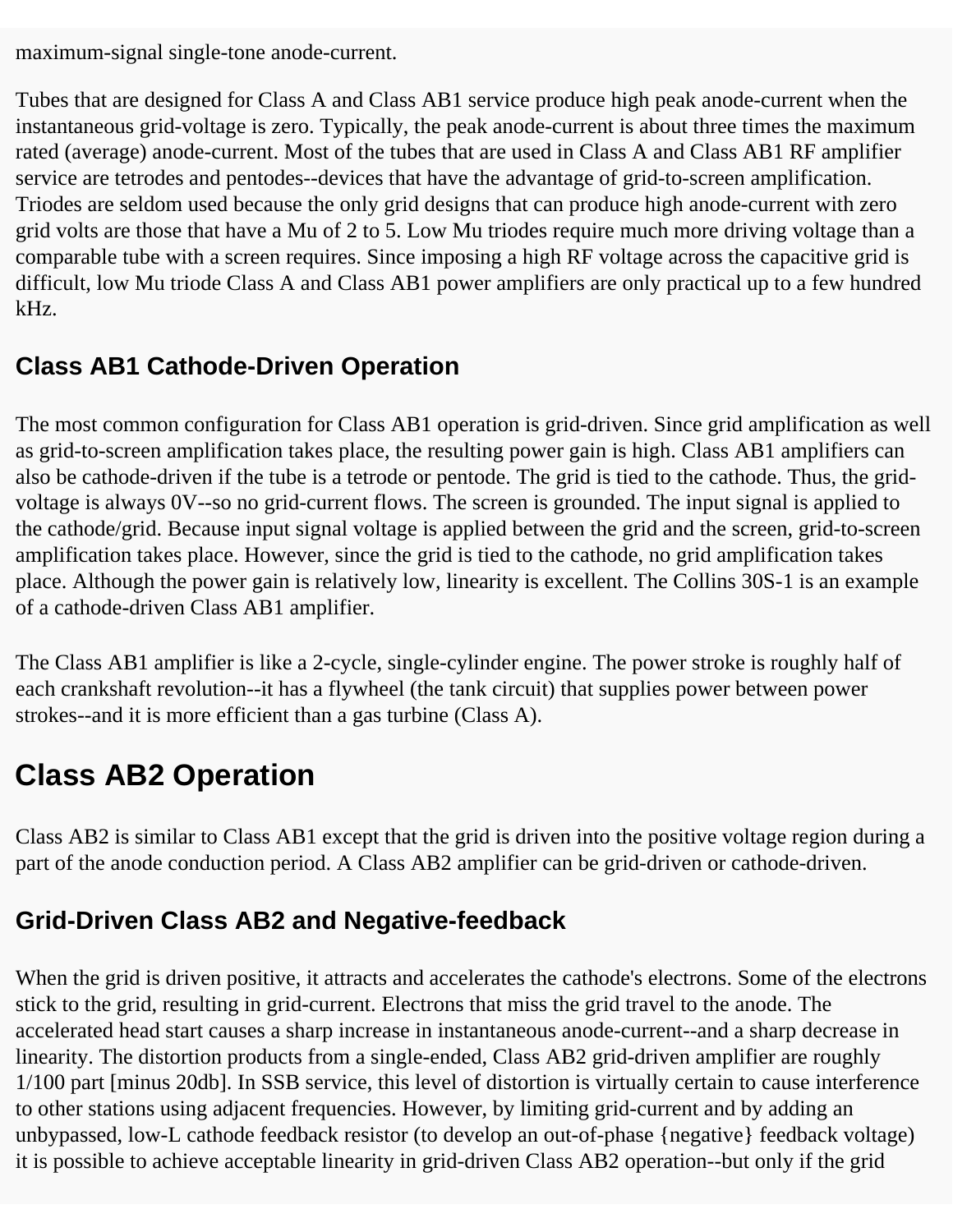current produced is small.

An unbypassed cathode resistor is also useful for improving linearity in Class AB1. For example, the 4CX250B has a somewhat objectionable distortion level in Class AB1, SSB service. Adding a 25 Ohm resistor between the unbypassed cathode and chassis ground improves linearity. The trade-off is that slightly more grid drive voltage is needed to achieve the same output level. Cathode negative-feedback is also useful with TV sweep tubes--devices that were originally designed for switching--the opposite of linear amplification. When an appropriate cathode resistor is used with a sweep tube, reasonable linearity can be achieved.

### **Class AB2 Grounded-Grid Operation**

Even though Class AB2 cathode-driven/grounded-grid operation produces grid-current, it is never the less fairly linear due to the laundering effect of negative-feedback. This is the result of the input and output signals being in series with each other and out of phase. Due to the negative-feedback, the distortion level in Class AB2 grounded-grid service is low--typically about 40db below PEP.

High-Mu triodes work well in Class AB2 grounded-grid operation. Medium-Mu triodes can be used, but they have less power gain. Tetrodes and pentodes usually work well in grounded-grid operation. Since tetrodes and pentodes typically have a grid-to-screen amplification factor of about 5, its easy to assume that they offer an advantage over triodes in Class AB2 grounded-grid operation. However, RFgrounding the grid and the screen stops grid-to-screen amplification. Applying DC screen-voltage does NOT increase gain because grid-to-screen amplification can not take place unless input signal voltage is applied between the grid and the screen.

The maximum available power in Class AB2 is roughly double the anode-dissipation rating.

### **Class B Operation**

Class B is defined as a conduction angle of 180 degrees. Class B RF amplifiers produce unacceptable distortion in SSB operation.

### **Class C Operation**

Class C is defined as an anode conduction angle of less than 180 degrees. In Class C, the amplifying device is deliberately not operated linearly. Instead, it is operated as a switch in order to reduce resistance loss. The anode conduction angle in Class C operation is usually made as short as is possible. In effect, the tank circuit makes the RF output sine wave--like a bell that is struck at a constant rate by a hammer. This is similar to the principal behind the spark transmitter.

The efficiency of a typical Class C amplifier is high. When compared to a Class AB1 or Class AB2 amplifier operating at the same power input, a Class C amplifier will deliver a received signal increase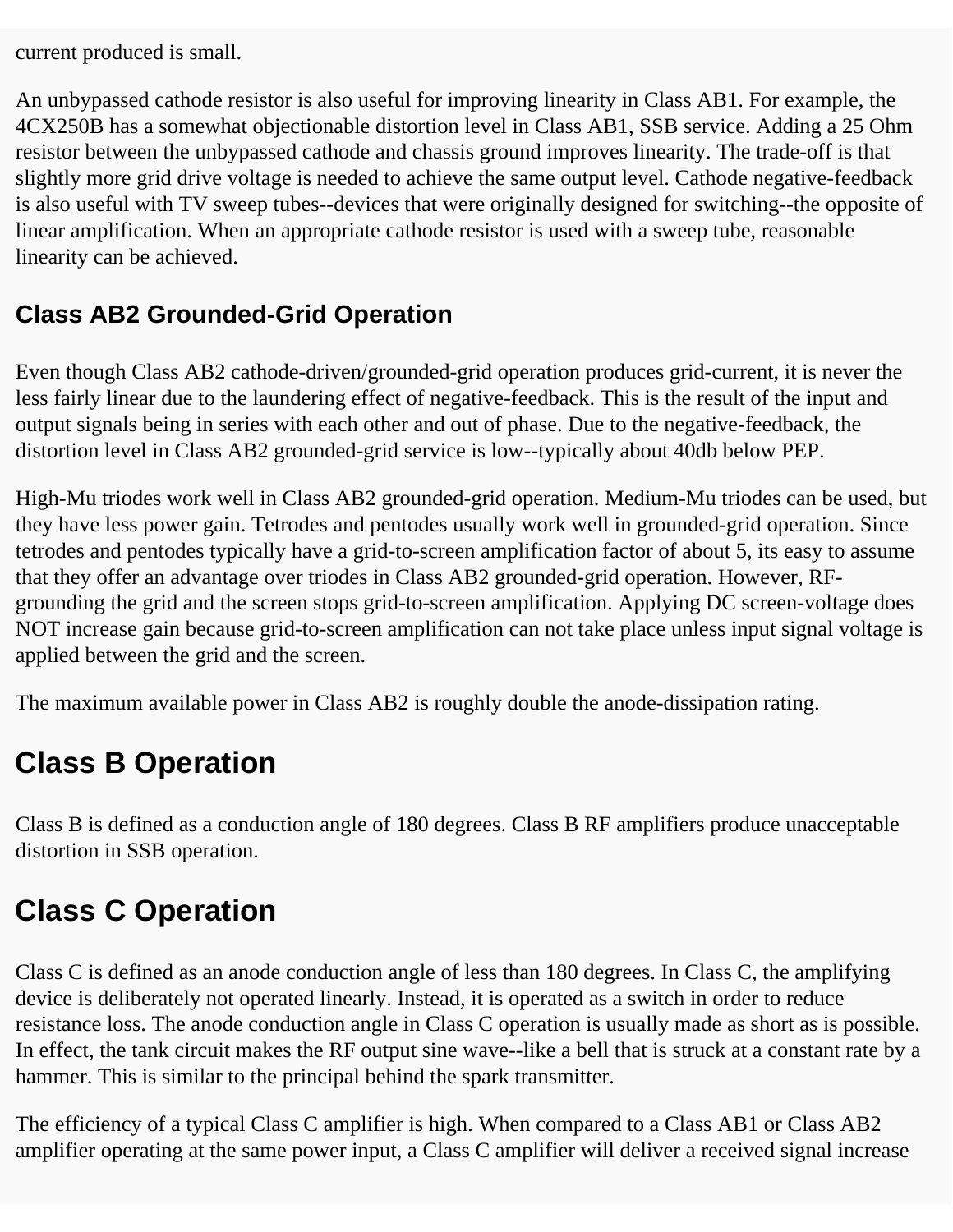of about 1db--in other words, 1/6 of 1 S-unit. However, significant trade-offs are required to achieve that 1/6 of 1 S-unit. As is the case with Class B operation, the distortion from Class C operation is so high that SSB operation is precluded. Only CW, FM or FSK operation is practical. The harmonic output level from a Class C amplifier is substantial. Extra filtering is usually needed to control harmonic radiation.

The maximum available power in Class C operation is roughly three to four times the anode-dissipation rating of the electron tube.

### **Class D Operation**

Class D is used up to about 1.6MHz--mostly in AM broadcast service. In Class D operation, the amplifying device rapidly switches on and off at a fixed rate--like a switching power supply--except that the output voltage varies at an RF rate. The amplitude of the RF is controlled by varying the on period of the switch. Smoothing is accomplished by a complicated filter that converts some of the odd-harmonic energy from the rectangular waves back to fundamental frequency energy. Class D is highly efficient- but it is limited in frequency capability and frequency agility.

# **Amplifier Design Considerations**

Arriving at an amplifier design that will give years of surprise-free service involves many considerations. Merely copying circuits from published amplifier designs or commercial amplifiers is not necessarily the best approach. Doing so may result in copying someone's mistakes. The best approach is to learn what you can about each section of an amplifier, discuss it with others--then reach your own conclusions.

Basic prerequisites for getting a handle on what's going on inside an amplifier are an understanding of Ohm's Law, inductive and capacitive reactance, impedance, resonance, how gridded electron tubes function, and some knowledge of L and pi networks.

A useful book on amplifier design is Eimac®'s *Care and Feeding of Power Grid Tubes*. I will minimize the discussion of topics that are covered adequately in this book.

### **Tubes vs. FETs**

When the first RF power FETs were introduced, it was commonly thought that FETs would eventually replace bipolar transistors and gridded electron tubes in HF power amplifiers. Since RF power FETs work better at 50V than they do at 12V, FETs have not replaced bipolar transistors in 12V mobile applications. Another difficulty with FETs is cost. A pair of FETs that can produce 1200W PEP at 29MHz cost about six times more than an electron tube, or tubes, that can do the same job. The FETs' input power requirements are 50V at 50A, i.e., 2500W--so there's considerable heat to dispose of. Meeting the cooling requirement is not nearly as easy as it is with tubes because tubes operate quite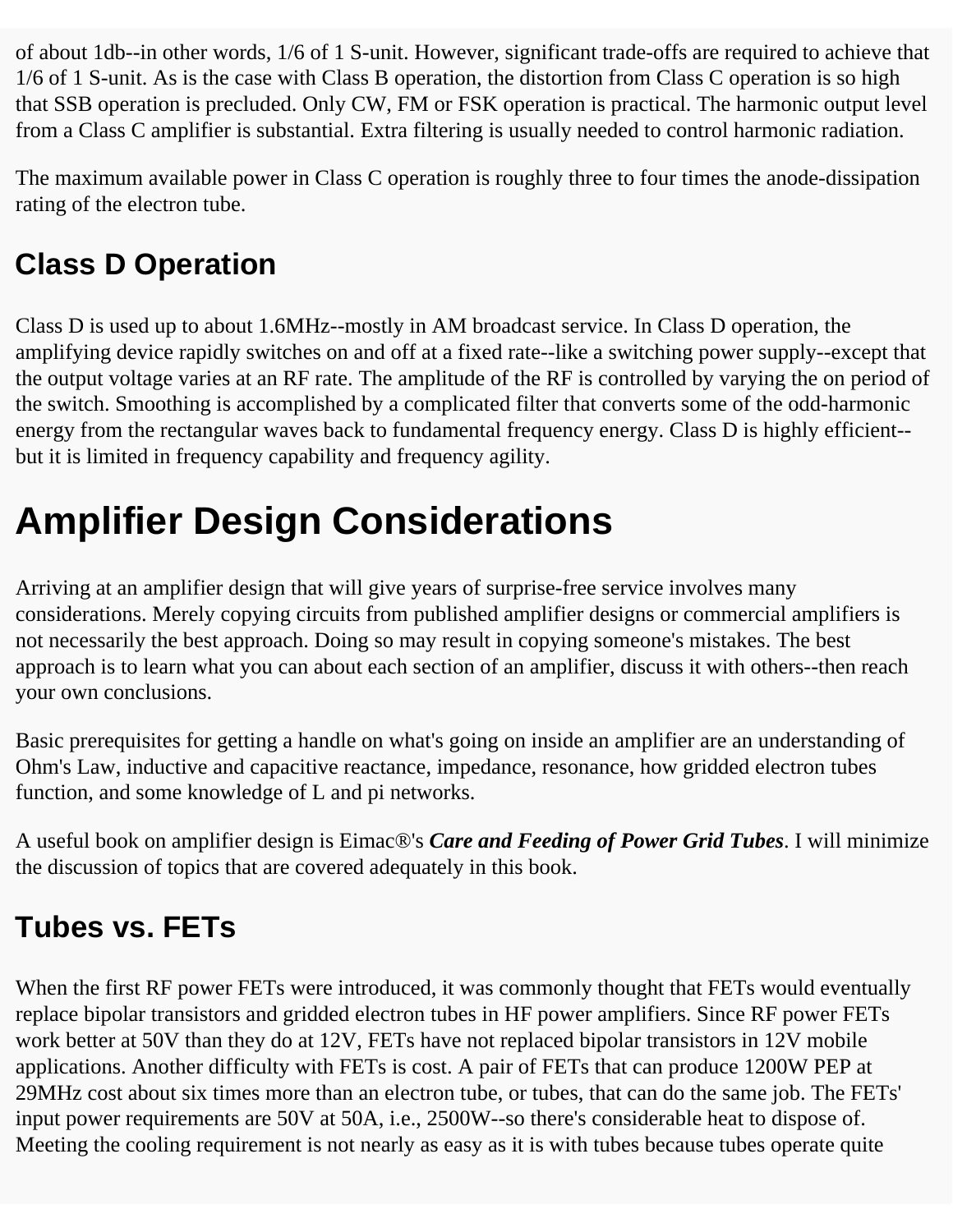happily at surface temperatures that destroy silicon devices.

In low power applications at room-temperature, solid-state devices can last 100 years. However, at the junction temperatures encountered in high power applications, the P and N doped layers slowly diffuse into each other--thereby steadily eroding the device's amplifying ability. A relatively-large rigorous cooling system is needed to achieve a reasonable operating life from high power solid-state RF amplifying devices.

Another difficulty with solid-state high power RF amplifiers is their power supply requirements. Tubes are quite tolerant of moderate variations in their anode supply voltage. Transistors, however, are fatally sensitive to over-voltage. It is much easier to build a 3000V, 0.8A unregulated supply for a tube than to build a regulated 50V, 50A power supply with over-voltage, over-current and over-temperature protection circuitry for high-power solid-state devices.

The bottom-line is that 1500W, HF, gridded electron tube amplifiers are more efficient, more forgiving, easier to cool, more compact, weigh less, are more tolerant of high SWR and are less costly than 1500W HF semiconductor amplifiers. For instance, a pair of legal-limit FETs cost about \$800 from Motorola®. The efficiency is about 10% less that what one can achieve with gridded electron tubes.

### **Grounded-Grid Versus Grid-Driven**

For at least the last three decades, the vast majority of amateur radio amplifier designs have been Class AB2 cathode-driven--a.k.a. 'grounded-grid'. One reason for this is simplicity--or at least the appearance of simplicity. Ground the grid(s), drive the cathode. Only three supplies are needed--the T-R switching supply, the filament supply and the anode supply. Neutralization is theoretically not needed because the grounded grid(s) shield the output element, the anode, from the input element, the cathode. This theory works **almost** perfectly. Grounded-grid amplifiers are virtually always stable at the operating frequency because the reactance of the feedback C is too high at HF to allow regeneration. This is fortunate because there is no way of neutralizing a single ended grounded-grid amplifier. Another advantage is flexibility. Almost any tetrode, pentode, or high-Mu triode from the junk box will work. Linearity is usually good and the typical power gain--10db to 14db--is acceptable. So far, so good. Now for the tradeoffs.

What goes on inside a grounded-grid amplifier is not as simple as it looks. The AC component of the anode-current and the grid-current, i.e., the RF cathode current, passes entirely through the cathode coupling capacitor and the tuned-input circuit--so the input circuit is in series with (and out of phase with) the output circuit. The components in the tuned circuit must be able to handle a substantial amount of RF current. Manufacturers of tubes that are designed for grounded-grid operation typically recommend using a tuned input pi-network with a Q of 2 to 5. To maintain an acceptable SWR and Q when the operating frequency changes appreciably, all three reactances in the tuned input must change proportionally. However, if Q is allowed to change, L can be left as is providing that C1 and C2 are retuned. [For more information on this problem, see the section titled "Tuned Input Circuits."]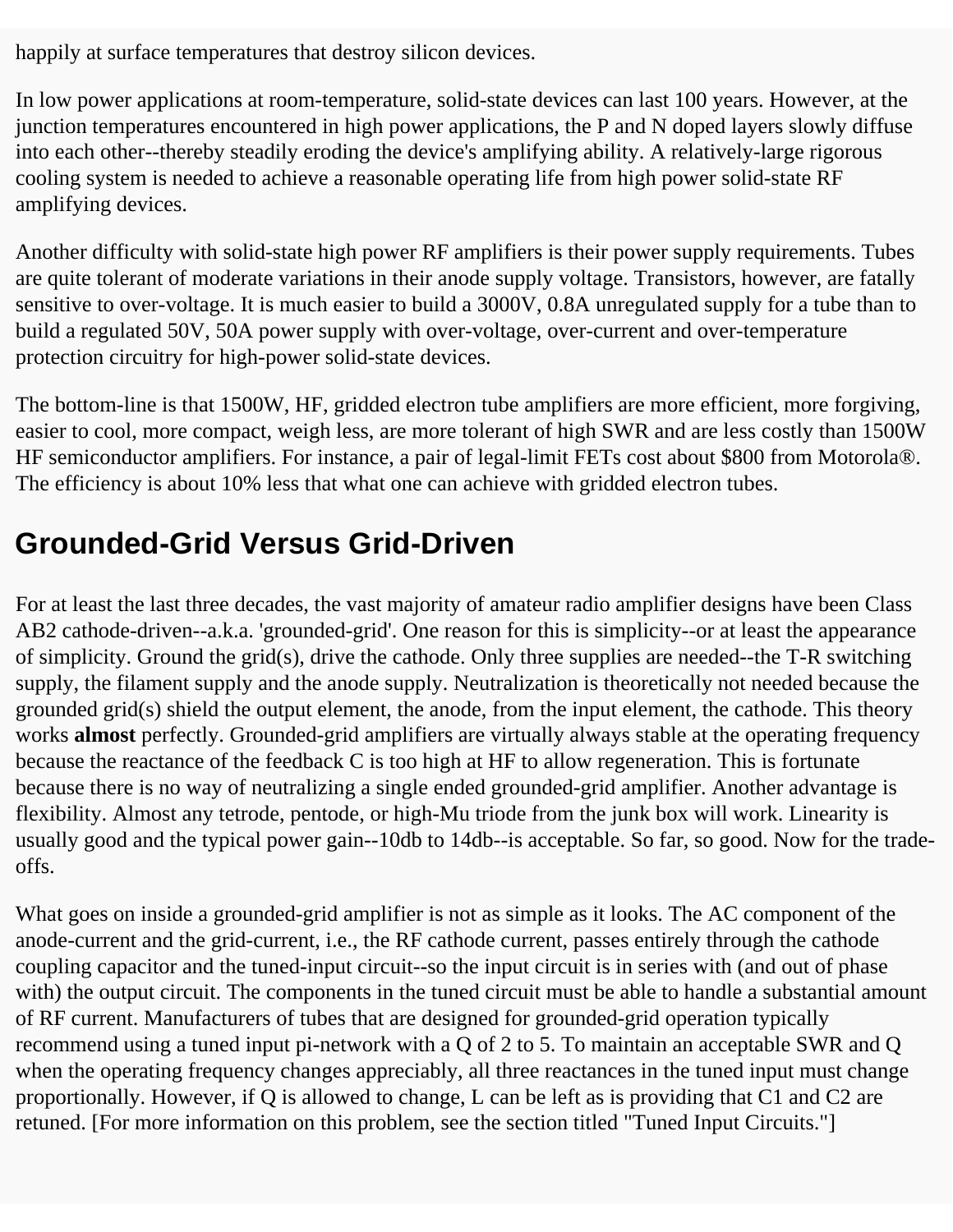Even though HF grounded-grid amplifiers are stable at their operating frequency, at VHF the grid looses its ability to shield the input from the output. HF grounded-grid amplifiers have a less-than-pristine reputation for VHF stability.

For wide frequency coverage, the Class AB1 grid-driven amplifier requires a much simpler tuned input than a grounded-grid amplifier requires. Typically, grid-driven amplifiers have more power gain than grounded-grid amplifiers. One Class AB1 grid-driven amplifier has about as much gain as two Class AB2 grounded-grid amplifiers in series. The trade-off is two additional DC supplies--a grid bias supply and a screen supply. Both of these supplies need to be adjustable. HV power FETs make this task easy.

### **Cathodes**

There are two types of cathodes--directly-heated and indirectly-heated. In a directly-heated cathode, a ditungsten carbide layer on the hot (c.1800 degrees K) tungsten, alloyed with about 1.5% thorium--a.k.a. 'thoriated-tungsten', filament wire emits electrons. In an indirectly-heated cathode, the filament (a.k.a. heater) heats a metal cylinder that is coated with strontium oxide and barium oxide. This coating is relatively frangible--but highly emissive.

Ditungsten carbide is commonly formed by heating tungsten in an atmosphere of acetylene  $(C_2H_2)$  gas. Carbon atoms in the gas break their electron bonds with hydrogen atoms and bond with tungsten atoms to form ditungsten carbide on the surface of the filament wire. Since it is atomically linked to the underlying tungsten, the ditungsten carbide layer is very durable. During use, the process reverses. Ditungsten carbide gradually looses carbon and changes back to tungsten. Extra heat exponentially accelerates this process. A cathode is worn out when the carbon is mostly used up.

After their cathodes grow tired of emitting electrons, large external-anode amplifier tubes are commonly "recarburized" with acetylene, vacuum-pumped and resealed. This restores full emission. Although it is possible to recarburize a 3-500Z, doing so is not economically feasible. The smallest tube that is currently being recarburized is the 3CX1000A7.

Each type of cathode has advantages and disadvantages. Indirectly-heated cylinder [8877] and planar [3CX100A5] cathodes have much less inductance than a directly-heated cathode made from wires. Thus, indirectly-heated cathodes are more frequency-capable. Some indirectly-heated cathode tubes can perform satisfactorily at 2500MHz. The 3CX100A5 is an example.

Directly-heated/thoriated-tungsten cathodes are more resistant to damage from electrons that bounce off the anode. It's possible to use up to 22kV with the larger thoriated-tungsten cathode tubes. Electrons that have been accelerated by such voltages move at very high velocities. When they strike the anode, they produce X-rays.

A thoriated-tungsten cathode typically warms up in one second, while few indirectly-heated cathodes can warm up safely in one minute--and three to five minutes is not uncommon. For HF operation, indirectly-heated cathode tubes have a much higher cost to watt ratio than thoriated-tungsten cathode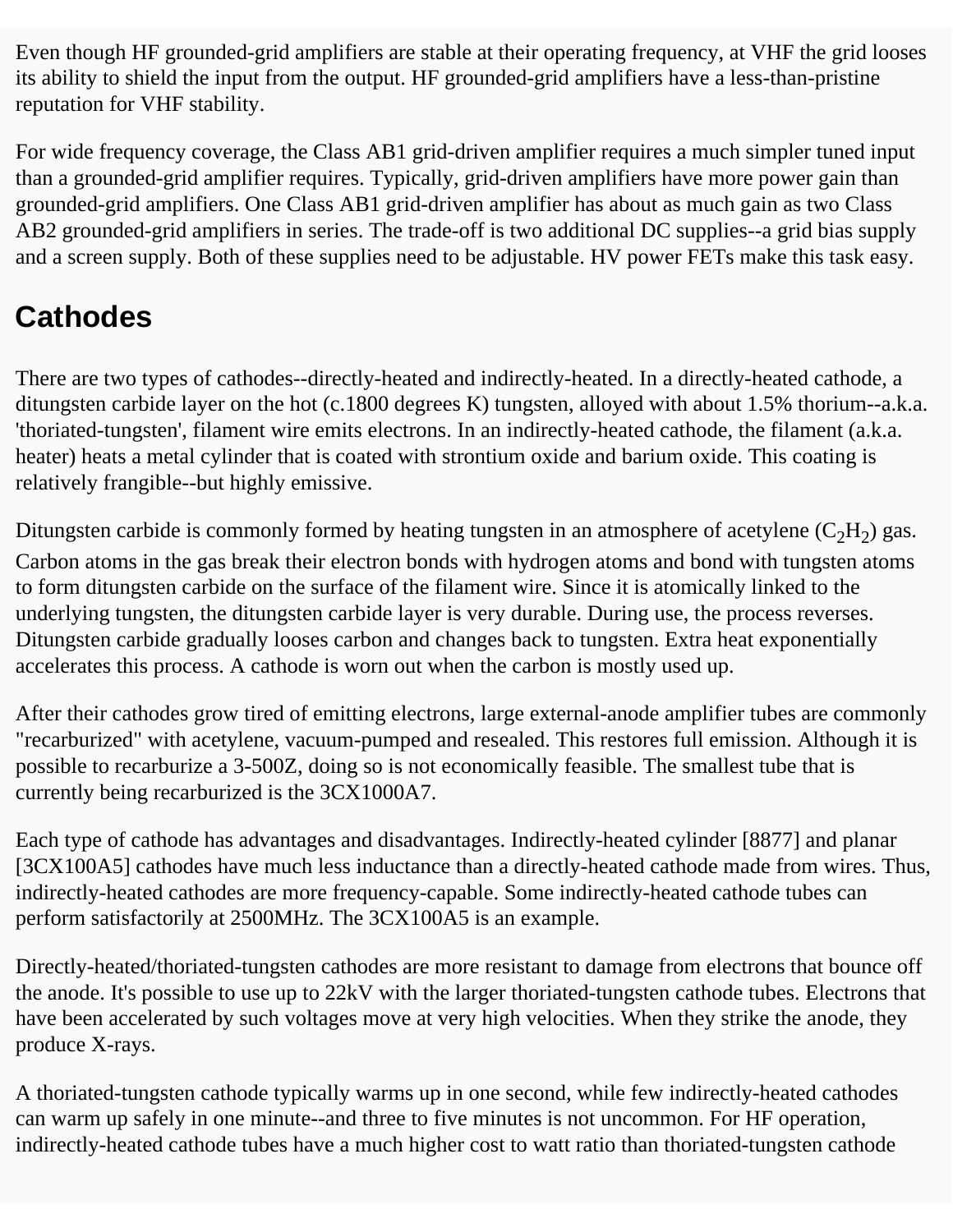tubes. For VHF and especially for UHF operation, indirectly-heated cathode tubes are often the only choice. For super-power HF operation, thoriated-tungsten cathode tubes are the only choice.

Cathodes deserve respect. Filament-voltage and filament inrush current are the prime areas for concern.

### **Filament / Heater Considerations**

For optimum life from a thoriated-tungsten cathode, the filament-voltage should be just above the voltage where PEP output begins to decrease. As a thoriated-tungsten cathode ages, filament-voltage needs to be increased incrementally to restore full PEP. By using this technique, commercial broadcasters typically achieve an operating life of more than 20,000 hours from thoriated-tungsten cathode tubes.

According to Eimac®'s *Care and Feeding of Power Grid Tubes*, "every 3% rise in thoriated-tungsten cathode filament-voltage results in a 50% decrease in life due to carbon loss." Each additional 3% rise in filament-voltage decreases the life by half. Thus, cathode life is proportional to [E1/E2]^23.4 where E1 is the lowest filament-voltage at which normal PEP output is realized--and E2 is the increased filamentvoltage. However, for heater-type oxide cathodes, if the heater potential is allowed to fall below the specified level, the emissive material may flake off of the cathode, and cause a cathode-grid short. On the other hand, excessive heater potential causes barium migration to the grid - which results in primary grid emission.

#### **Controlling Filament-Voltage**

It's simple to make the filament voltage adjustable when the filament is powered by its own transformer. All that's needed is a small rheostat in series with the primary. For dual voltage, dual primary transformers, a dual ganged rheostat is required. However, when the filament is powered by a winding on the HV transformer, making the filament-voltage adjustable is more difficult since a dual ganged, very low resistance, high current rheostat must be connected to the low-voltage high-current secondary winding. The typical value needed for a pair of 3-500Zs would be (2) adjustable 0.01 Ohm @ 30A- most definitely not a common rheostat. A reasonable substitute can be made from a double pole, c.10 position, 30A rotary switch and short lengths of resistance wire or ribbon bridging the fixed contacts.

An indirectly-heated cathode can be ruined by operating it below the rated minimum filament-voltage. When operated above its maximum filament-voltage rating, an indirectly-heated cathode boils off emissive material (principally barium) onto the grid and other parts. This results in decreased cathode life and undesirable grid-emission when the grid warms up during transmit. This condition is indicated when the output power steadily drops off in AØ (max. signal, key-down, a.k.a. NØN) operation. The decrease in power normally begins within two seconds.

For maximum cathode life in HF communications service, an indirectly-heated cathode should be operated at the rated minimum filament-voltage. This can be accomplished best with a regulated DC supply.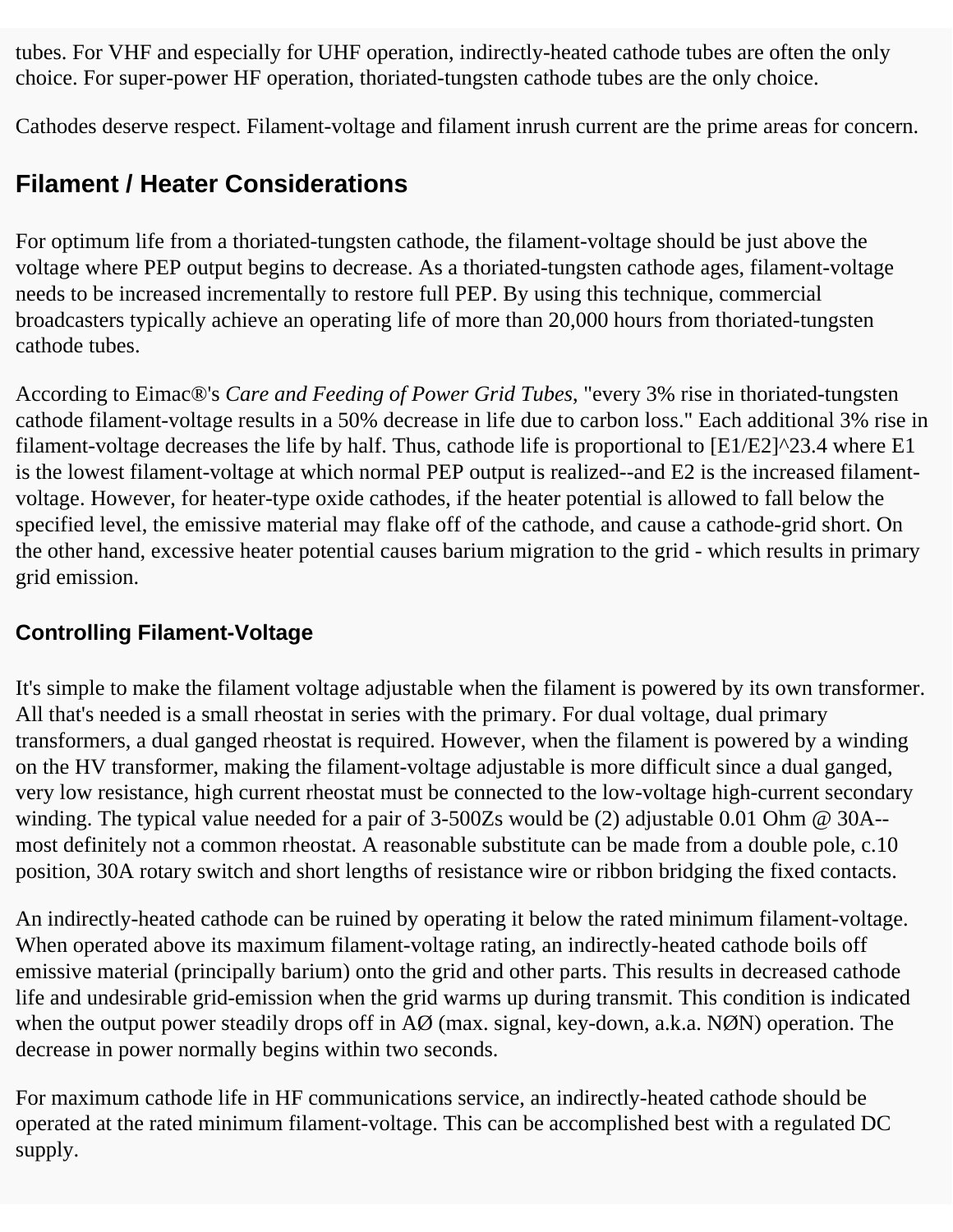#### **Controlling Filament-Voltage During Receive**

In a typical amateur radio amplifier, the filament-voltage rises about 5% during receive due to decreased load on the electric-mains. Not only is a 5% increase in filament-voltage during receive useless, it uses up thoriated-tungsten cathode emission life about three times as fast as during transmit. However, if an appropriate resistor is placed in series with the filament transformer primary, and shorted out by a relay during transmit, the filament-voltage will not change appreciably between transmit and receive. An appropriate type of relay for shorting the resistor on transmit is a 'power' reed-relay.

#### **Filament Inrush Current**

Thoriated-tungsten filaments commonly consist of two vertical intermeshing helices (coils) of tungsten wire that are suspended by their ends. (see Sept. 1990 QST, p.15) The conductance of tungsten at room temperature is about 8.33 times the conductance at the normal operating temperature. Thus, the start-up current for a 15-ampere filament can exceed 100 amperes. Needless to say, 100 amperes makes for a dandy electromagnet.

In a high amplification triode such as the 3-500Z, the filament helices clear the grid cage by a matter of thousandths of an inch. If the position of the filament changes, a grid-to-filament short may result. Therefore, it is prudent to limit filament inrush current in order to minimize thermal and magnetic stress.

Since the grid-to-cathode clearance in an indirectly-heated cathode is not affected by movement of the heater inside the rigid cathode cylinder, indirectly-heated cathodes are not affected by inrush current.

For many of its smaller thoriated-tungsten cathode amplifier tubes--such as the 3-400Z and 3-500Z-- Eimac® recommends that filament inrush current be limited to no more than double the normal current. This rating is easily exceeded unless a special current-limiting filament transformer or a step-start circuit is used.

END PART 1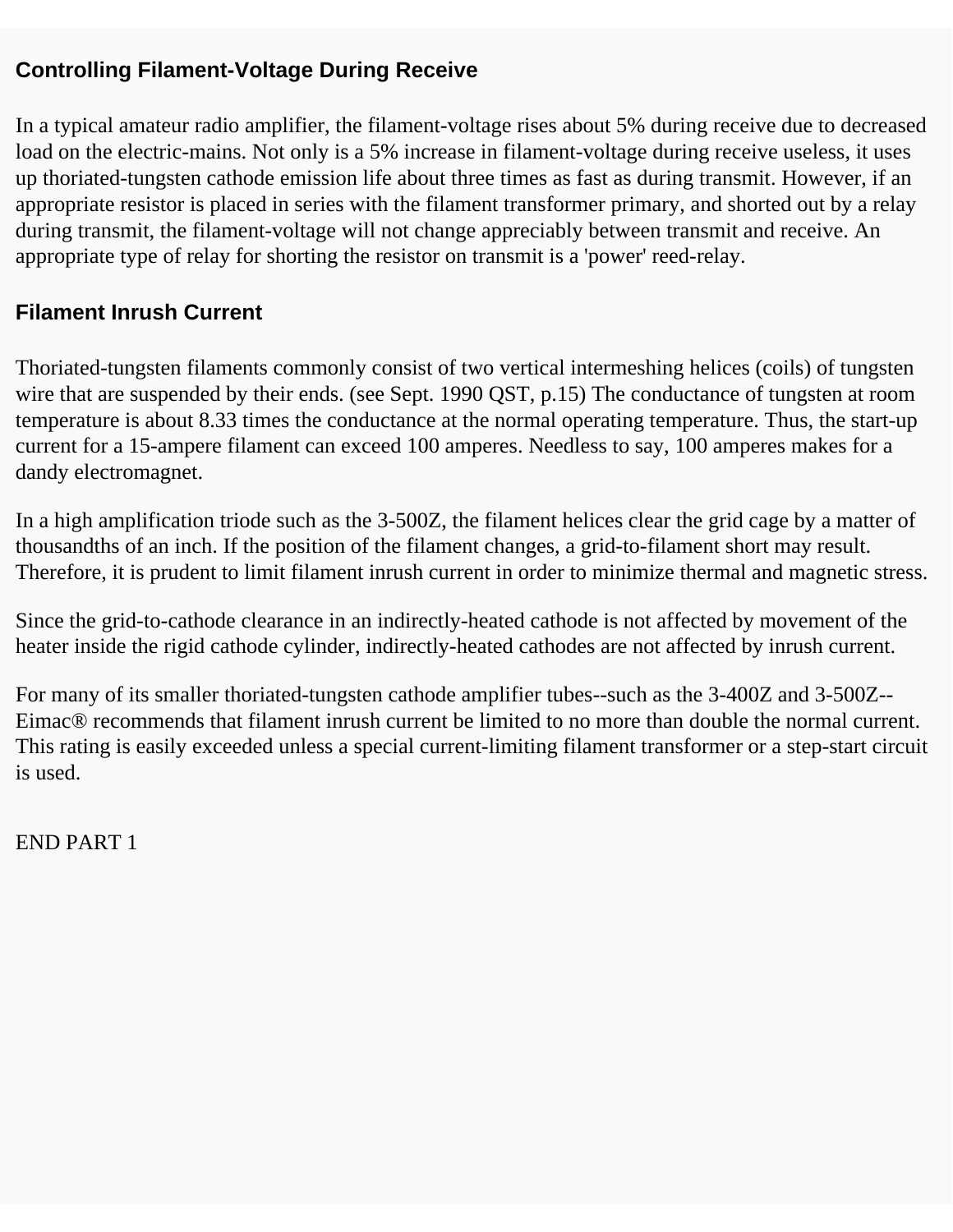#### **Grid Protection in G-G Service**

Transmitting AØ for long periods on 10m with the load capacitor set for maximum C would result in very high grid-current and almost no RF output. Under such a condition it might be possible to overheat a grid. However, since most people tune an amplifier for maximum output--and maximum output virtually coincides with normal grid-current--very few people are likely to overheat a grid. Thus, complex electronic grid-protection circuits are seemingly unnecessary.

A disadvantage of electronic grid-protection circuits is that they are not effective against the most common source of grid damage--intermittent VHF parasitic oscillation.

#### **Glitch Protection**

During a major problem, the anode (plate) current meter and other amplifier components can be subjected to a large current surge as the HV filter capacitors discharge. The peak discharge current can exceed 1000a if a series resistor is not used to limit the short circuit current that can be delivered by the HV filter capacitors. The current limiting resistor is placed in series with the positive output lead from the filter capacitors. A wire wound resistor with a high length to diameter ratio works best. A 10 ohm, 10W wire wound resistor is adequate for up to about 3kV & 1A. For higher voltages, additional 10 ohm, 10W resistors can be added in series to share the voltage drop during a glitch. Wire wound resistors with a high length-to-diameter ratio are best for this type of service. Since about 1985, Eimac® has recommended the use of a glitch protection resistor in the anode supply circuit. Svetlana® typically recommends using a 10 to 25 ohm glitch resistor.

A HV current limiting/glitch resistor may disintegrate during a major glitch--so it should be given a wide berth with plenty of chassis clearance. If the chassis clearance is minimal, its a good idea to cover the chassis with electrical insulating tape. Glass-coated (a.k.a. vitreous) wire wound resistors are the most suitable type of resistor for this application. If a glass-coated resistor comes apart during a major glitch, it won't be throwing chunks of shrapnel around--like a less-expensive rectangular ceramic-cased resistor often does. Metal-case power resistors should not be used in this application. If a glass-coated glitch resistor is damaged during a glitch, it should be replaced with two such resistors in series to reduce the peak V-gradient per unit of length during a problem.

If the positive HV arcs to chassis ground--due to lint, a hapless insect, a VHF parasitic oscillation, or moisture--the negative HV circuit will try to spike to several kilovolts negative in the typical 1500W amplifier. In the real world, this type of glitch is not an uncommon occurrence. Anything that gets in the way of the negative spike may be damaged. Since the grid-current meter is normally connected between chassis ground and the negative HV circuit, the meter can be exposed to kilovolts at hundreds of amperes.

The easiest way to protect a current meter is to connect a silicon rectifier diode across it, or across its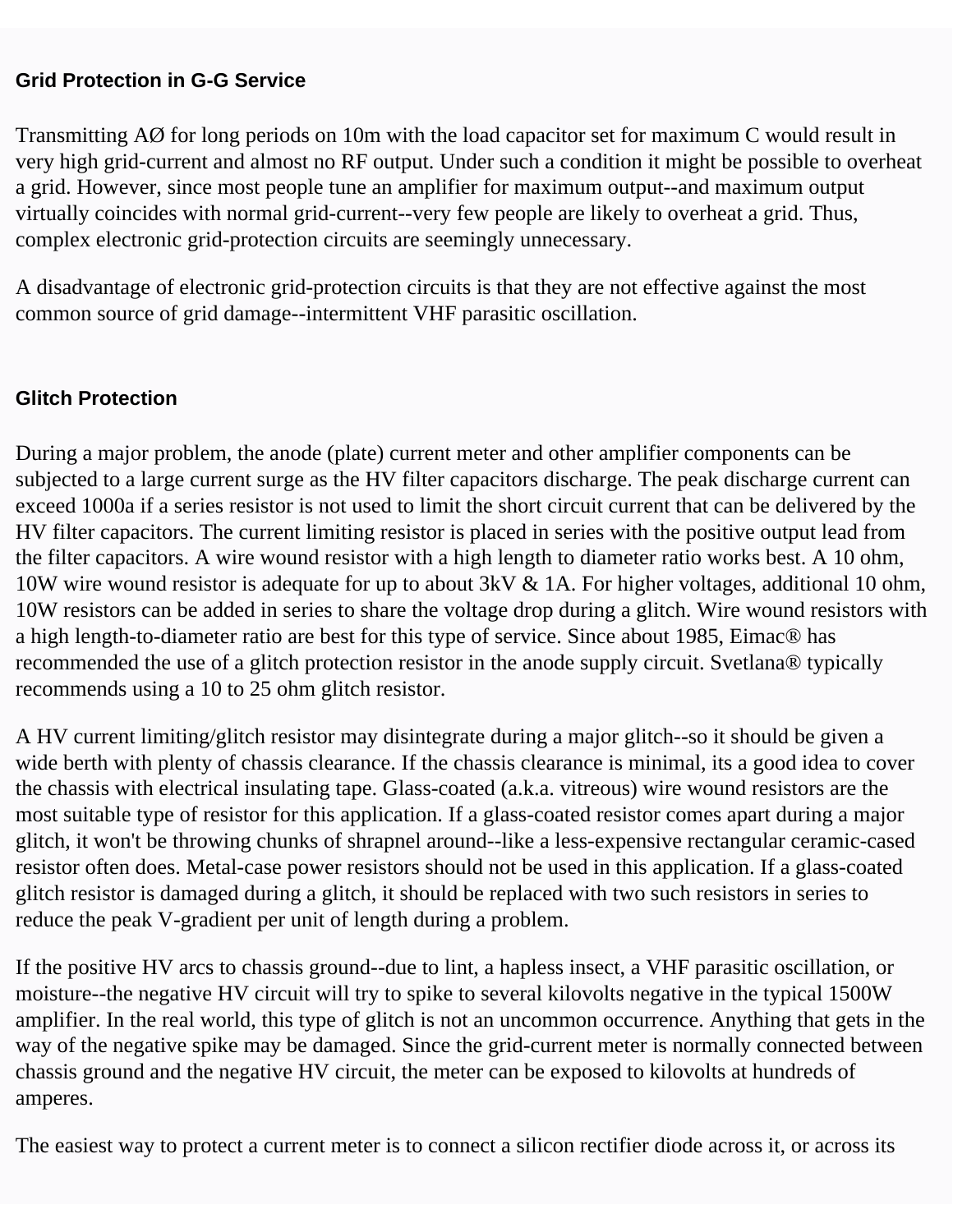shunt resistor. Usually, only one diode {cathode band to meter negative} is needed in parallel with a DC meter. In some circuits, it is best to use two diodes in parallel [anode to cathode] with the meter movement to protect against positive and negative surges.

It may take more than one diode to protect a meter shunt resistor. A silicon diode begins to conduct at a forward voltage of about 0.5V. To avoid affecting meter accuracy, the operating voltage per glitch protection diode should not exceed 0.5V. For example, a 1 ohm shunt, at a reading of 1A full-scale, has 1V across it. Thus, two protection diodes in series would be needed to preserve meter accuracy. Similarly, if the shunt resistor for a 1A full-scale meter is 1.5 ohm, the maximum shunt voltage is 1.5V- so three diodes are needed.

Glitch protection diodes should not be petite. Big, ugly diodes with a peak current rating of 200a or more are best. Smaller diodes--and the meter they were supposed to be protecting--can be destroyed during a glitch. Suitable glitch protection diodes are 1N5400 (50PIV) to 1N5408 (1000PIV). In this application, PIV is not important. The 1N5400 family of diodes is rated at 200a for 8.3mS.

During an extremely high current surge, a glitch protection diode may short out--and by so doing protect the precious parts. Replacing a shorted protection diode instead of a kaput meter is almost fun.

To reduce the chance of the negative HV circuit spiking to several kilovolts, connect a string of glitch protection diodes from the negative terminal on the HV filter capacitor to chassis. At 200a, each diode will limit the surge voltage across it to about 1.5v. Typically, three diodes are needed--thusly limiting the negative spike to about 4.5 volts. Diode polarity is: cathode band toward the negative HV. With one simple wiring change, the same string of diodes can also protect the grid I meter and the anode I meter. This dual protection technique is incorporated into the Adjustable Electronic Cathode Bias Switch on Figure 7.

#### **Design Considerations for Indirectly-Heated Cathode Tubes**

A HV arc can destroy an indirectly-heated cathode tube. Here's how it happens: In some amplifiers, one side of the filament/heater is grounded. The cathode is connected to the negative HV circuit. If the negative HV spikes to several kilovolts, the cathode will often arc to the grounded heater. At a minimum, this breaks down the insulation between the heater and the cathode. Sometimes the heater wire burns out--and sometimes the cathode arcs to the grounded grid. Either way the tube is kaput.

Grounding one side of the heater is an invitation for cathode-to-filament breakdown. Instead, let both heater wires float. If the heater is fed through an c.40micro H bifilar RFC, one side of the heater can be wired to the cathode. Even though this arrangement can not protect against cathode-to-grid breakdown, it assures that the voltage between the filament and the cathode is unlikely to rise to dangerous levels.

#### **Safety Devices**

#### **HV-Shorting**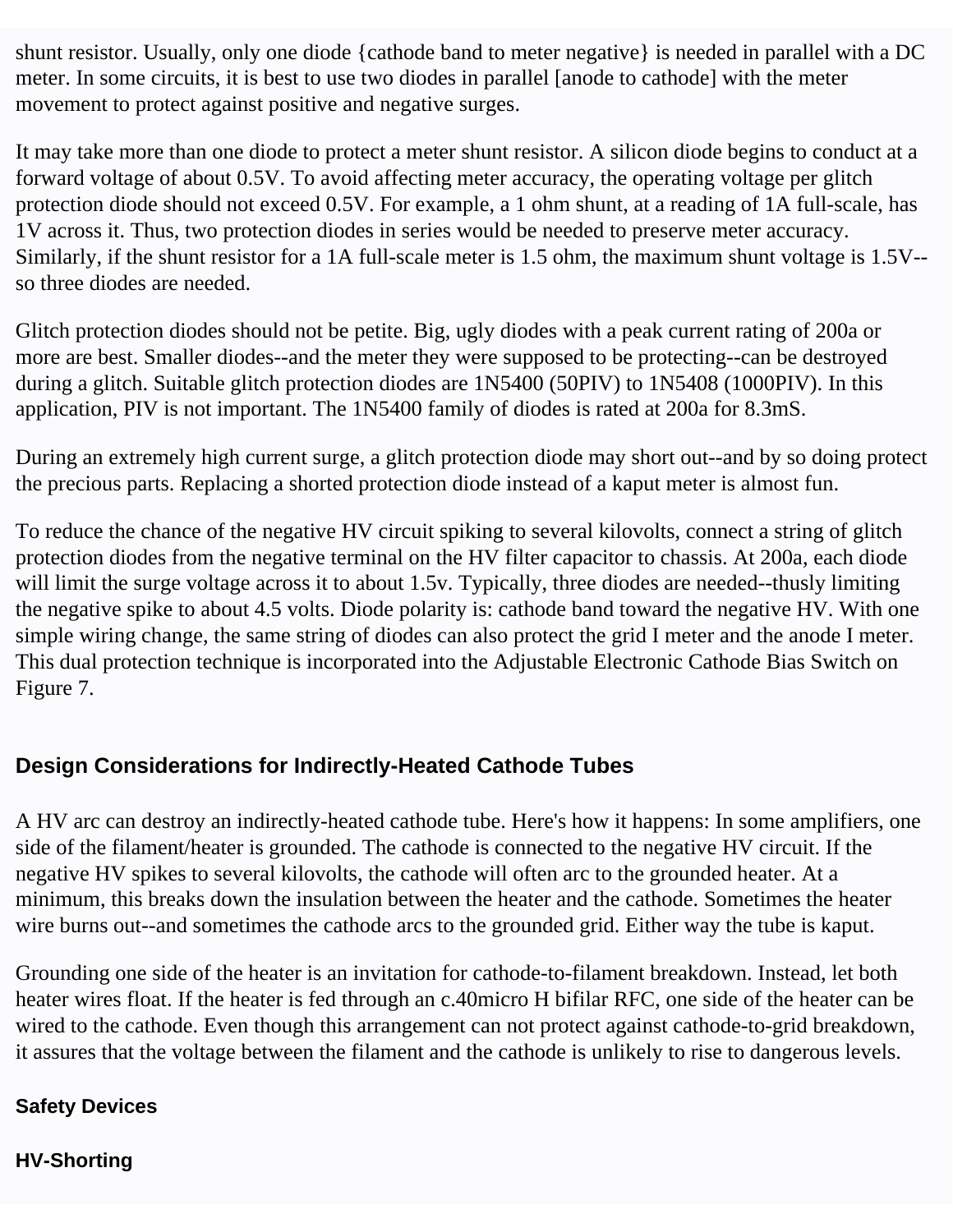Manufactured amplifiers typically use a safety device to automatically short the +HV supply to chassis ground when the output section cover is removed. If the cover is removed before the HV filter capacitors have discharged, the resulting positive HV to ground short can damage the amplifier. In most g-g amplifiers, the only DC current path between the negative HV circuit and chassis ground is the gridcurrent meter and its shunt resistor. Even if the remaining charge in the HV filter capacitors is only 200V when the short from positive to ground occurs, without glitch protection diodes, the entire 200V appears across the grid-current meter shunt and the grid-current meter. Many potentially-fatal amperes can flow into the grid meter as the HV filter capacitors finish discharging. If the amplifier is accidentally switched on with the cover removed, rectifier diodes are a common casualty.

Automatic-shorting safety devices are not only dangerous to amplifier components, they can be dangerous to operators. It is dangerous to assume that an amplifier is safe to work on because it contains a safety device. Even though an amplifier's HV supply is shorted, if the amplifier is plugged in, its electric-mains circuitry is still alive and potentially fatal. Amplifiers are inherently dangerous. They should not be worked on casually--even if they have so-called safety devices.

The safest quick method of discharging HV filter capacitors is through a paralleled pair of wire wound resistors. The resistors limit the discharge current to a safe amount. In the unlikely event that one resistor opens, the remaining resistor will do the job. For the average 1500W amplifier, a paralleled pair of nonadjustable 1k ohm to 5k ohm, 50W resistors will do the job. **Its always a good idea to check the anode supply voltmeter before putting your hands inside an amplifier.**

#### **Fuses**

Fuses have current and voltage ratings. For a fuse, the real test is opening safely--not operating without opening during normal operation. A fuse's maximum voltage rating is important. In some amplifiers, ordinary 250V 3AG fuses are casually used in circuits where they may be required to interrupt several kilovolts. Examples are the anode or cathode circuit. All's well until a problem occurs. When a 250V fuse attempts to interrupt a potentially-damaging flow of current in such circuits, the frangible link inside the fuse parts as it should. However, due to the available voltage, when the link melts, a metal vapour arc forms in its place. Metal vapour arcs typically have a voltage drop of around 20V--so the unsafe current will continue to flow in the circuit. At some point, the fuse will eventually explode- usually after serious damage has been done to other components.

During a glitch, circuits which normally carry low voltages can spike to several kilovolts. For example, cathode circuits normally see a maximum voltage of 30V to 100V. Thus, it might seem appropriate to use a 250V fuse to protect the cathode from excessive current. However, when a glitch occurs, several kilovolts can appear across anything that attempts to interrupt the flow of cathode current. The safest place to use ordinary 250V fuses is in the primaries of transformers.

#### **Power Supplies**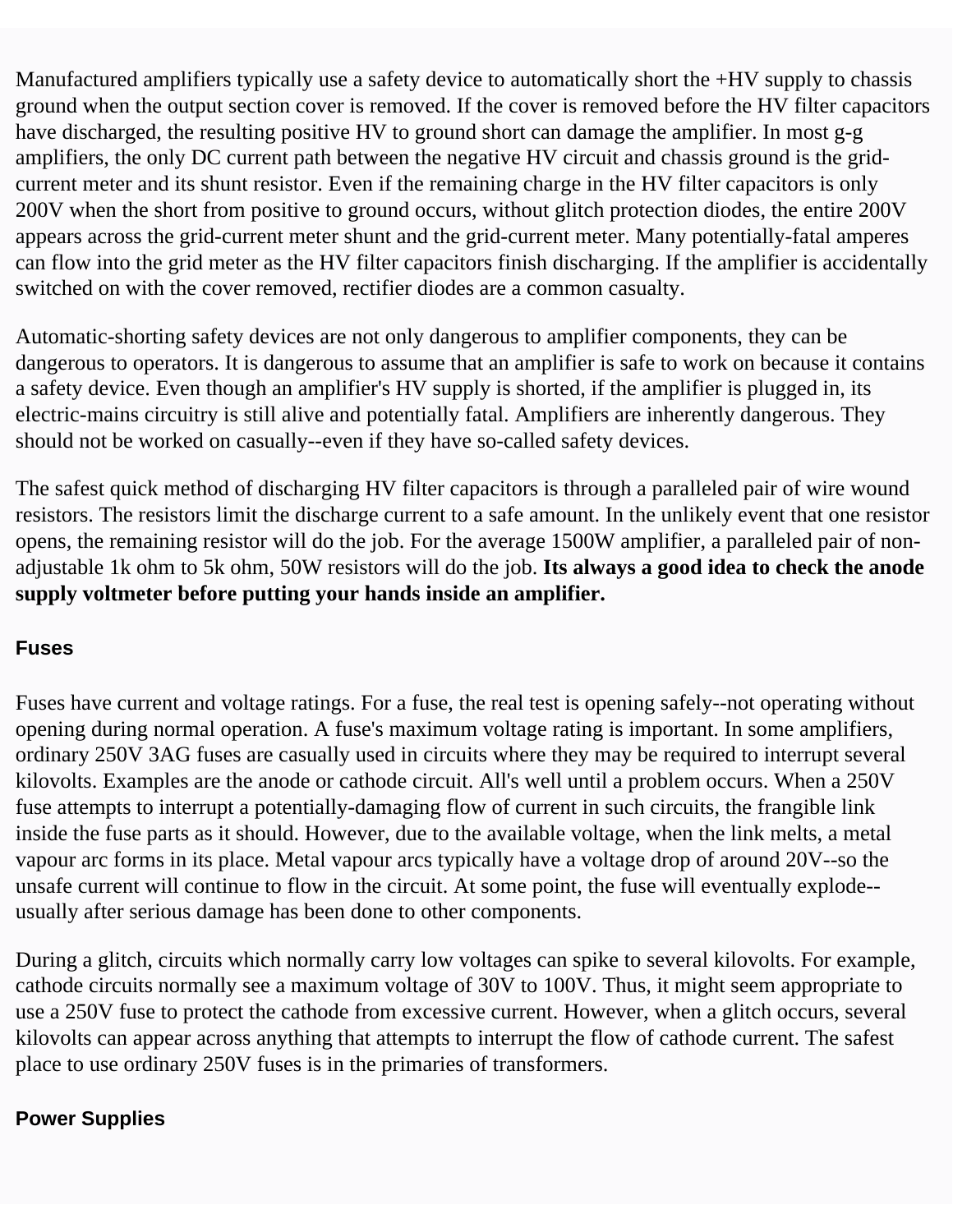#### **Ripple Filters**

There are basically two types of DC filters: inductor-input / capacitor-output, and capacitor. Each type of filter has advantages and trade-offs.

**Capacitor filters** have good transient response. Since no inductor and resonating capacitor are used, the capacitor filter is simple to build, compact, cost-effective, requires no tuning and it is lightweight. The main disadvantage of a capacitor filter is that the capacitor is charged only during a small fraction of the waveform supplied by the transformer. No charging current flows until the instantaneous output voltage from the rectifiers exceeds the instantaneous voltage on the filter capacitor. This means that the transformer is either not loaded or severely loaded at different times during each cycle.

For example, with a electric-mains frequency of 60Hz, the duration of a half cycle is 8.333mS. Under load, using a capacitor filter, the capacitor charging time per half-cycle is typically only about 1mS out of the 8.333mS. This means that the ratio between output current and peak charging current can be 8 to 1. To combat I^2 R loss in a capacitor filter power supply, the transformer, all circuitry in the primary (including the electric-mains) and the filter capacitor should have low resistance. Capacitor filters are not appropriate for use with older-design transformers that were intended for use with inductor filters. Typically, such transformers have high winding resistance.

**Inductor-input / capacitor filters** can be of the resonated type or the non-resonated type. A nonresonated inductor tries to maintain a constant DC-current despite changes in the load current. This is the nature of any inductor. It always tries to maintain constant current by temporarily increasing the output voltage when the load current decreases suddenly, or by decreasing the output voltage when the load current increases suddenly.

When a conventional voltmeter is used to monitor the output voltage from a non-resonated inductor / capacitor filter power supply, the transient unregulation characteristic will usually not be detected because of the damped response in the meter movement. If a DC oscilloscope is used to monitor the output voltage while a string of caround 5 WPM CW dashes are sent, the instantaneous output voltage swings can be easily observed. On make, the output voltage spikes downward. On break, the output voltage spikes upward. The amplitude and width of the spike depends on how much filter capacitance is used after the inductor and on the change in current. Upward and downward voltage spikes of more than ±50% are possible during a sudden load change on a non-resonated inductor / capacitor filter power supply.

• Transient unregulation is probably not an important consideration unless SSB operation is used. With SSB, the PEP output and the linearity of the amplifier would be adversely affected by a nonresonant inductor DC filter.

The resonant DC filter maintains a fairly constant output voltage during rapid or slow changes in current demand--provided that a minimum current passes through the inductor. This minimum current can be the zero-signal anode-current [a.k.a. 'idling current'] of the tube itself. The inductor is resonated with a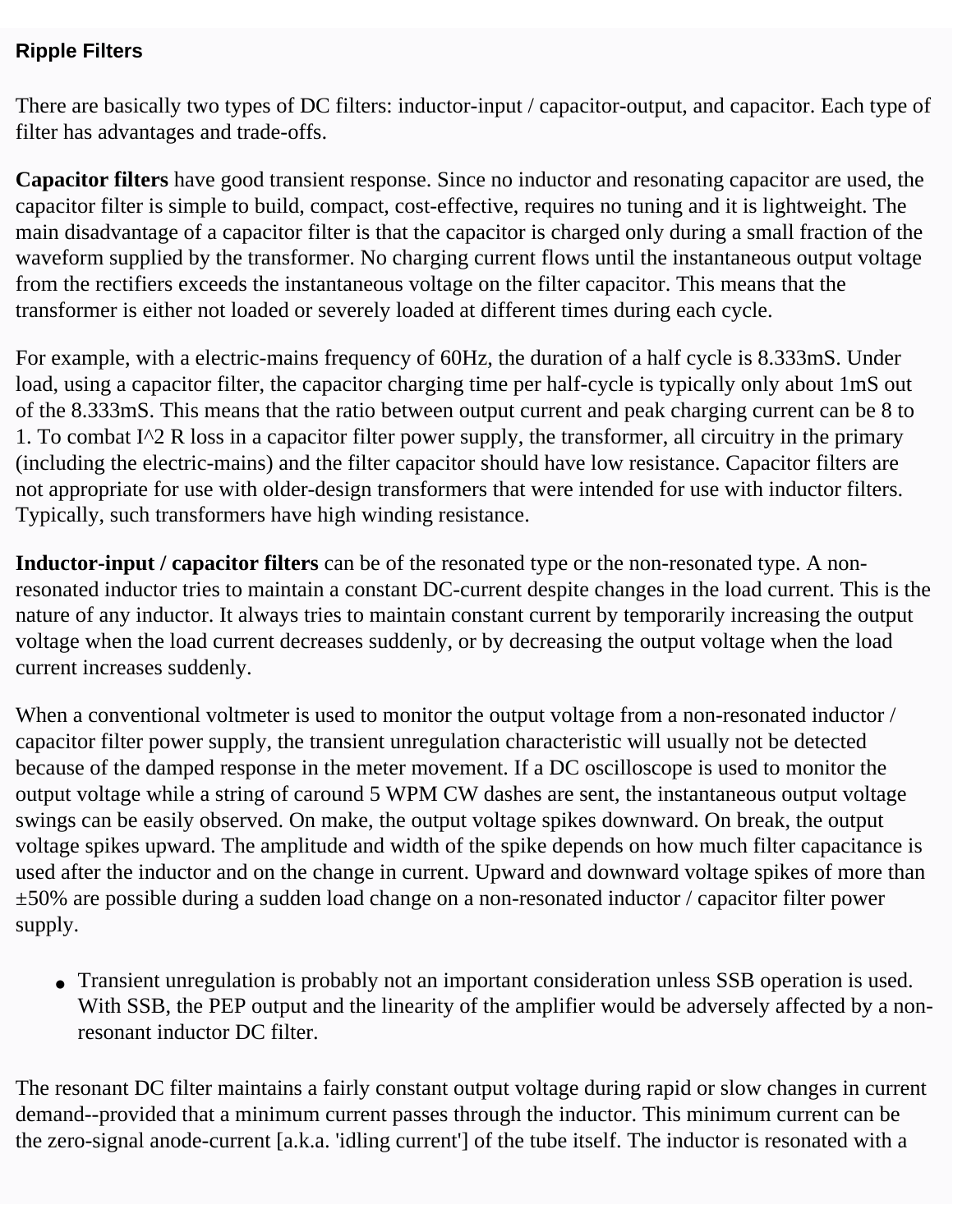parallel capacitor. In actual practice, the value of capacitance used--as well as the bleeder resistance--is that which produces satisfactory voltage regulation. The resulting resonant frequency is usually slightly higher than double the frequency of the electric-mains. Resonant L/C pairs are available from Peter W. Dahl, Inc.

DC filter inductors come in two types, fixed-inductance and swinging-inductance. A swinging-inductor changes its inductance according to the current that is passing through it. Obviously, a swinging inductor can not stay tuned correctly with changes in current. Therefore, resonated-inductor filters can **only** use a **fixed** inductor.

The disadvantages of a resonant inductor filter are:

- The resonating capacitor must have a DC-working voltage rating of about three times the DC output voltage of the supply Typical values are 0.1 to 0.15 micro F @7.5kV to 15kV.
- To maintain voltage regulation during standby, a minimum 'bleeder' current must flow in the inductor. Typically, the bleeder current is 10%. Considerable heat is dissipated by the bleeder resistor(s). However, if the filter capacitor can withstand the approximately. 50% increase in voltage during receive, the 10% standby bleeder current requirement can be reduced to 0.5%.
- The inductor is heavy and costly.
- A resonant inductor filter usually makes an audible noise--unless the inductor has been potted in plastic resin.

The advantages of a resonant-inductor DC filter are:

- Excellent voltage regulation.
- Greatly reduced peak current demand on the transformer and the electric-mains. Most importantly, this reduces transformer heating.
- Transformers have about double the output current capability when a resonant inductor filter is used instead of a capacitor filter. However, the output V from a capacitor filter is higher.

The resonant filter is used extensively by commercial and military amplifier manufacturers. Since a resonant filter demands much less peak power from the electric-mains than a capacitor filter demands, for 120V operation, where available power is typically much more limited than with 240V operation, a resonant filter is clearly the best choice. The resonant filter is also the best choice for high duty-cycle modes such as RTTY, FM or AM.

### **Rectifier Circuits**

- Half wave. ----**Advantages**: may be used where one side of the AC input is grounded. **Disadvantages**: requires highest filter C; causes DC current to flow in the transformer; poor voltage regulation; transient-voltage protection is needed to protect the rectifier from reverse voltage spikes.
- **Fullwave-centertap**---- The fullwave-centertap rectifier circuit was used in ancient times when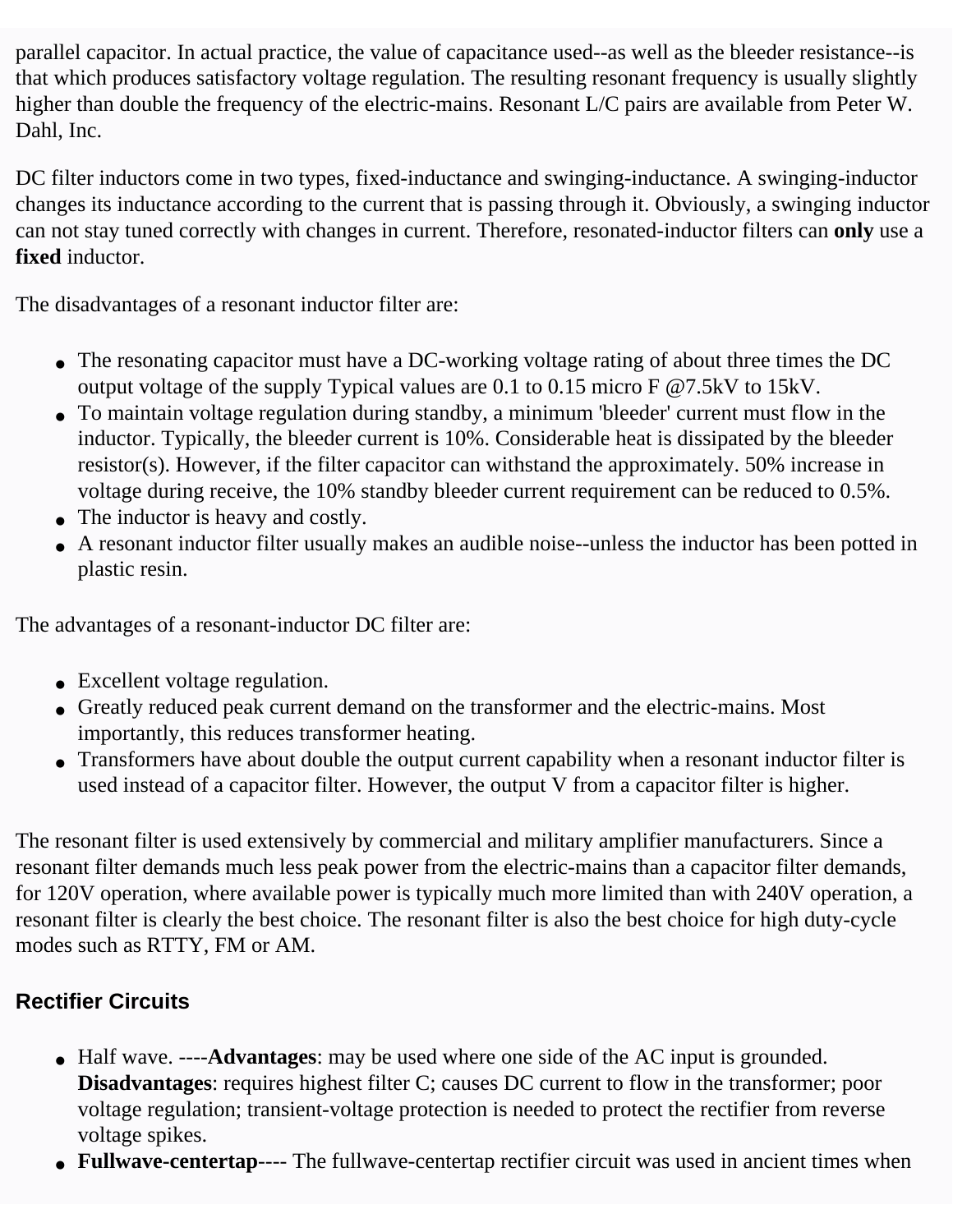tube-type rectifiers were the only game in town. Only one rectifier filament-winding was needed to produce full wave rectification, so the center-tapped secondary winding was the norm in older transformers. If a more efficient fullwave-bridge rectifier circuit had been used, three rectifier filament windings would have been needed. **Advantage**: if needed, reduces output voltage to onehalf or to approximately. one-fourth of the DC voltage that would be obtained with a full wave bridge or full wave voltage-doubler. **Disadvantage**: inefficiently utilizes only half of the secondary winding at any instant--resulting in less than optimum transformer efficiency.

- **Full wave bridge**---- **Advantages**: full utilization of the transformer's capability; may be used with a resonant filter. **Disadvantage**: requires twice as many transformer secondary turns as the full wave voltage-doubler requires. This means more layers of insulating paper--and that takes up winding space--so smaller wire must be used.
- **Full wave voltage doubler**---- **Advantages**: full utilization of the transformer's capability; to achieve a specific DC voltage, only half as many transformer secondary turns are needed compared to a fullwave-bridge circuit. This means that the power transformer secondary will have a higher ratio of copper to paper. If switched secondary taps are used to control the DC output-voltage, the voltage stress on the switch is only half of what it would be with full wave bridge rectification. Full wave doubler supplies typically have a remarkably low ripple content. This is because one half of the filter capacitance is being charged at the same time the other half is being discharged. Since the charging sawtooth waveform is similar and opposite to the discharging sawtooth waveform, the result is a fairly smooth DC output. **Disadvantages**: To achieve acceptable voltage regulation, the full wave doubler requires twice as much filter capacitance as a fullwave-bridge. This is the case because each of the two filter capacitor sections is charged once per cycle versus being charged twice per cycle with the fullwave-bridge circuit. Thus, in a full wave doubler, the filter-capacitors must be able to hold their charge twice as long- so twice as much filter capacitance is needed. The capacitance requirement is easily met with modern aluminum electrolytic capacitors. They provide a large amount of capacitance in a small space at a reasonable cost. Full wave voltage doublers are not practical for use with a resonant inductor filter

#### **Transformers**

Transformers are available in two basic types: E-I (conventional) core and toroidal core. The E-I core is made from a stack of thin E-shaped and I-shaped iron plates. When placed together they form a rectangle with two windows for the windings. A stack of E-I rectangles make the completed core. The toroidal core is made from a continuous tape of grain-oriented material that contains iron and silicon plus other elements that increase the permeability of the core and decrease loss. This core material is known as Hipersil. Westinghouse Corp. was the original patent and copyright holder. Their patent expired decades ago. There are different grades of Hipersil tape. Grade 5 has the highest performance. Grade 22 has the lowest performance.

Higher permeability means that fewer turns are needed to achieve the required inductance in each winding. This means that larger diameter wire can be used. The end result is a transformer with low resistance and high efficiency. The Hipersil core is so efficient that the principal loss factor is the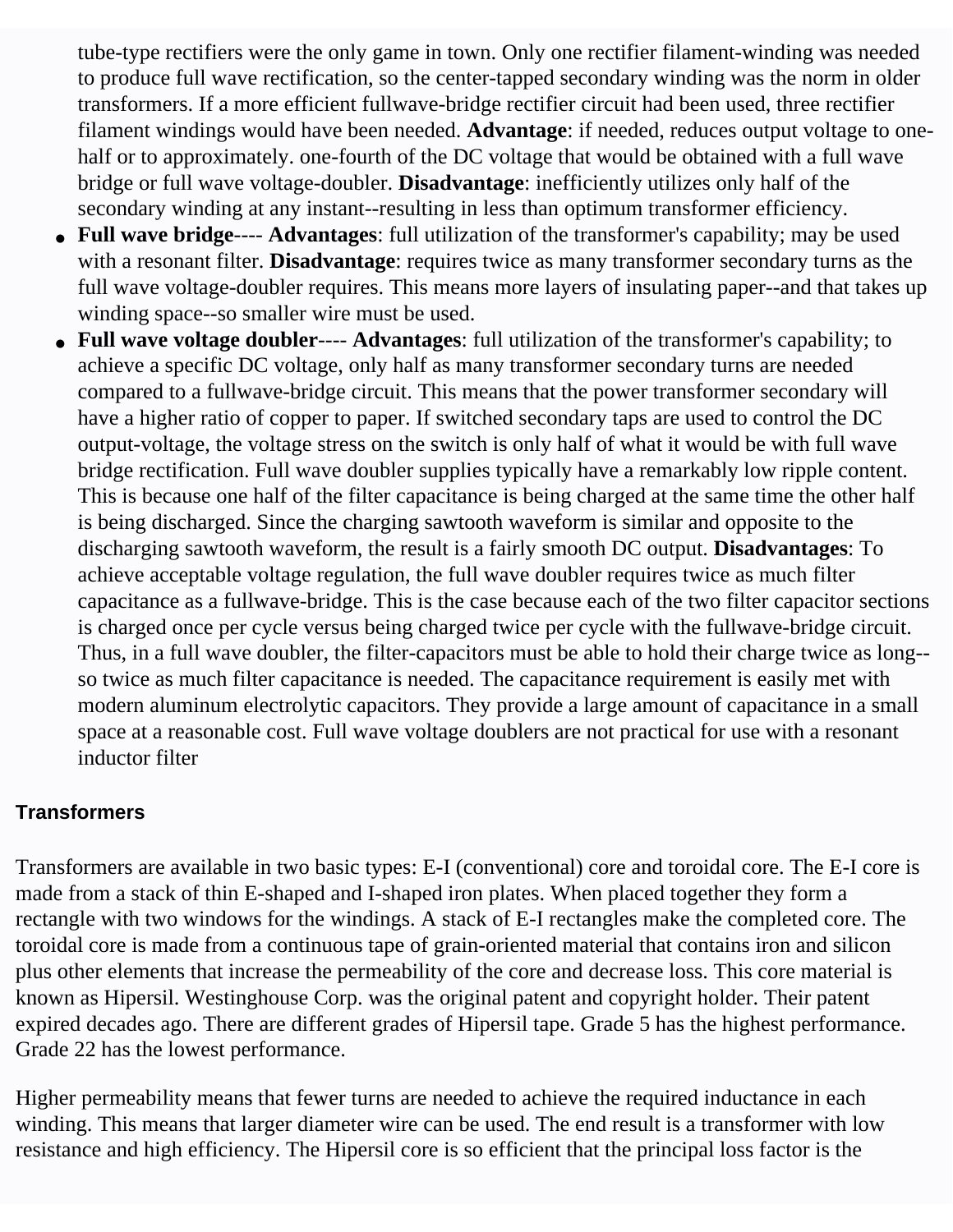resistive loss in the copper wire. Hipersil core transformers are capable of producing extremely high peak currents. Thus, the Hipersil core transformer is ideally suited for capacitor filter power supplies.

It is difficult and time-consuming to thread a continuous tape core through the completed transformer windings--so someone came up with a faster way of uniting the core with the windings. Here's how it's done: The tape is wound on a form of the appropriate dimensions. The tape is spot welded together, removed from the form, and annealed at about 700 degrees C to relieve internal stresses. After cooling, the core is varnished and dried. Then the core is cut in half with a machine that makes a precise square cut. The faces of the cut are then polished flat. Thus, the halves of the core can slip into the completed windings, contact each other closely--restoring nearly perfect magnetic coupling between the halves of the core. The matched halves of the core are marked so that they can not be inadvertently mixed up with other core halves. The reunited halves of the core are held together tightly by steel bands like those used for binding heavy cartons and crates. If future access to the primary and secondary windings is needed, a Hipersil transformer can be disassembled by cutting the steel bands and removing the core halves.

Hipersil is no longer the most efficient type of core material. The new amorphous core transformer is starting to come into use by electric utilities. An amorphous core transformer is so efficient that if the secondary is unloaded and the primary is disconnected from the electric-mains, the collapsing magnetic field generates a voltage spike that can destroy the transformer. To avoid this problem, one winding is paralleled with a suitable voltage surge absorber.

#### **Transformer Power Ratings**

Transformers are commonly rated in maximum "volt-amperes" [VA]. Maximum VA are roughly equal to maximum RMS watts when the rated RMS current is flowing in each transformer winding and the transformer is operated from the rated input voltage at the design frequency. If the electric-mains voltage is reduced, the VA capability of the transformer decreases.

For SSB and CW operation, a lighter transformer may do the job just as well as a much heavier and more costly transformer. Manufactured 1500W amplifiers typically use a HV transformer with a continuous capability of roughly 600W--or VA. Such transformers are completely satisfactory for normal SSB operation. Such transformers are also capable of handling brief FM and RTTY transmissions--provided that the lower voltage tap is used.

If a power supply's DC output voltage drops more than about 10% under modulation, it's a fairly safe assumption that a more capable transformer is needed. Of course, not using enough filter capacitance or excessive electric-mains resistance can also cause poor regulation.

#### **Transformer Current Ratings**

Increasing the current in any conductor causes a square-law increase in the amount of power dissipated in the conductor. Since  $P=I^2 \times R$ , doubling the current causes a 4 times increase in dissipation. This is an especially important consideration with transformers because they have considerable difficulty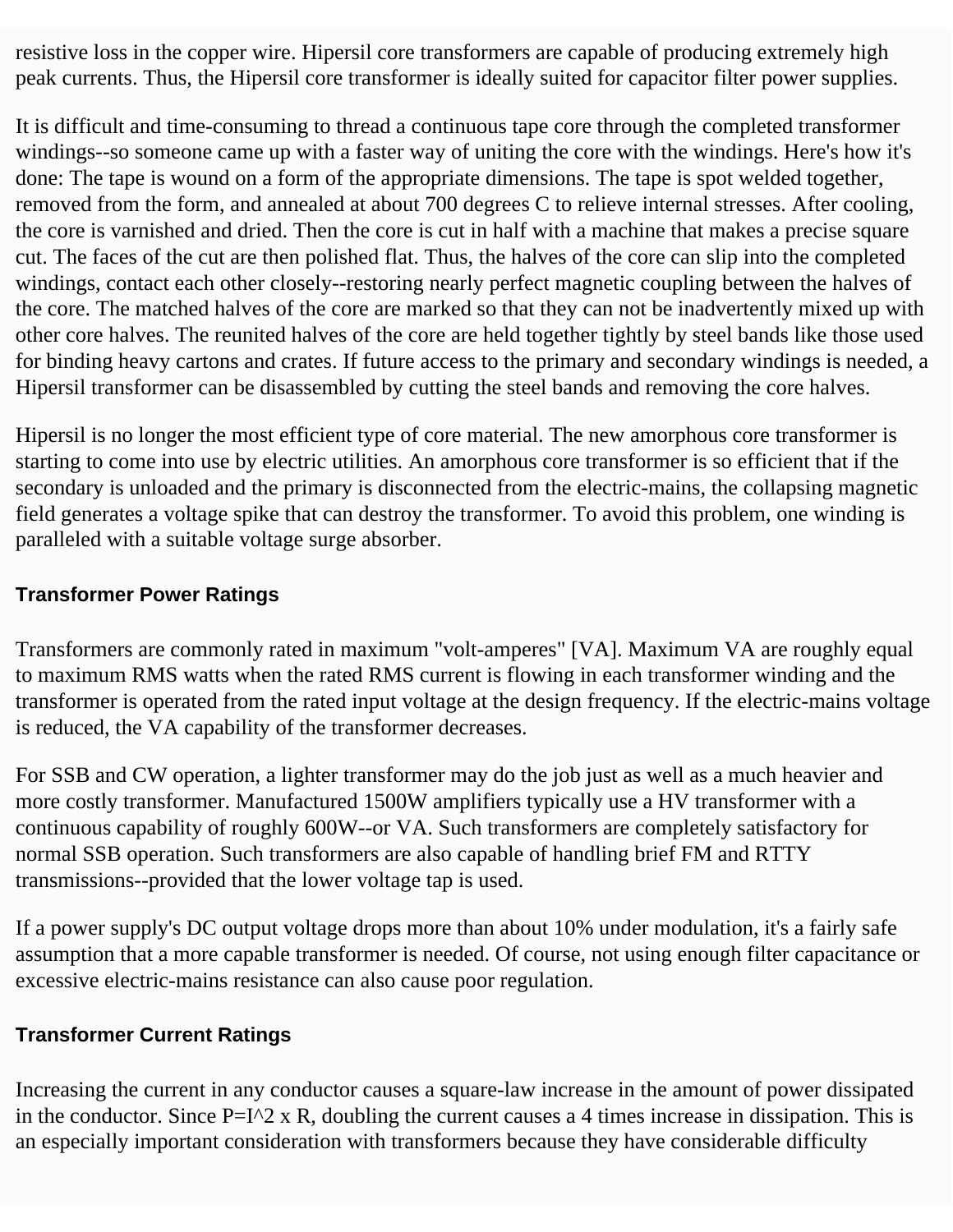dissipating the heat that is generated deep inside their windings. This problem is compounded because copper has a positive, resistance versus temperature, coefficient. Thus, as the copper heats up, its resistance increases--which increases the dissipation--which increases the resistance, et cetera. This can lead to thermal runaway and transformer failure.

If a transformer has a secondary rating of 1A RMS, it means 1A with a resistive load. If connected to a rectifier and DC filter, the 1A rating does not necessarily apply. For example, if a fullwave-bridge rectifier, resonant filter circuit is used, the RMS current rating can be multiplied by at least 1.2. The DC output voltage will be about 0.85 times the RMS voltage. If a fullwave-bridge rectifier, capacitor-filter circuit is used, the loaded DC output voltage will be about 1.3 times the RMS voltage. A 30% increase in voltage sounds good, but obviously you don't get something for nothing. The trade-off for the increase in voltage is a decrease in current capability. The high peak current demanded by the capacitor filter translates into a substantive current capability decrease. .

Any formula for converting a transformer's RMS current rating to a DC output current rating is bound to be problematic due to the large number of variables. Here's a rule-of-thumb that is fairly accurate. If, after about an hour of typical operation, the outside of the transformer is uncomfortably hot for one's thumb, the internal parts of the transformer are probably deteriorating. Reducing the average load current slightly will greatly reduce transformer heating because of the square-law relationship between current and power dissipation. For example, reducing the current by 30% will reduce winding dissipation by about 50%.

There is a simple, reasonably accurate, 2-step approximation for determining the safe SSB, maximum current rating for a specific transformer for use with a capacitor filter and a full wave bridge rectifier. A slightly different approximation is used for a full wave voltage-doubler. These approximations are based on the DC resistance and the AC-voltage of the transformer's secondary winding. These approximations are useful when shopping around surplus stores or swap meets. All that's needed is an ohm-meter and a clip-lead. The clip-lead is used to short the primary of the transformer. This dampens the inductive voltage spike that occurs when the ohm-meter is disconnected.

The fullwave-bridge, capacitor filter approximations are: Multiply the secondary winding resistance by 70 to find the minimum intermittent load resistance that can be placed on the power supply. To find the DC output voltage under load, multiply the secondary RMS-voltage by 1.3. To find the safe intermittent current rating for SSB service, use Ohm's law and divide the output voltage by the minimum load resistance. For a more accurate evaluation, use the appropriate graphs in this book.

For example, a 2000V RMS secondary winding has a DC-resistance of 60 ohms. A full wave bridge rectifier, capacitor filter, circuit will be used. The safe, minimum, intermittent load resistance is approximately 70 x 60 ohm = 4200 ohms. The approximate voltage delivered under load would be 1.3 x  $2000V = 2600V$  DC. Thus, the maximum intermittent load current is  $2600V \div 4200$  ohms = 0.62a.

Another approximation can be used to find the amount of filter capacitance needed. The approximation is 50,000 divided by the minimum load resistance. In the above example this is  $50,000 \div 4200 =$ 12micro F.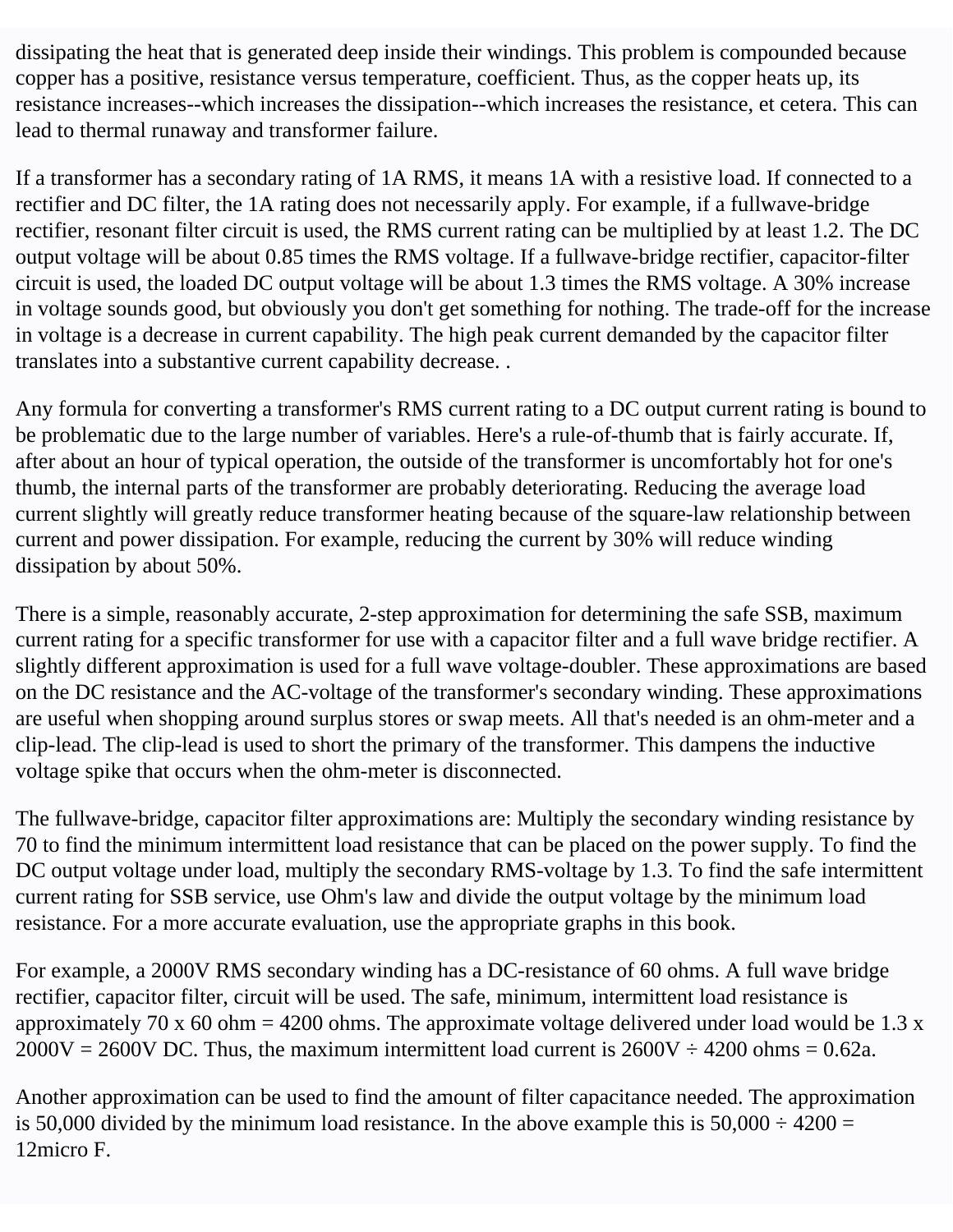For a full wave voltage-doubler, capacitor filter, power supply, the SSB-service approximations are: Minimum intermittent DC-load resistance equals 300 times the winding resistance; DC-output voltage, under load, equals 2.5 times the secondary RMS voltage.

For example: A 1000VRMS transformer has a winding resistance of 10 ohms, the minimum load resistance for full wave doubler operation would be 300 x 10 ohms=3000 ohms and the output voltage would be 2.5 x 1000V=2500V. The maximum intermittent load current is  $2500V \div 3000$  ohms = 0.83A.

The amount of filter capacitance needed for each half of the full wave voltage-doubler circuit is approximately 200,000 divided by the minimum load resistance. In the above example each of the two capacitors should have a minimum of  $200,000 \div 3000 = 67$  micro F.

There is more to transformer performance than secondary resistance. If a Hipersil® core is used, core loss is minimal and the maximum intermittent power capability increases. Primary resistance is another factor to consider since it is effectively in series with the electric-mains resistance. Electric-mains resistance can cause a voltage drop problem if the amplifier is a fair distance from the service entrance box and you are using a capacitor filter power supply. One solution is to use larger diameter wires than the electric code requires. Another solution is to install the power supply near the service box and bring the HV DC to the amplifier.

END OF PART 2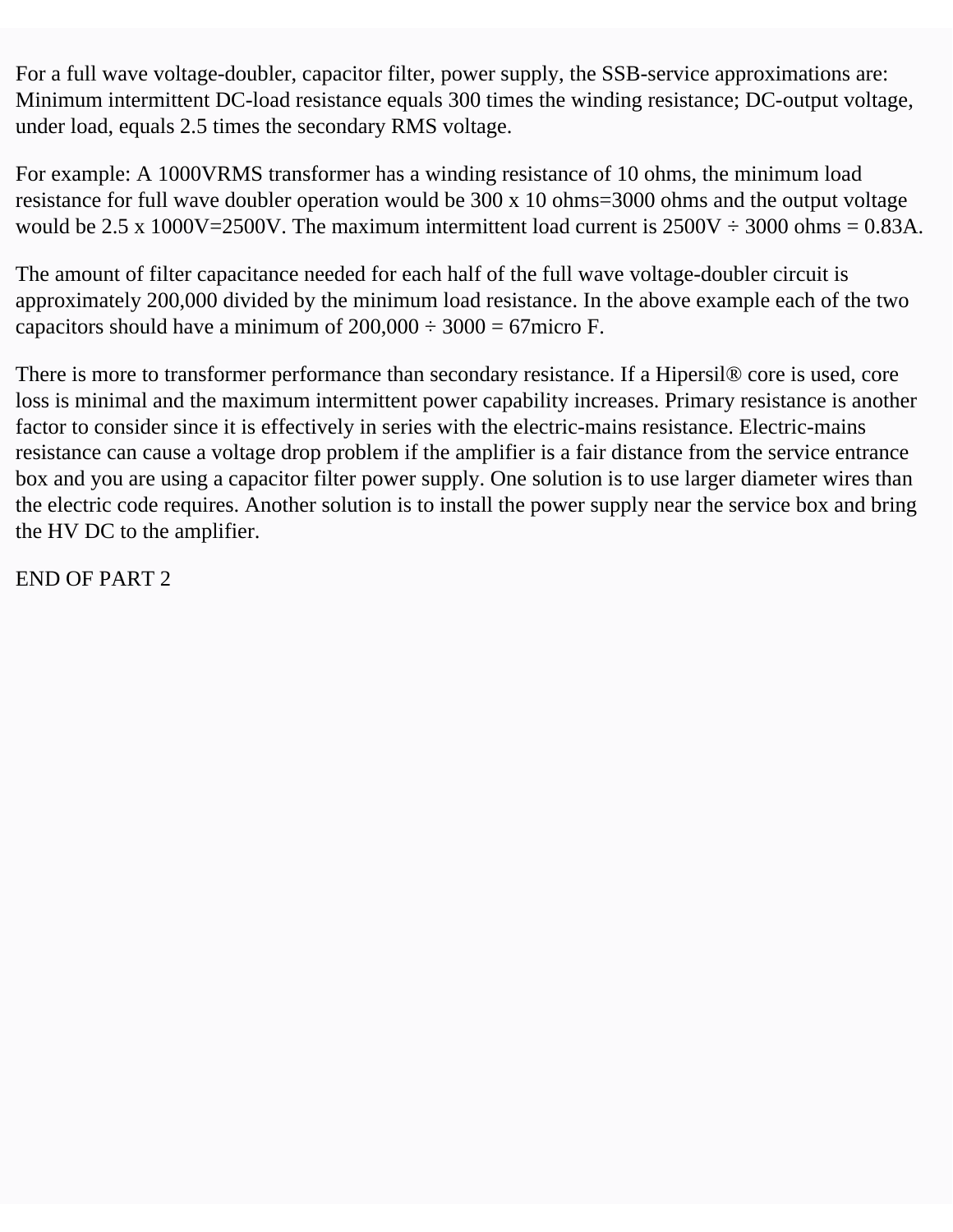#### **Changing Voltage**

It's nice to have the ability to reduce the output power from an amplifier. One way to do this is to reduce the anode-voltage and anode-current simultaneously so that the output load-R of the amplifier tube or tubes does not change appreciably. This allows the tank circuit to function at its design Q for both high and low power.

Switching primary taps is not an efficient method of reducing output voltage because in order to do so extra turns must added to the primary. To make room for the extra turns, the primary's wire diameter must be decreased--and that increases R. An efficient method of reducing the DC output voltage in a HV power supply is by switching secondary taps on the transformer. If a fairly ordinary ceramic rotary switch is insulated from the chassis, it can easily perform this job. The taps should not be switched under load.

If no secondary tap is provided on a transformer, it is possible to lower the output voltage 50% by switching from fullwave doubler to fullwave bridge rectification. All that's needed is a suitable SPST vacuum relay, or well-insulated ceramic switch, two filter capacitors and four strings of rectifiers. For example, a power supply that produces 4000V for SSB could be operated at 2000V for RTTY, CW, or FM. The DC output current capability doubles when the output voltage is halved during fullwave bridge operation--just what's needed for FM's and RTTY's much higher duty-cycle. When switching the voltage output, it is best to temporarily switch the power supply off and then restart. The output voltage may be switched down without switching the supply off--provided that the amplifier is in standby.

#### **Variable Electric-Mains Transformers**

On paper, the variable auto-transformer, a.k.a. Variac® or Powerstat®, looks good. Variacs/Powerstats are intended to be used with resistive loads. When a Variac is set at or near 100% of the input voltage, it adds only a small amount of series R. However, when a Variac is set to produce a fraction of the input voltage it adds more series R. This is of little consequence with resistive loads. However, when the load is a capacitor filter DC supply, due the demand for high peak current, additional series R is most unwelcome. Although Variacs perform acceptably with resonant choke filter power supplies, using a Variac to control the output voltage from a capacitor filter supply is not good engineering practice.

A Variac can be used in place of a step-start relay. Provided that the operator always remembers to set the Variac to near-zero before switching the amplifier on, all will be well. A step-start relay offers some advantages: it is cheaper, mistake-proof, saves many kilograms, and it adds substantially less series R.

There is, however, an appropriate step-start application for a Variac. Eimac® recommends using a motor-driven Variac, feeding the filament transformer primary, to bring up and bring down the filamentvoltage (over a period of two minutes each) on its tubes which incorporate water-cooled filament supports. An example is the 8973 tetrode--just what you need if you are building a 600kW linear amplifier.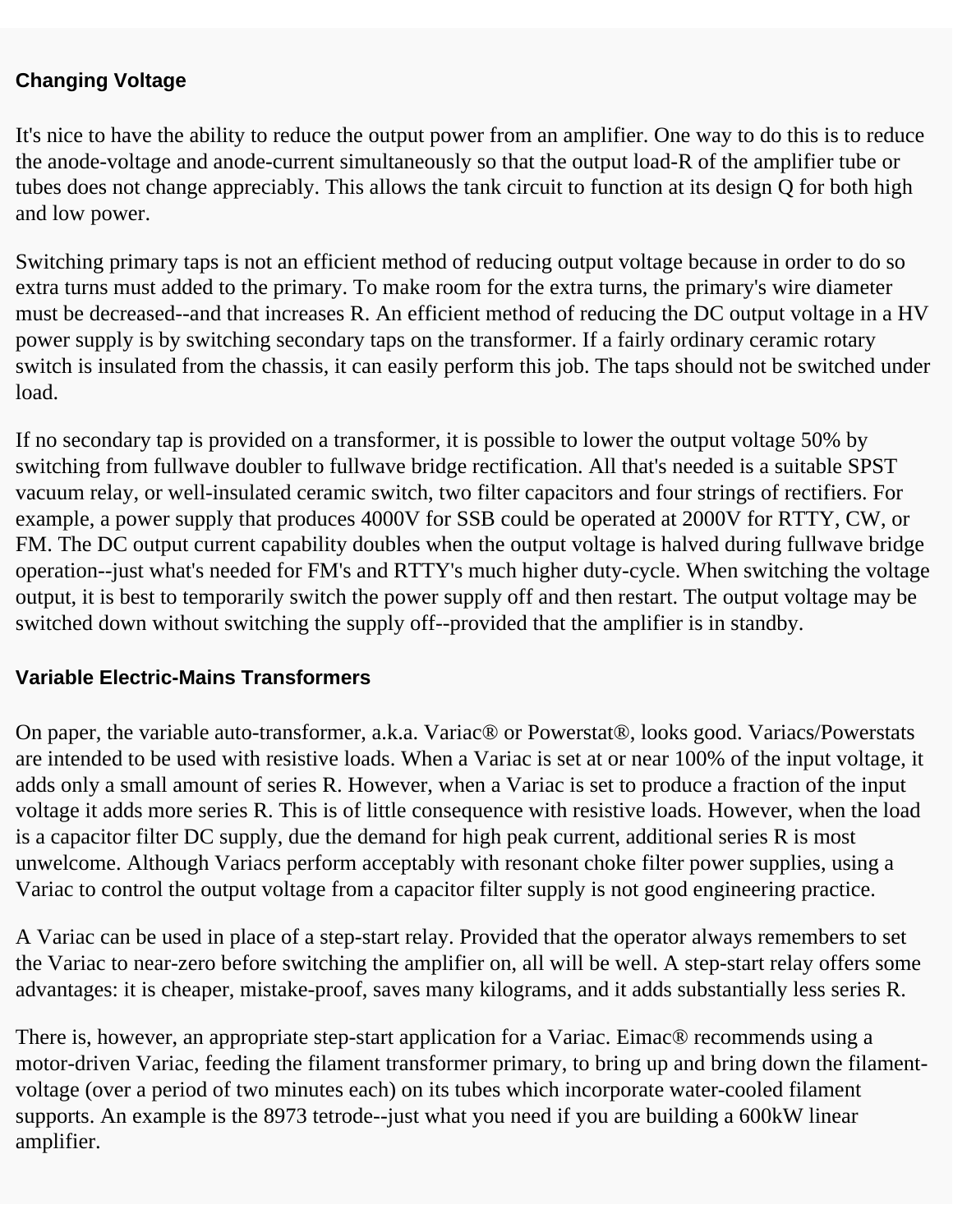#### **Transformer Insulation**

Most transformers use paper to separate and insulate each layer of windings. Paper is hygroscopic--i.e., it absorbs water vapour from the air. The presence of water reduces the insulating ability of the paper. In time, insulation breakdown is likely. The solution is to pot the windings. Plastic resins are best. Petroleum tar is next best. Since potting fills up the air spaces in the windings--and air is a poor heat conductor--potting also improves heat transfer--thereby reducing internal temperature and increasing MTBF. Potting adds very little to the initial cost of a transformer and subtracts substantially from the long-term cost. Some custom transformer manufacturers offer potting as an extra-cost option. Peter Dahl Co. has a potting option.

#### **Transformer Potting**

Commercial transformer potting is normally done in a vacuum chamber to facilitate the evacuation of air bubbles. However, with a little patience, it is possible to pot transformers satisfactorily without special equipment. Bake the transformer in an oven at a temperature of about 175 degrees F/80 degrees C. Bake for two to three hours per pound. Baking drives out internal moisture. After baking, place the transformer on a table covered with a thick layer of newspapers. Position the transformer so that the leads or lugs are down. Using masking tape, seal the end of the transformer windings opposite the leads/ lugs so that liquid can not escape easily when the transformer is inverted.

Polyester fiberglass laminating resin is designed to flow into small spaces and expel air bubbles. It can be used for potting transformers.

In a clean tin-can, pour in a quantity of laminating resin that will fill up the air spaces in the bottom 5% of the transformer's windings. Using pliers, bend the rim to facilitate pouring the resin. Mix in about 5 drops of catalyst per ounce of resin. Depending on the ambient temperature and humidity, this amount of catalyst will result in a moderately fast gel time. Pour the resin slowly into the windings. Resin pouring should be done steadily and from only one area of the windings to avoid trapping air bubbles. Any leaks from the bottom can be patched by forcing raw silicone rubber into the area of the leak. When the resin gels, it forms a thin bottom plug. The bottom plug need not be more than about 5mm thick.

Pour an amount of resin into the can that will fill the remainder of the windings. For a several-kVA transformer, use about 1.5 drops of catalyst per ounce of resin. For smaller transformers, slightly more catalyst is needed. The resin must not gel before the air bubbles have had a chance to escape--so it is better to err on the light side for the amount of catalyst.

Heat increases the fluidity of the resin--hastening the exit of bubbles. However, heat tends to decrease gel-time. Internal transformer heating is accomplished by forcing current through the windings with a Variac. Connect the Variac to the highest voltage winding. Short the highest current winding with an AC ampmeter. Increase the voltage until the ampmeter indicates the rated winding current. At this level fairly normal internal heating results. As soon as the resin begins to gel, stop the current and direct a cooling fan at the transformer. Resin-gelling is an exothermic reaction.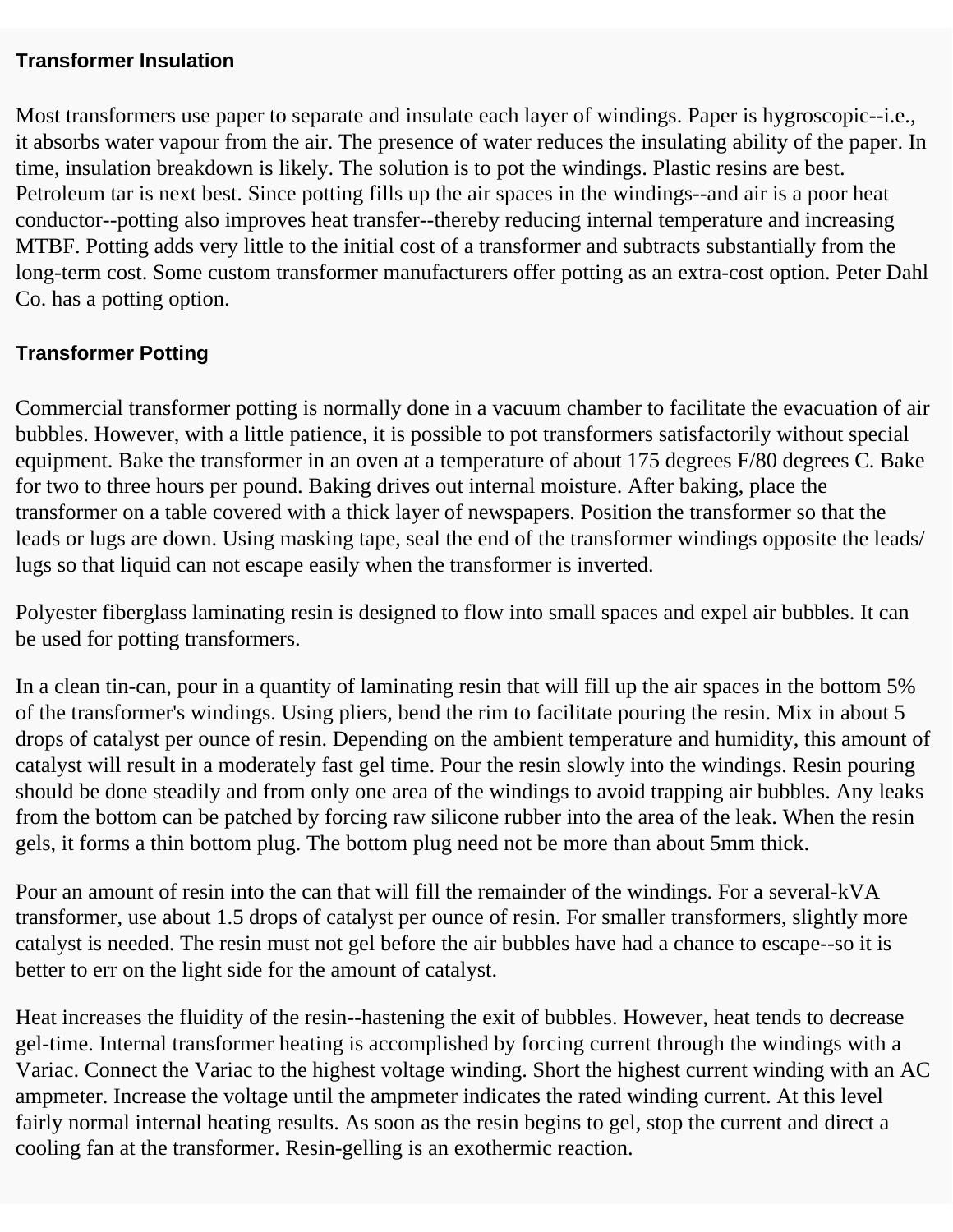#### **Rectifiers**

The most frequent failure mechanism for HV power supply rectifiers is too much reverse current. This problem can be virtually eliminated in 50Hz/60Hz, fullwave bridge and fullwave doubler, capacitor filter circuits if the total PIV in each string of diodes exceeds the no-load DC output voltage by at least 50%. For operation in high-temperature environments, a 100% factor may be needed.

Modern solid-state rectifiers are made differently than they were 30 years ago. In those ancient times, same-type rectifiers did not have uniform reverse characteristics. Rectifier failure was common. In an attempt to compensate for the inherent weaknesses in early solid-state devices, rectifier protection schemes were used. Resistors and capacitors were paralleled with series rectifiers--probably a take-off on the practice of using equalizer resistors on electrolytic filter capacitors. However, in any series circuit, the currents in all of the elements are exactly equal. Thus, when rectifiers are in series, the reverse current burden is exactly the same for each rectifier--provided that no parallel resistors are used. Manufacturers of series rectifier units long ago abandoned the practice of using parallel resistors and capacitors. The 1995/6/7 Radio Amateur's Handbook explains why rectifier 'equalization' is prone to cause premature rectifier failure.[page 11-9, middle column, top]

Series-connected rectifiers should be of the same type. Mixing rectifiers types in the same series string could cause a problem during the reverse half-cycle.

When a rectifier has been conducting, it takes a finite amount of recovery time for the rectifier to stop conducting after the source of forward current reaches zero. It is important that a rectifier not be conducting when the reverse voltage arrives. This can be a problem when rectifying high frequency AC or when rectifying square waves. Paralleling a capacitor with each rectifier may help the rectifiers to stop conducting sooner. If you need to rectify high frequency AC, one solution is to use fast-recovery epitaxial rectifiers. 1000PIV, 1A, 70 nanosecond recovery time units are currently priced at about 50¢ each in quantities of 100.

#### **Packaged HV Rectifiers**

Rectifiers that have a rating above 1kV PIV are typically made from a series of individual rectifiers that are entombed in an epoxy package. This arrangement makes for a neat-appearing installation--but there is a trade-off. Epoxy is a poor conductor of heat. Individual series-connected diodes mounted on perfboard and exposed to open air dispose of heat much more efficiently than do multi-diode packages.

#### **Filter Capacitors**

Filter capacitors usually have a ripple-current rating. The ripple-current rating should be at least equal to the maximum DC output current capability of the supply. Quality filter capacitors are designed to minimize equivalent series resistance [ESR]. Low ESR ohms translates into a high ripple-current rating.

Oil-filled capacitors are available in two types: filter service, for use in power supplies, and flash service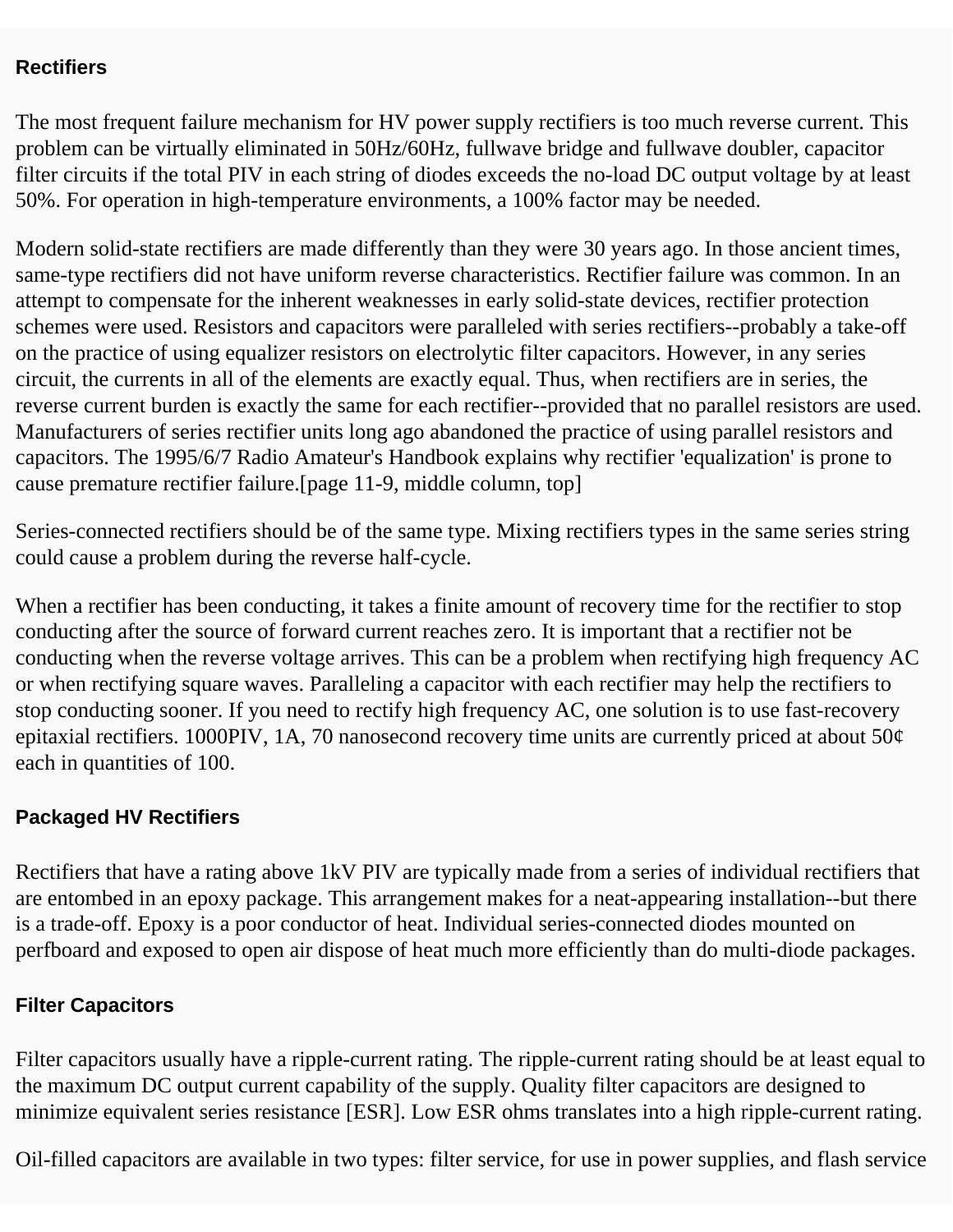for use in photography or pulsed laser applications. The flash capacitor is designed for maximum capacitance per unit volume. To reduce volume, very thin metal foil is used to make the plates of a flash capacitor. Thin plates have more ESR--so they dissipate more I-squared times R power when they are subjected to ripple-current.

For longest life in high duty-cycle applications, cool air should be allowed to circulate freely around filter capacitors.

According to some manufacturers, flash capacitors can be used in filter service if they are operated at 60% of their rated peak volts. In intermittent duty applications, it may be possible to use flash capacitors at more than 60% of their rated peak-voltage. To discover how a flash-capacitor is faring in ripplecurrent service, after about an hour of contesting, if the capacitor is warm to the touch, an internal heating problem is indicated. Internal heating causes expansion and stresses the capacitor's case--which may eventually come apart at the seams and begin to leak dielectric oil.

If not plainly stated on its label, there is a way of determining the intended type of service for an oilfilled capacitor. Flash-capacitors usually have a peak voltage [PV or VP] rating. Filter-service capacitors are usually rated in DC working volts [DCWV]. Capacitors can also be rated in AC working volts. To convert AC-working volts to DC-working volts, multiply the AC voltage by three.

There have been instances where surplus flash capacitors were offered for sale with altered or counterfeit markings. For example, a capacitor that was originally marked "3.5kVP" was changed to "5kV" by erasing characters. Thus, a capacitor that should have been de-rated to  $0.6 \times 3.5$ kV = 2100V for filter service would appear to be good for 5kV. A practical way of determining whether an oil-filled capacitor can withstand ripple-current is to connect it in series with an AC-ampere meter and an AC voltage source. The voltage is adjusted until the AC current is equal to the expected maximum output current of the power supply. If, after an hour, the capacitor shows little or no internal heating, you have a winner.

There is also a flash service type of aluminum electrolytic capacitor, that is not designed to handle ripplecurrent.

Electrolytic filter capacitors are intolerant of reverse current and heat. Electrolytic capacitor working voltage [WV] ratings should be treated with respect. The WV rating is virtually the maximum voltage rating. Despite their more delicate nature, electrolytic filter capacitors offer substantial advantages over oil-filled filter capacitors. The main advantages are more joules of energy storage per dollar, reduced weight and reduced volume.

When electrolytic capacitors are operated in series, they should share the voltage equally. In order to do this, a voltage equalizer resistor is connected across each capacitor. Equalizing resistors must have fairly equal resistance--and their resistance should not change appreciably during aging. If an equalizer resistor changes value appreciably, domino-effect destruction of an entire section of filter capacitors may result.

There is no formula for determining the optimum resistance for an equalizer resistor. Less resistance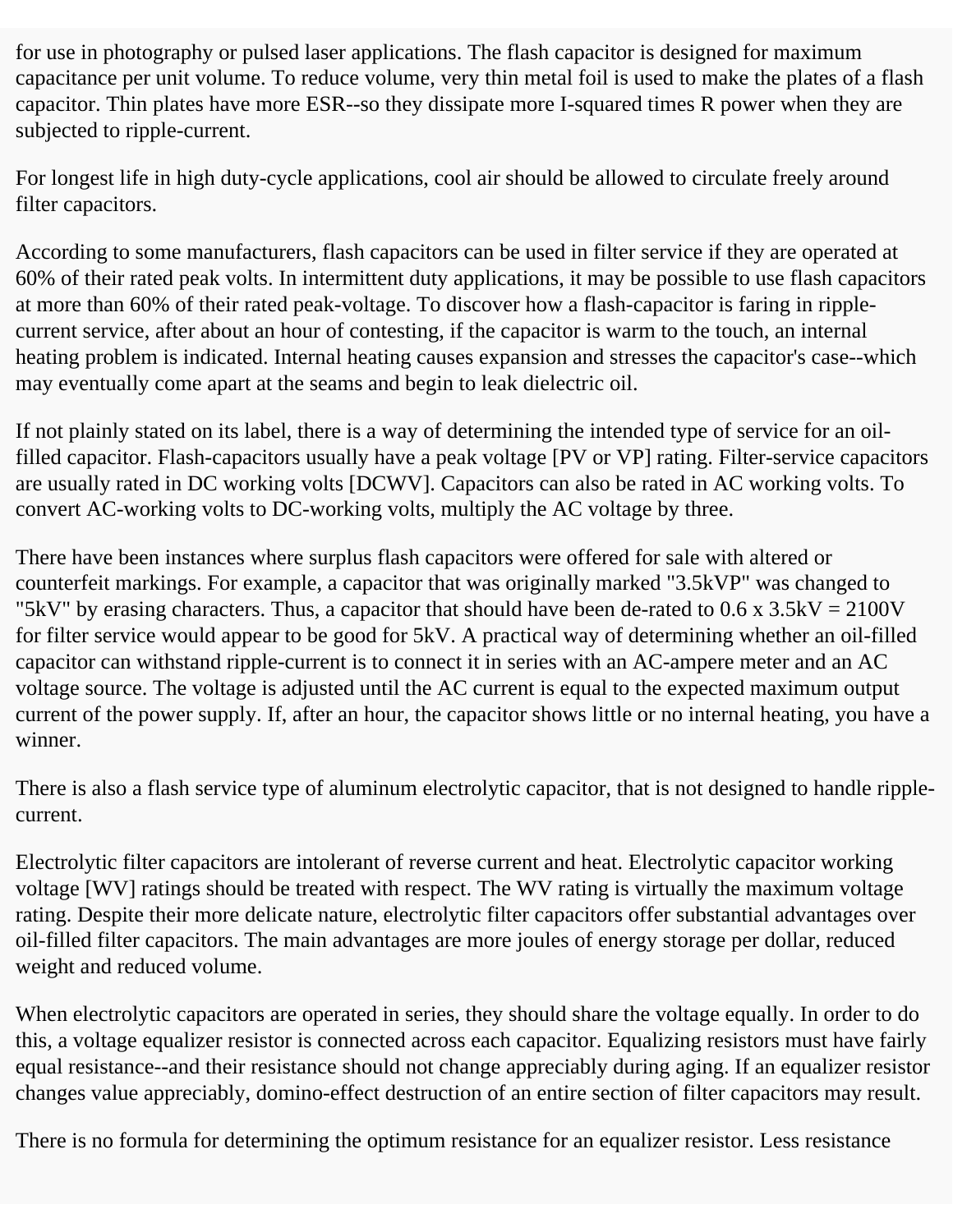equals less bleed-down time. However, less resistance produces more heat. A compromise is in order.

Carbon-composition resistors change resistance with age. This characteristic is unacceptable for equalizer resistor service. High resistance, wire wound resistors are wound with extremely fine resistance wire. They are not remarkably reliable. Metal oxide film [MOF] resistors are more reliable. The initial resistance of a MOF resistor is typically much closer to the labeled value--and it will stay that way for many years. A Matsushita/Panasonic® 3W, 100k ohm MOF resistor makes a good equalizer resistor for 450V capacitors. It produces a reasonable bleed-down time and a reasonable amount of heat. These resistors are available from Digi-Key.

Electrolytic filter capacitors are ruined quickly by reverse current. Reverse current often occurs when a rectifier fails. To protect electrolytic capacitors from reverse current, connect a >600PIV diode across each capacitor. The cathode band of the diode connects to the capacitor's positive terminal.

#### **Biasing**

When a grounded-grid amplifier's operating bias is obtained from a single Zener diode, there is no way to compensate for tube variation. One solution is to obtain the operating bias from a series string of forward biased rectifier diodes. By switching the number of diodes in and out with a rotary switch, the bias can be changed in approximately 0.7V increments.

Traditionally, a mechanical relay has been used to switch amplifier bias between receive and transmit. An optoisolator coupled to a transistor switch, i.e., an electronic bias switch, can do this job faster, more reliably, sans-noise, and cheaper.

There are principally two means of actuating electronic bias switches--RF-actuation and coil-current actuation. Although it sounds hip, RF-actuation creates two problems. The amplifier rapidly switches between linear bias and non-linear bias during softly-spoken syllables of speech. This causes choppysounding audio and splatter. When the electronic bias switch is controlled by the current that passes through the RF relays' coils, it is not possible to intermittently switch the amplifier into non-linear bias during transmit. Coil current actuated bias switching can be accomplished with an optoisolator. The optoisolator's input LED is driven by the coil-current. The output of the optoisolator drives the bias switch transistor.

#### **Class AB1 Grid Bias**

Since the grid draws virtually zero current, it is easy to make the bias continuously adjustable in Class AB1 operation. Typically, the cutoff bias voltage during receive will be about 50% higher than the transmit bias voltage. An optoisolator driving a HV FET can be used to switch the bias between transmit and receive. A circuit is provided.

#### **High Speed RF Switching**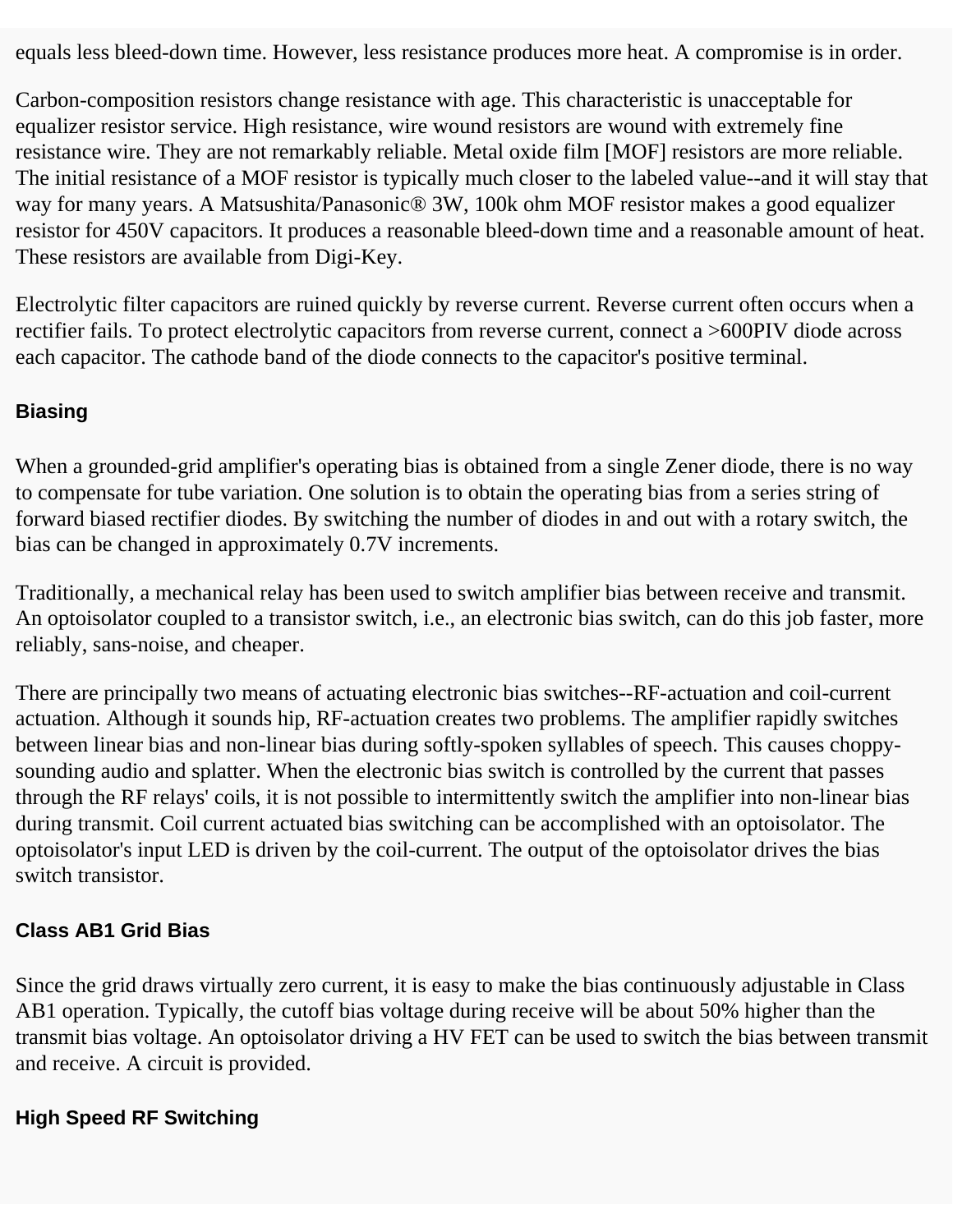A conventional relay switches in roughly 25mS. Such relays have traditionally been used for RF and bias switching in RF amplifiers. This was acceptable when transceivers also used conventional relays. Currently manufactured transceivers are designed for AMTOR, QSK telegraphy, and unobtrusive SSB VOX operation. Modern transceivers T/R and R/T switch quietly, and do so in as little as 5mS. Such radios typically use a high-power SPDT reed relay to switch the antenna between transmit and receive. Similar relays can be used for amplifier input RF switching. Jennings and Kilovac manufacture high speed, SPDT vacuum-relays that have a continuous rating of 7A at 32MHz [2450W into 50 ohms]. The Jennings relay is the RJ-1A. Kilovac's relay is the HC-1. When used with a speedup-circuit, either relay can switch in under 2mS. Although both manufacturers make DPDT RF vacuum-relays, none are as speedy as their fastest single pole models. Thus, separate input and output relays are usually faster than a single DPDT relay.

#### **PIN Diode Switching**

Another device that can be used for high-speed RF switching is the PIN [P-Intrinsic-N] diode. PIN diodes are similar to 1000PIV rectifier diodes--i.e., they have a wide intrinsic region. PIN diodes are utilized extensively in radars as transmit-receive switches.

A PIN diode is switched off by applying DC reverse voltage to widen its intrinsic region. The PIN diode is switched on by passing DC current in the forward direction to fill its intrinsic region with current carriers. PIN diodes are extremely fast switches. Their lifetime is virtually unlimited as long as the allowable PIV is not exceeded.

The typical reverse breakdown voltage rating for a PIN diode is around 1000V. A legal-limit amateur radio amplifier produces an output voltage of about 800 volts peak-to-peak [p-p] into a 50 ohm load--so a 1000PIV PIN diode is more than adequate. When the load Z is higher, due to a somewhat less than wonderful SWR, the switching device may be exposed to more than 1000Vp-p. This poses no problem for a typical high-speed vacuum-relay. Even if a vacuum-relay's breakdown voltage is temporarily exceeded, there is little likelihood that permanent damage to the vacuum-relay's contacts will result. However, solid-state devices are not so forgiving. A single voltage-transient can destroy a PIN diode.

For 100 WPM computer-CW, the PIN diode is clearly the only choice. For 30 WPM CW, AMTOR and high-speed VOX, a vacuum-relay has advantages.

#### **Solid-state Component Ratings**

Different types of solid-state components are rated somewhat differently. Some ratings are realistic. Some ratings are not realistic. The maximum ratings of large transistors and large Zener diodes can not be realized unless drastic, extreme measures are used to keep the case temperature below the maximum allowable 25 degrees C at full ratings. In the real world, operation at 30% of a published dissipation or current rating is usually safe. Additionally, bipolar power transistors suffer from a generic weakness called secondary-breakdown phenomenon. For example, a "1500V, 8A, 150W" power transistor may only be able to safely dissipate 15W at moderate collector-to-emitter voltages. T-MOS power FETs are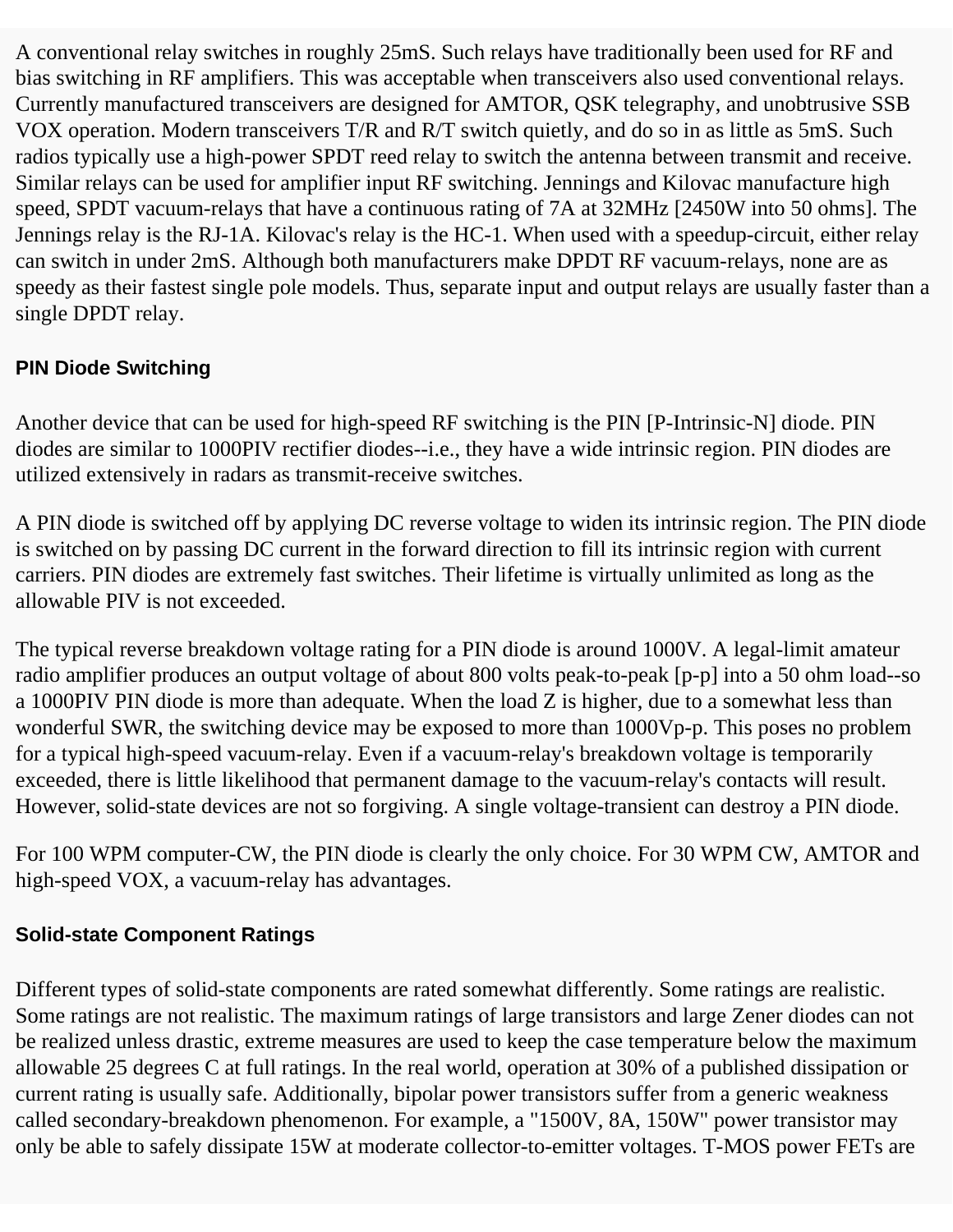much more resistant to secondary-breakdown.

Wire-lead rectifier current ratings are fairly realistic when they are mounted on perfboard and cooling air is allowed to circulate freely around individual rectifiers.

#### **Measuring PIV**

There is some variation in the inverse breakdown voltage of solid-state rectifiers of the same type. Measuring the breakdown voltage of each rectifier diode is a good precaution. When a diode's reverse current reaches 1 to 2 uA, the voltage across the diode is the breakdown voltage. Exceeding this voltage is likely to be fatal. As operating temperature increases, breakdown voltage decreases.

#### **Breakdown Voltage Testers**

A breakdown voltage tester (a.k.a. high-pot) could be described as a variable HV Ohmmeter that does not read directly in ohms. It is a useful tool. Breakdown testers are essential for testing vacuum relays, vacuum capacitors, blocking capacitors, air-variable capacitors, rectifiers, and for finding problems with insulation. Building or troubleshooting a tube-type RF amplifier without a breakdown tester is like crossing an ocean without a navigation instrument. For most amateur radio applications, the highest voltage component rating commonly encountered [with vacuum-capacitors and vacuum-relays] is 15kVDC/9kV RF peak, so a 0 to 15kV breakdown tester should suffice.

Although commercial breakdown testers are available, they are not inexpensive. A suitable breakdown tester can easily be constructed from mostly-surplus parts. The main parts are a 50/60Hz low-current HV transformer, a >1A, 120V variable transformer, a 120V incandescent bulb, some diodes, resistors, a sensitive uA meter and two HV filter capacitors.

Commercial, low-current HV DC supplies may also be used provided that they are connected to a Variac in series with a 120V incandescent light bulb to limit current. The bulb limits the short-circuit current to a safe value--obviating the need for a fuse. The wattage of the bulb is roughly proportional to the wattage of the supply. The rated [I=P/E] bulb current should be similar to the appropriate fuse rating for the HV supply primary. A multi megohm resistor is used to limit the current flow into the device under test. The uA meter should be protected with back to back 1A diodes. A circuit is provided.

#### **Step-Start**

Most power supplies benefit from something to soften the shock of start-up. A 10A DPST-NO or 10A DPDT relay and two approx..25 ohm 10W resistors are just about all that's needed to add a step-start circuit to the average 1500W amplifier. The step-start circuit goes in series with the mains fuses or circuit breakers. With this arrangement the filaments, the HV supply and the LV supplies enjoy the benefit of a kinder and gentler start-up.

#### **VHF Stability**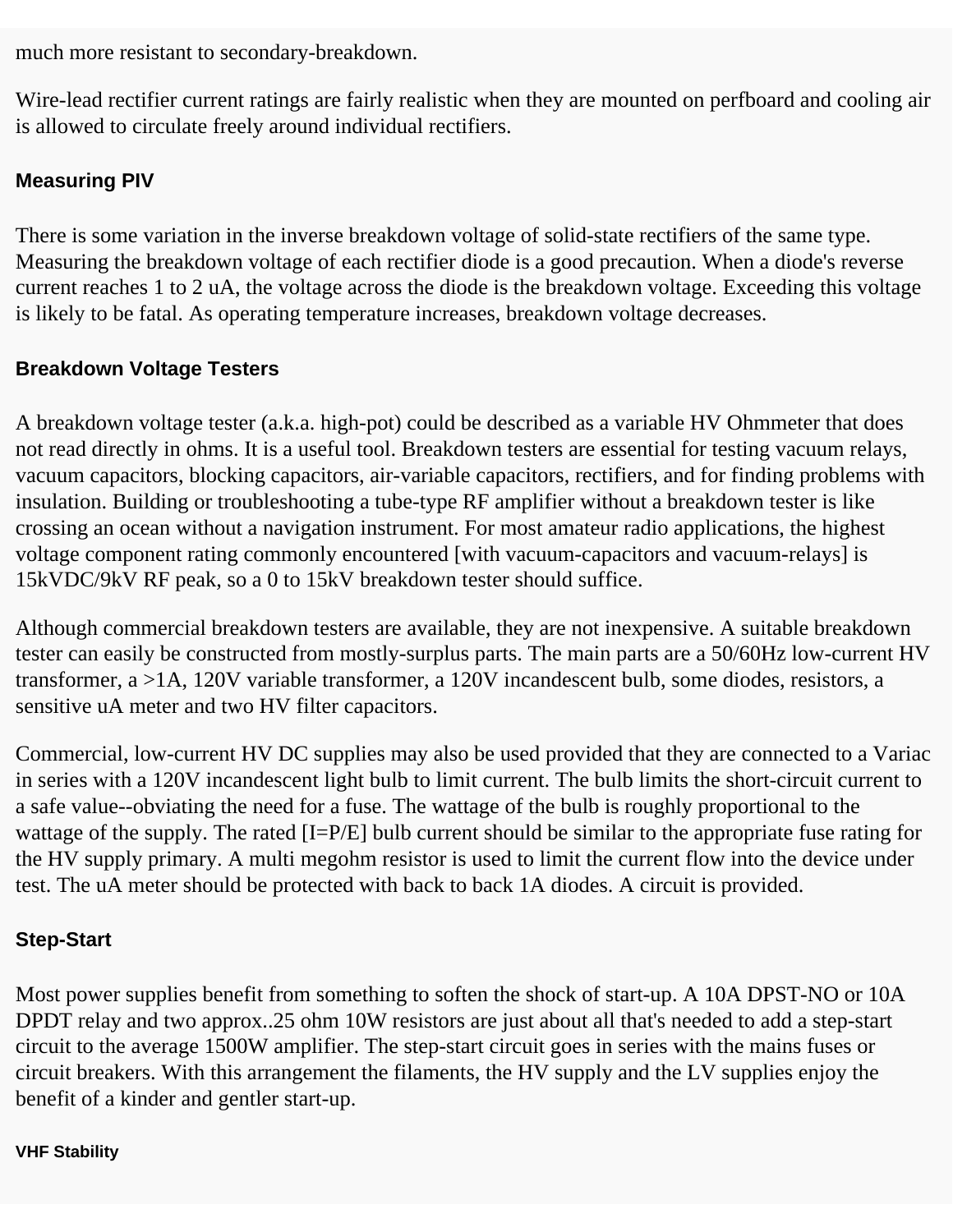Every HF amplifier has at least two resonant circuits in its output circuitry. The more obvious one is the HF-resonant tank circuit. A less obvious one is the VHF-resonant circuit that is principally formed by the anode capacitance and the inductance of the conductors between the tank circuit and the anode. In 1500W amplifiers, anode resonance typically occurs around 100MHz--well within manufacturers' ratings for "Amplifier and Oscillator Service" for the tubes that are commonly used in such amplifiers.

The equivalent resistance of a high Q parallel resonant circuit is virtually infinite. A low Q parallel resonant circuit has a relatively low equivalent resistance.

The voltage gain of an amplifier tube is roughly proportional to the load resistance. High load resistance produces more gain. Low load resistance produces less gain.

If the conductors in the anode resonant circuit have a high VHF Q, the equivalent load resistance presented to the anode will be high and the tube will exhibit increased voltage gain at the VHF resonance. If the conductors in the anode resonant circuit have a low VHF Q, the load resistance presented to the anode will be low and the voltage gain at the VHF anode resonant frequency will be reduced. Of course, if no VHF energy were present, it would make no difference how much VHF gain an HF amplifier had.

When a transient current passes through a resonant circuit, the resonant circuit rings like a bell-producing a damped sine wave signal. This is how ancient spark transmitters produce RF--and the larger ones produced many kilowatts of it.

Whenever the anode-current in an HF amplifier changes, a small VHF damped sine wave signal is produced in the anode's VHF resonant circuit. This signal can be observed with a VHF oscilloscope or a spectrum analyzer. The amplitude of the RF voltage produced is proportional to the Q of the anode resonant circuit. If none of this damped wave signal were fed back to the input, there would be no problem.

In a grounded-grid amplifier, the grid appears to shield the input from the output. In a grid-driven Class AB1 amplifier, The RF-grounded screen appears to shield the input from the output. However, no grid and no screen is perfect--so some of the damped wave VHF signal at the anode is capacitively fed back to the input--and amplified.

Although it's unlikely, if the phase and amplitude of the damped wave signal happens to be just right, oscillation at the anode's VHF resonance can occur. If the VHF energy that is produced could find its way to a load, no danger would be posed by a VHF oscillation. However, the HF tank circuit is a low pass filter that effectively blocks VHF energy. Thus, the oscillator is unloaded and the resulting gridcurrent is very high. The unloaded condition can cause VHF voltage transients in the anode circuit. These transients may cause tune-capacitor arcing and band switch arcing across open contacts. Since they are closest to the anode resonant circuit, open tune-capacitor padder contacts, as well as open 10m contacts are most vulnerable to parasitic-instigated arcing. Band switch contacts can be melted and/or vapourized by such occurrences.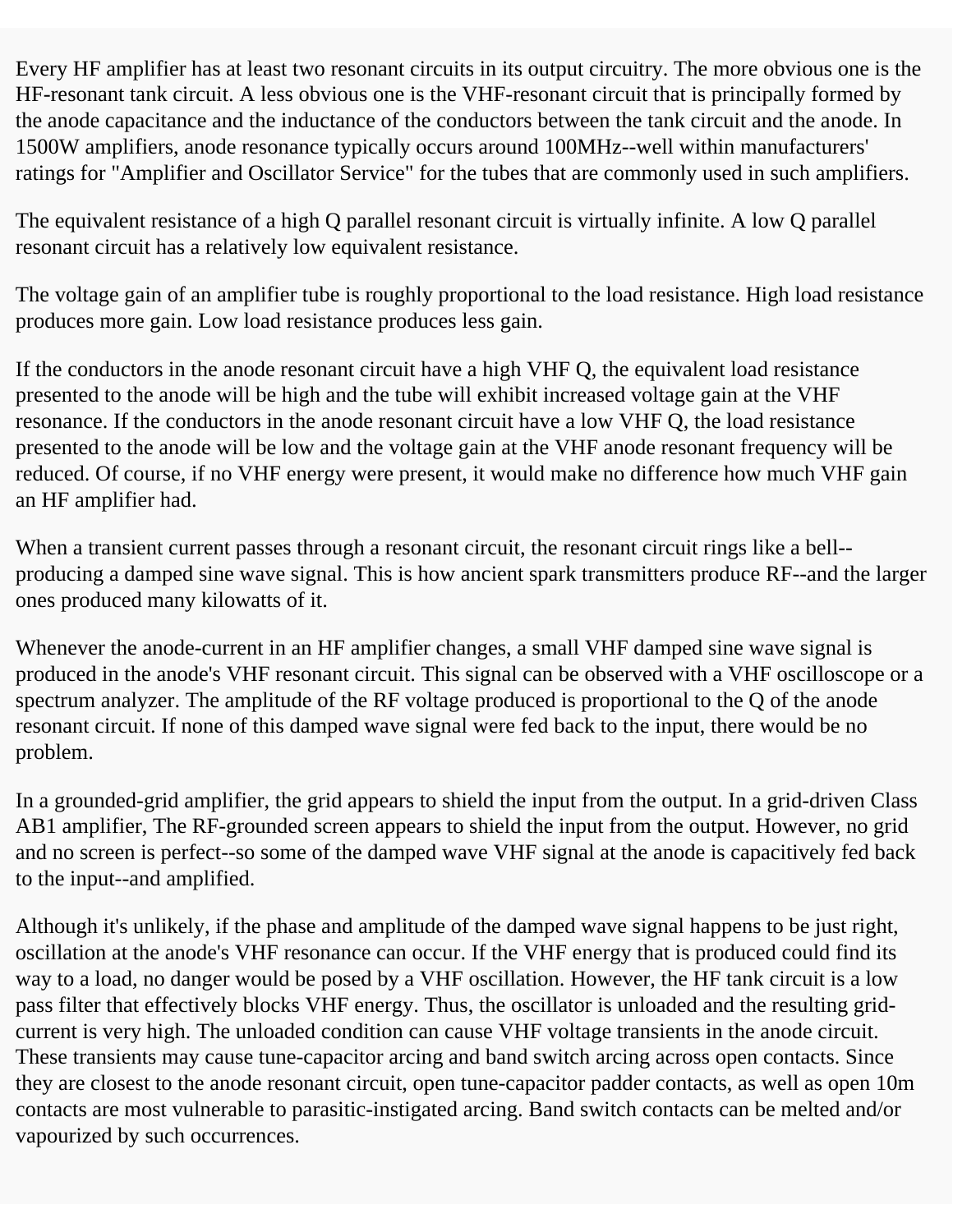#### **Parasitic Suppression**

On page 72, the 1926 Edition of *The Radio Amateur's Handbook* tells us how to build an improved VHF parasitic suppressor The logic was elementary. A suppressor is supposed to dampen the anode circuit. Since low Q is synonymous with high dampening, why not decrease Q by using resistance-wire? Quoting from page 72:........ *"The combination of both resistance and inductance is very effective in limiting parasitic oscillations to a negligible value of current."* 

After 1929, someone forgot to include this information in the Handbook. In those days, the oversight probably didn't matter very much. Large amplifier tubes generally had low VHF amplification, so VHF instability was not a major issue. During the ensuing decades, people got into the habit of using parasitic suppressors made from copper or silver-plated copper. This was an easy habit to get into since copper and silver can be soldered more easily and cheaply than nickel/chromium [nichrome] resistance wire. Meanwhile, the performance of amplifier tubes kept improving. Because of these improvements, modern high-amplification tubes appear to benefit more from 1926-vintage low VHF-Q parasitic suppressors than 1926-vintage tubes. NOTE: In 1926, a 'high-mu' triode had a mu of around 40.

#### **Anti-parasitic Techniques**

Low VHF-Q conductor material can be used to increase VHF loading in the anode resonant circuit. Nickel-chromium-iron alloys are best, Nickel-chromium (nichrome) and some types of stainless-steel are almost as good. The use of copper, aluminum, and silver should be kept to a minimum. However, good conductors are desirable beyond the tune capacitor, which marks the end of the anode VHF resonant circuit and the beginning of the HF tank circuit.

**Output Z:** The output impedance of most tubes is a matter of kilo-ohms--not ohms. There is no scientific reason to use "heavy duty" conductors between the anode and the tune capacitor. If good VHF stability is a design goal, it's best to use conductors that are no larger than is necessary to carry the highest current present, i.e., the 10m RF circulating current between the anode (output) capacitance and the tune capacitor. Round conductors have a lower VHF Q than flat conductors. To increase current handling ability, or to reduce inductance, two paralleled round conductors, separated by a wide air-gap, are better than a flat conductor of the same overall width.

- When designing the layout for an HF amplifier, locate the tune capacitor fairly close to the anode. This reduces the inductance in the anode resonant circuit--increasing the VHF resonant frequency. If the distance from the anode to the tune capacitor is grossly excessive, the 3/4 wave anode resonance may cause instability problems--especially with tubes that are UHF-rated like the 8877, 8874, and 3CX800A7.
- In order to prevent a conductor from sharing the anode VHF-resonant circuit with the HF tank circuit, connect the tank inductor directly to the tune capacitor. It is best not to connect the tank inductor directly to the blocking capacitor.
- The output enclosure in an HF amplifier is a high Q VHF-resonant cavity. The output enclosure can become a player in parasitic oscillations. Cavity dampening may be needed. This is a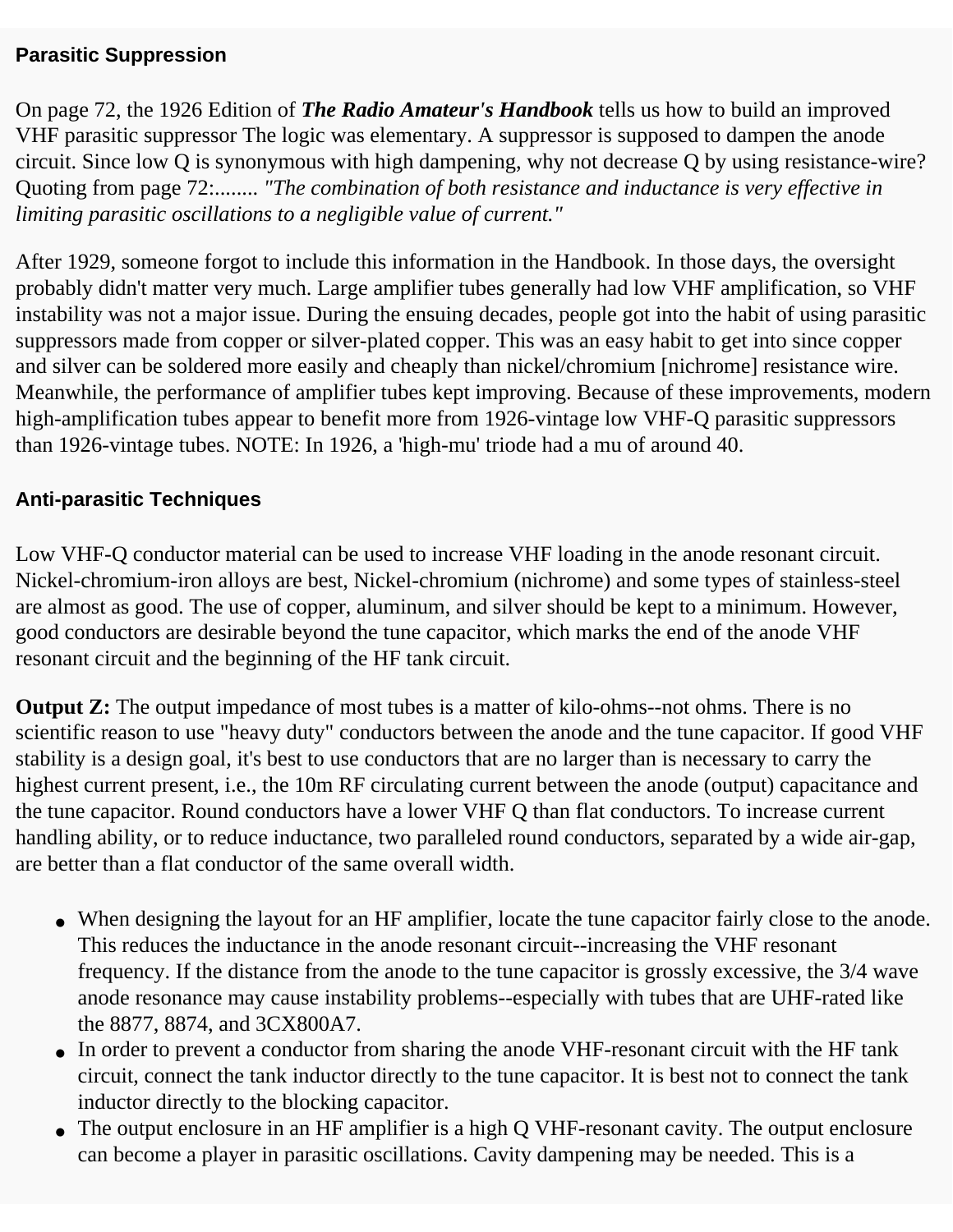common practice in commercial high-power amplifiers. Closed loops of resistance-wire can be used to dampen cavity resonances.

• In some cases, the HV-RFC contains a VHF resonance that abets parasitic oscillations. This problem is indicated by several burned turns appearing on the HV-RFC after a glitch. To isolate a problematic HV-RFC VHF resonance, place at least one VHF attenuator-rated ferrite bead on the lead between the top of the HV-RFC and the anode circuit.

#### **Designing VHF Parasitic Suppressors**

The simplest type of parasitic suppressor is a resistor. It reduces Q by adding R. This technique is effective. However, it is mostly limited to low power applications. The traditional staggered-resonance parasitic suppressor provides two advantages over a resistor suppressor--it can handle more current, and it causes the VHF resonance to work against itself.

A staggered-resonance parasitic suppressor typically consists of a coil inductor paralleled with a lowinductance resistor. The axis of the coil inductor is parallel to the resistor. Here's how it works: The magnetic field from current flowing in the resistor is at a right angle to the direction of current flow. The magnetic field from the inductor is parallel to the direction of current flow. Because the two magnetic fields are 90 degrees apart, the inductances act independently instead of mutually. The two independentinductances connect to one fixed-capacitance--i.e., the anode. Since the coil has more inductance than the resistor, it creates a second VHF resonance that is slightly lower in frequency than that produced by the resistor. The conflicting resonances work against each other. This technique broadbands the anode's VHF resonance, i.e., it reduces the Q--very much like stagger-tuning IF transformers to widen a receiver's band pass. Reducing VHF Q lowers the parallel equivalent VHF load resistance on the anode. This reduces the VHF voltage gain--and that reduces an amplifier's ability to oscillate at VHF.

Choosing the optimum amount of inductance for a suppressor inductor [Ls] is best determined experimentally by operating the amplifier on 10m. Since 10m is almost VHF, a device that suppresses VHF energy should get hot from 10m RF. If Ls is too small, the suppressor resistor [Rs] will not exhibit visible signs of heating during operation on 10m. If Ls is too large, there will be too much voltage drop on 10m and Rs will burn out.

Every straight conductor has inductance. The amount of inductance is fairly proportional to length. Manufactured high-power "non-inductive" resistors are long--and therefore somewhat inductive. They are too inductive for use in VHF suppressors. However, it's easy to make a suppressor resistor of sufficiently low inductance by paralleling straight nichrome wires that are separated by air-gaps.

Staggered-resonance suppressors can be built without a resistor by paralleling two unequal-inductance nichrome wires. For example, a silver plated strap in the anode circuit can be changed from a potential source of grief into a Q-reducing asset by replacing it with two, parallel, nichrome wire conductors. One of the conductors is made about 25% longer than is necessary to span the distance. Its length is shortened by winding a small 1 to 2 turn coil. The axis of the coil is parallel to the shorter wire. This arrangement decouples the magnetic field in the coil from the magnetic field in the straight conductor.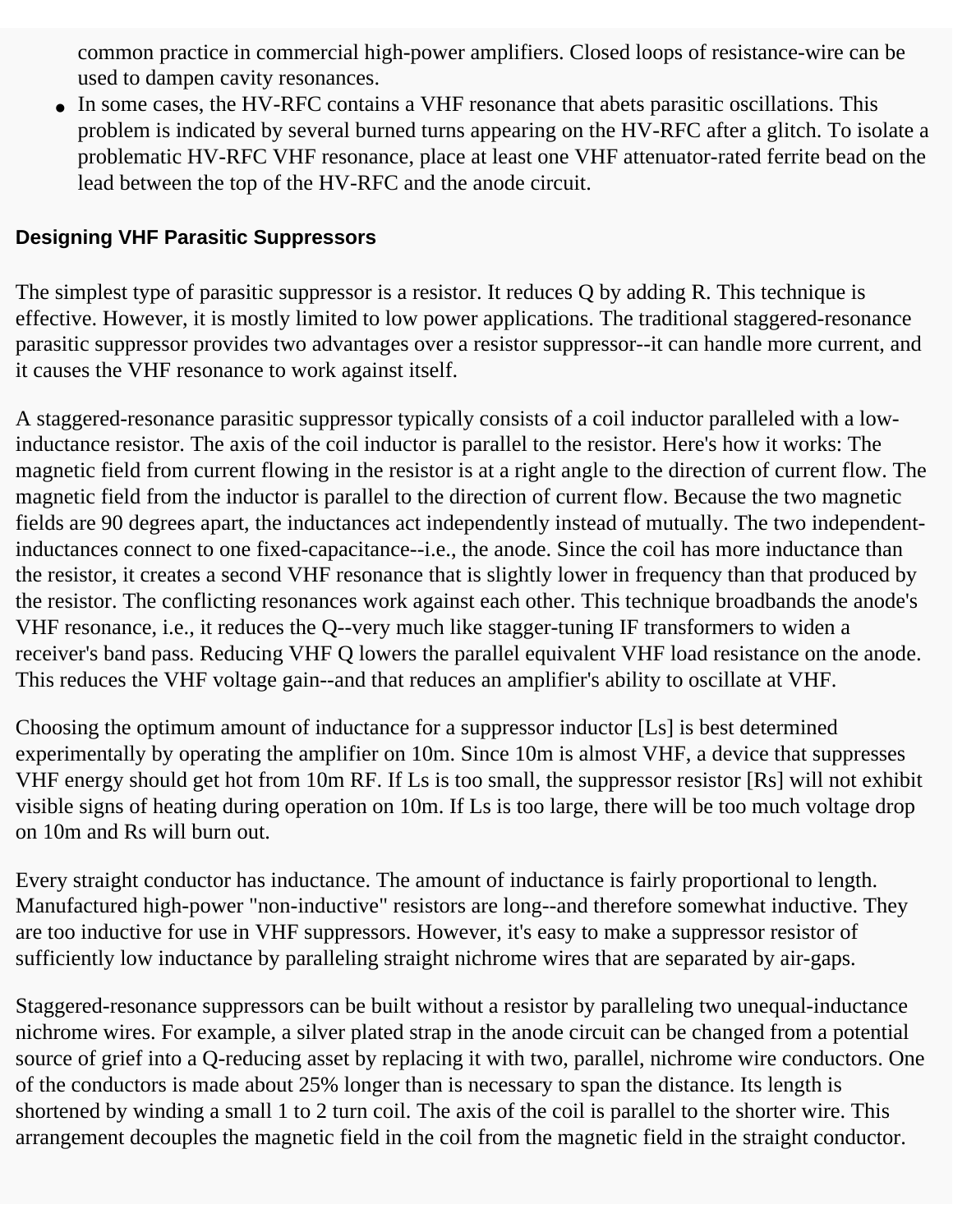For large amplifiers, 100% nichrome staggered-resonance suppressors solve the problem of not being able to find a high-power resistor of sufficiently low inductance for use in parasitic suppression service. For very large HF amplifiers, all-nichrome staggered-resonance suppressors should be made from flat nichrome conductors in order to carry the large RF circulating current between the tune capacitor and the anode capacitance.

In two-tube amplifiers, if the two suppressors are allowed to magnetically couple to each other, a VHF parasitic oscillation may occur. In a two-tube amplifier, the suppressor coils should be positioned at a right angle. If the suppressor coils are parallel to each other, the coils should be wound in opposite directions, and separated as much as is practical.

#### **Evaluating VHF Parasitic Suppressors**

Some amateur radio operators--and some electronic engineers--do not believe that VHF oscillations can take place in an HF amplifier. This is understandable because the most common and most destructive type of VHF-parasitic-oscillation, the push-push variety, lasts only a matter of microseconds. Push-pull VHF parasitic oscillation is obviously only possible in multi-tube amplifiers. A steady oscillation between anodes is the result. Push-pull parasitic oscillation is characterized by extremely high anode dissipation, moderate grid and anode currents with zero drive, and no arcing. Push-pull parasitic oscillations can be stopped by switching the amplifier to standby. This is not possible with a push-push parasitic oscillation---wherein the event is probably over before the sound of the parasitic arc reaches the operator's ears.

VHF parasitic oscillations are not cooperative. It may take a particular sequence of anode-current transients to initiate a parasitic oscillation. Even though there is no concrete scientific evidence to prove it, the phrase "CQ contest" may have a propensity to produce the key sequence of anode-current transients--especially if the contest is one you've been waiting for, and the local radio parts emporium has just closed for the weekend.

A major factor with parasitics is the VHF-gain of the particular amplifier-tube or tubes that happen to be installed in the amplifier. Even among new amplifier-tubes from the same production lot, there is some variation in VHF gain. Tubes with below average VHF gain may never have a parasitic-oscillation--no matter how poorly their parasitic-suppressors perform. Thus, when below average gain tubes happen to be installed in an amplifier, it's easy to assume that the amplifier design is perfectly stable.

Since catching a parasitic oscillation in the act is virtually impossible with ham-type test gear, a different analytical approach must be used. It's a reasonable assumption that a resonant circuit which supports parasitic oscillation can be found and evaluated with a dipmeter.

To determine the parasitic frequency and evaluate the parasitic suppressor, unplug the HF amplifier from the electric-mains and measure the anode-resonance with a dipmeter. The best place to do this is on either side of the HV blocking capacitor. The resonant frequency typically varies inversely with the amplifier's power capability. 700W single-tube amplifiers typically resonate from 100MHz to 150MHz. 1500W amplifiers typically resonate from 80MHz to 140MHz. 100kW amplifiers typically resonate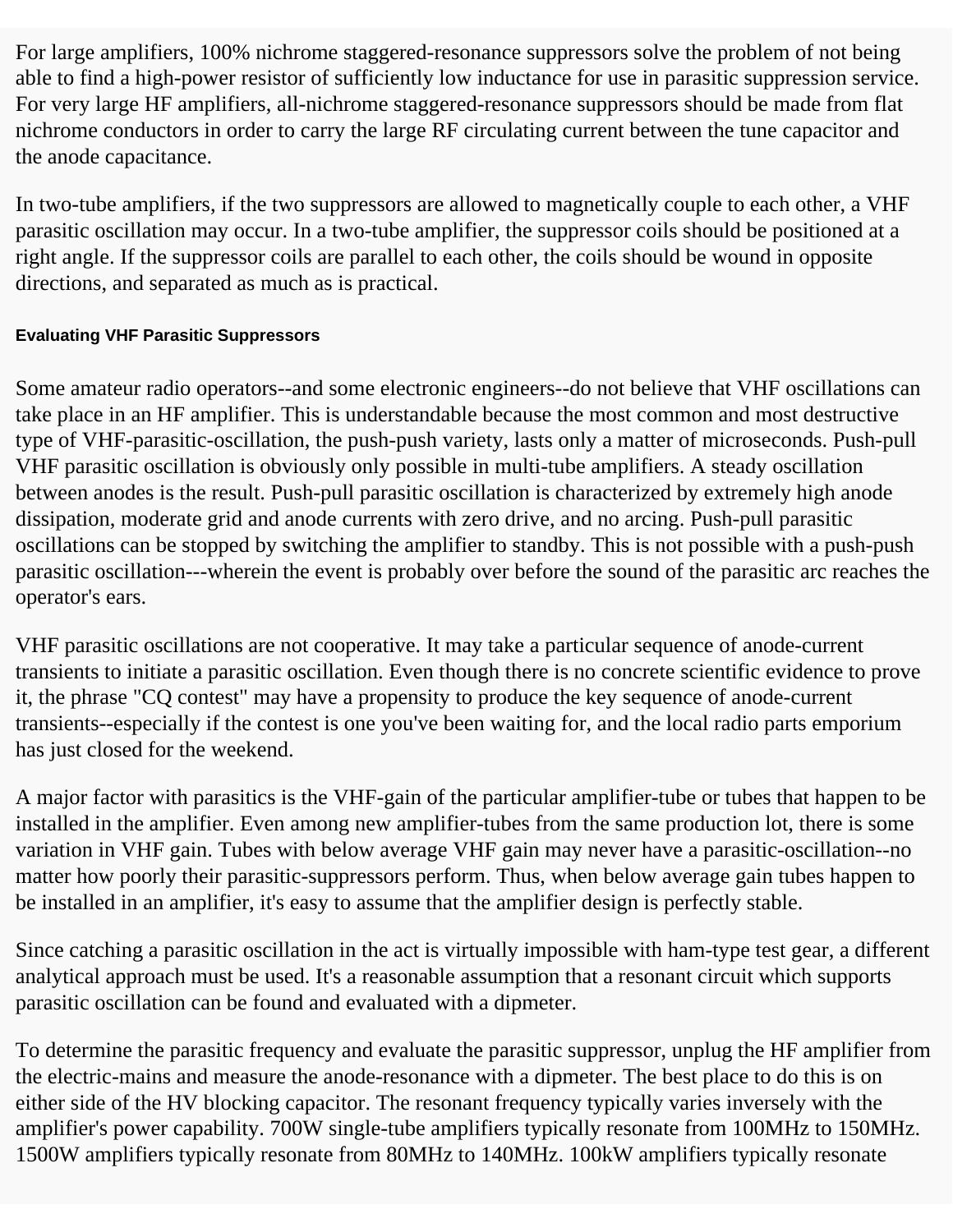from 35MHz to 45MHz. You should be able to tune the resonance a few MHz by adjusting the tune capacitor. The VHF dip in some amplifiers' anode-circuits is so sharp that it will "suck-out" the oscillator in the dipmeter. If that is the case, the dipmeter must be backed away (decoupled) from the conductor to accurately observe the dip. A broad, smooth dip is good. A sharp dip indicates that the anode-circuit has a high VHF-Q. This is not good news unless you happen to need a VHF oscillator.

If the suppressor design is changed to (hopefully) lower the VHF Q, check the dip again. The frequency will usually not change appreciably but the dip should now be smoother, more broad, and it should be necessary to couple the dipmeter coil closer to the anode-circuit to achieve the same degree of dip.

If you make an experimental change to a parasitic suppressor, and you want to evaluate the change more precisely, use a plastic ruler to measure the distance from the anode circuit to the tip of the dipmeter coil that will result in a 20% dip on the dipmeter. If the coupling distance required for the 20% dip decreases after a change to a suppressor, a lower VHF-Q is indicated and the change was obviously an improvement. If the dip distance increases, the VHF-Q went up and the change in the suppressor was a step backward.

Amplifiers that exhibit a tuning vagary in the area of resonance on one or two bands are probably in need of better parasitic suppression. A stable amplifier usually exhibits smooth, symmetrical tuning.

Additional information on parasitic oscillation was published in the September and October 1990 issues of *QST*.

END OF PART 3

`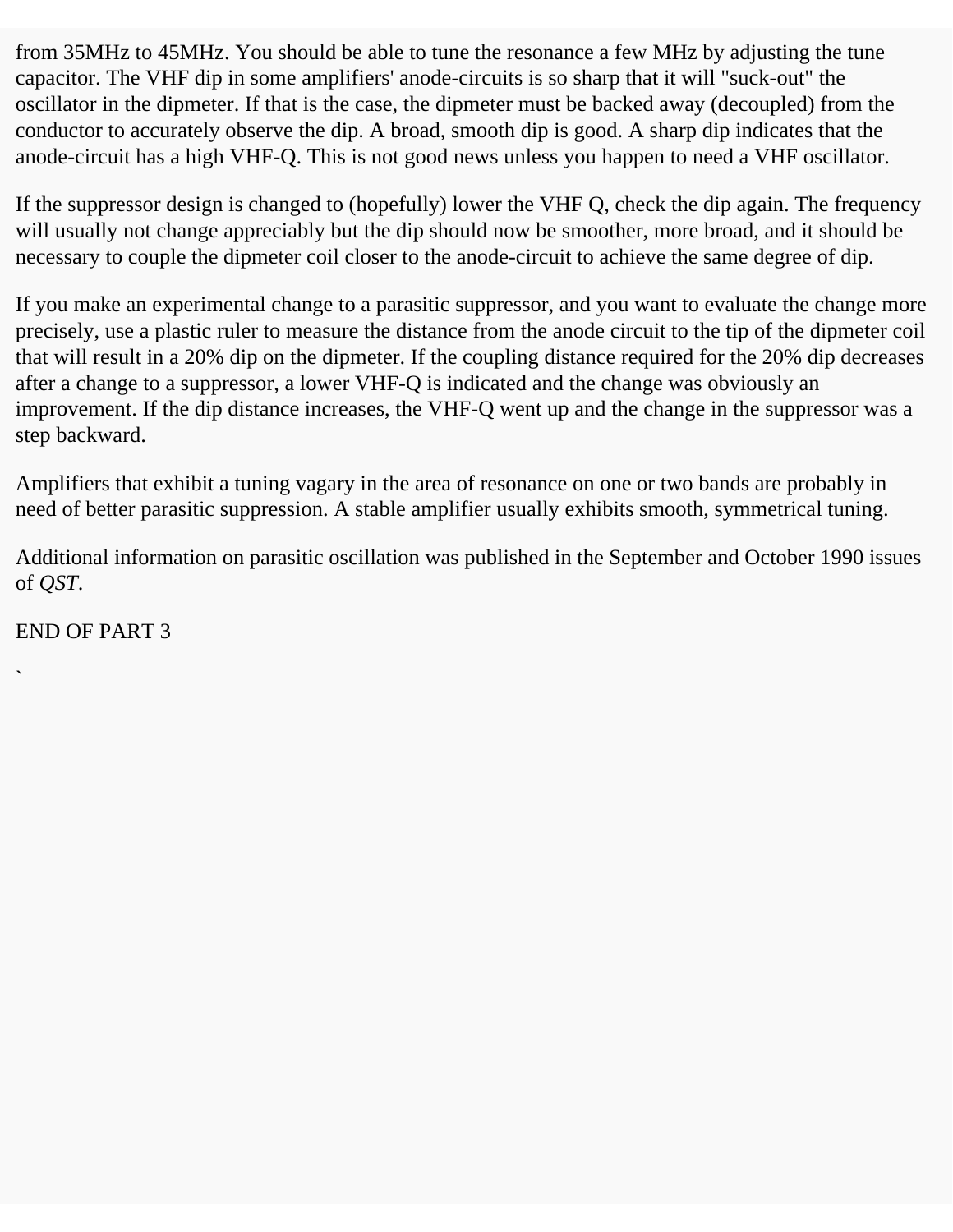#### **ALC**

Today, the typical transceiver output is 100W to 200W. There are amplifier tubes that can be destroyed by 100W of drive. A good example is the 3CX800A7. Driving a 3CX800A7 with 100W PEP will eventually strip flakes off of the cathode. The flakes lodge between the cathode and the grid cage- creating a fatal short. Even a pair of 3CX800A7s are clearly over-driven by 100W. The fix is: connect a approx. 40 ohm cathode negative-feedback resistor in series with each 3CX800A7 cathode. As a result, the 3CX800A7s won't be driven above their maximum ratings--and into non-linearity--by a 100W transceiver. Naturally, when cathode negative-feedback resistors are added, the cathode driving impedance increases. The driving impedance for a pair of 3CX800A7s is about 25 ohms. With 40 ohm cathode resistors, the driving impedance is roughly 50 ohms.

Cathode negative-feedback resistors are better than having a matched pair of 3CX800A7s. The cathode currents automatically equalize themselves---and unlike ALC circuits, cathode feedback resistors work instantaneously--eliminating ALC's generic flaw--leading edge splatter on SSB. Amplifier-to-transceiver ALC works properly only on constant signal level modes such as RTTY and FM.

The 3-500Z is rated at approx. 60 watts drive. When a single 3-500Z is driven by 100W, it "flat-tops" and produces distortion. A 25 ohm low-L cathode feedback resistor will make a 3-500Z linear with 100W of drive. The resistor is placed in series with the cathode RF coupling capacitor.

#### **Capacitors and RF Current**

Capacitors that carry RF current are subject to two types of internal heating. Like ripple filter capacitors, the ESR in the capacitor's conductors generates heat that is proportional to  $I^2 \times R$ . Due to skin-effect, R goes up with frequency. Another source of heat is RF dielectric loss. Since dielectric loss usually varies with frequency, the current carrying ability of capacitors changes with frequency. Typically, transmitting capacitors are current rated at three widely-spaced frequencies. It's a good idea to check the manufacturer's current ratings before using a transmitting capacitor in a specific application. Just because a capacitor is a transmitting-type does not mean that it will work reliably in all RF applications.

#### **Tuned Circuit Q**

Most of the tuned input and tuned output circuits in HF amplifiers are pi-networks. There are a number of ways to define the Q of a pi-network. In what follows, Q is defined as the input impedance of the pinetwork divided by the reactance of the input, shunt element--typically a capacitor. This definition of Q is the one used by Eimac® in *Care and Feeding of Power Grid Tubes*.

#### **Tuned Input Circuits for Class AB2 Cathode-Driven [grounded-grid]**

Even though grounded-grid amplifier circuits look simple, they are not. The grounded-grid amplifier's tuned input circuit is in series with and out of phase with the anode current pulses. The RF cathode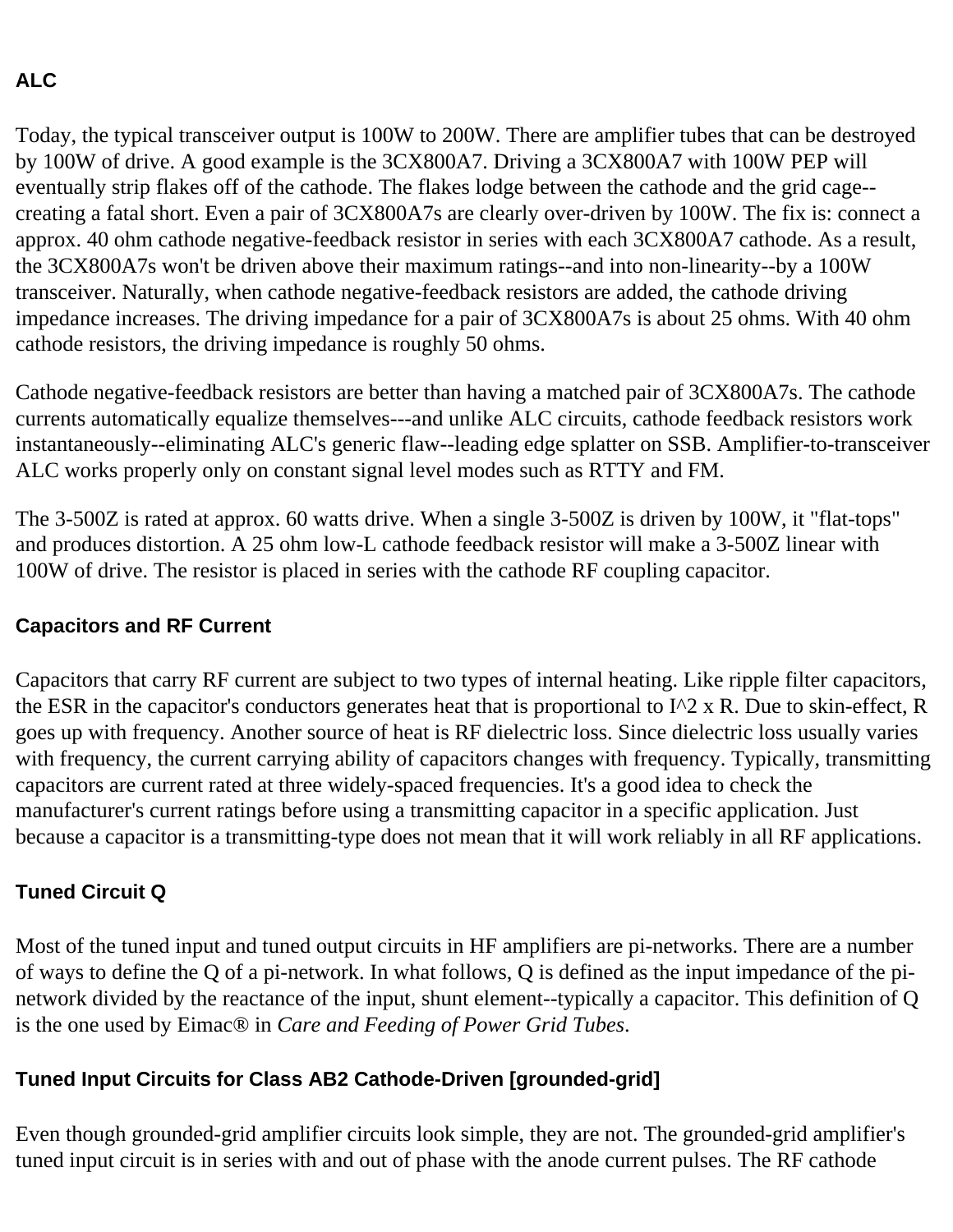current's approx. half sine wave pulses are the sum of the anode and grid currents. Since the driver is connected to the other end of the tuned input, some of the RF cathode current finds its way back to the driver. Consequently the driver interacts with the amplifier. The Q of the amplifier's tuned input affects this interaction.

Modern solid-state output MF/HF transceivers use a broadband push-pull RF output stage. In order to meet FCC requirements, Butterworth and/or Chebyshev pass band filters are used to suppress spurious emissions. Such filters introduce inductive reactance or capacitive reactance within their pass bands. In other words, the output impedance of a modern transceiver is seldom  $50 \pm i0$  ohms. When driving a tuned input in a grounded-grid amplifier, filter reactance interacts with the input reactance in the tuned input. The length of the coax between the driver and the tuned input affects the interaction.

When tube manufacturers state the cathode driving impedance in grounded-grid operation, they are talking about an average value. The instantaneous driving impedance fluctuates wildly during the sine wave input signal. During most of the positive half of the input cycle, the grounded-grid looks negative with respect to the cathode--so the flow of current is cut-off. Since virtually no current flows, the driving impedance is extremely high.

During the negative swing in the input cycle, the grounded-grid is relatively positive. A positive grid accelerates electrons away from the cathode, producing high anode-current and grid-current. Due to the large flow of current, the input-impedance is low during the negative half of the input cycle.

Consider a pair of 3-500Zs. When the driving voltage is peaking at negative 117v, the anode-current is at its peak, and the instantaneous anode-voltage is at its lowest point--about +250v. At this instant, the total, peak cathode-current is 3.4a. Thus, the instantaneous cathode driving impedance is  $117v/3.4a =$ 34.5 ohm--and the peak driving power =  $117v \times 3.4a = 397W$ .

In other words, the instantaneous driving impedance swing is from near-infinite all the way down to 34.5 ohms. The instantaneous drive power requirement varies from 0w at the positive peak to 397w at the negative peak of the input sine wave. Thus, the input pi-network's job is to act as a flywheel/energy storage system and a matching transformer. That's why a simple broadband transformer can not adequately do the job of matching the driver impedance to the cathode impedance in a grounded-grid amplifier.

The Q of a tuned circuit is like the mass of a flywheel. More Q makes for a better flywheel--which does a better job of averaging the wild swings in input-Z--thereby producing a lower input-SWR. The tradeoff is that more Q means less bandwidth. With a high Q, the input SWR may be near-perfect at the center of the band, but unacceptable at the band edges. Thus, a compromise is in order. Eimac® typically recommends using a pi input network Q of 2 for Class AB2 grounded-grid operation. To arrive at a Q of 2, the reactance [X] of the input capacitor, C1, is minus j50 ohm $\div$ 2=minus j25 ohm. Using  $C=1\div[25(2f)]$ , approximately 220pF of input capacitance is needed for a Q of 2 on the 10m band. In actual practice, however, 220pF may be far from the value that produces a satisfactory SWR with a particular model transceiver and a particular length of coax. It may be possible to find a length of coax that would ameliorate this problem on 10m--but there are eight other bands to contend with below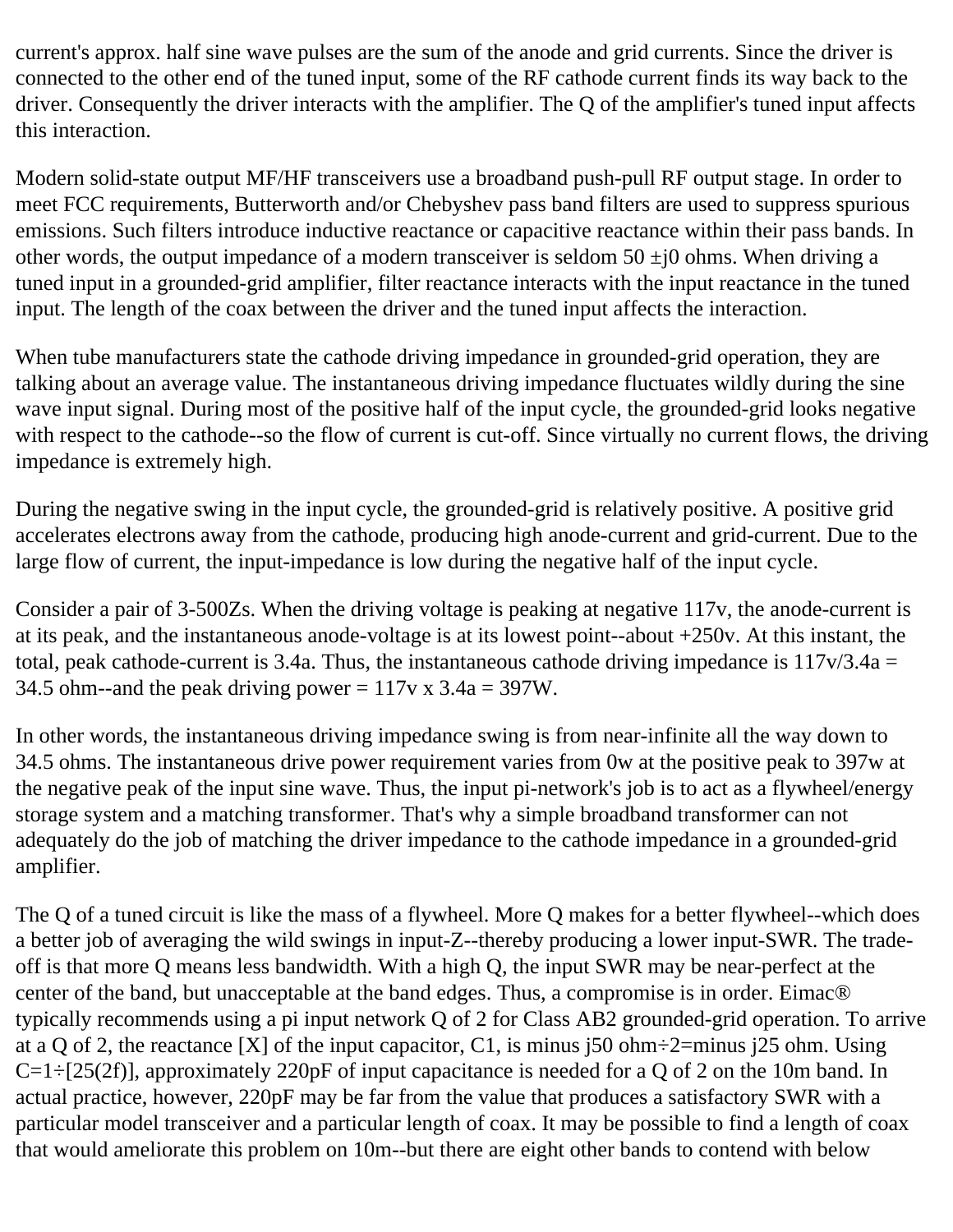30MHz. Since band switching different lengths of coax is hardly practicable, it would be useful if the input capacitors were adjustable in a grounded-grid amplifier's tuned input circuits. Adjustable coils are also useful.

#### **Tank Circuits**

When the Q of the output pi-network tank circuit is low, two problems can occur. The harmonic attenuation may be inadequate to meet FCC requirements--and the load impedance matching range decreases. In other words, when Q is low, the tank circuit may be incapable of matching even a 50 ohm load. When the Q of the tank is too high, efficiency decreases due to the increase in I^2 R circulating current losses. A compromise is in order. A Q of 10 is about minimum. A Q of 20 may cause excessive tank component heating due to high circulating current. A Q of 12 to 15 is a fair compromise.

Better tank performance can be achieved by using a pi-L tank circuit. When compared to a simple pi, the pi-L has roughly 15db better harmonic attenuation and it typically has a wider matching range. The trade-offs are that the pi-L requires an extra switch section and a tapped inductor.

#### **Skin Effect and Current Capability**

As frequency increases, progressively less current flows inside a wire--so current progressively concentrates on the surface. Since a steadily decreasing part of the conductor is being used, resistance increases as frequency increases. For example, a 12 gauge (copper) wire will carry 20A at 60Hz with very little heating. At 30MHz, the RF current carrying ability of 12 gauge wire is about 5A. Band switch contact current ratings need to be similarly de-rated as frequency increases. Paralleling contacts is a good way of increasing the current handling ability of a band switch. Directing a portion of an amplifier's cooling air flow at the band switch improves the RF current handling ability of band switch contacts.

HF tank inductors can become quite lossy unless the conductor surface area varies in proportion to frequency. Inadequate tank conductor size is the main reason for decreasing amplifier efficiency at the higher frequencies. A tank inductor made from 14 gauge wire is usually more than adequate for efficient 1.8MHz operation at 1500W PEP. For efficient operation at 29MHz, approx.10 mm o.d. copper tubing (or copper strap with an equivalent surface area) is appropriate. However, due to normal QSB--at the receiving end, even a one-third decrease in transmit power is virtually undetectable. Thus, squeezing out the last percentage of efficiency on 10m is not very important.

Calculating the RF circulating current in a tank inductor is fairly complex. A quick approximation is to multiply the maximum anode-current by Q. For example, if the anode-current is 1.2A and the tank Q is 15, the RF circulating current in the tank will be 1.2\*15 =18A. At 29MHz, 18A is a formidable amount of current.

#### **Silver**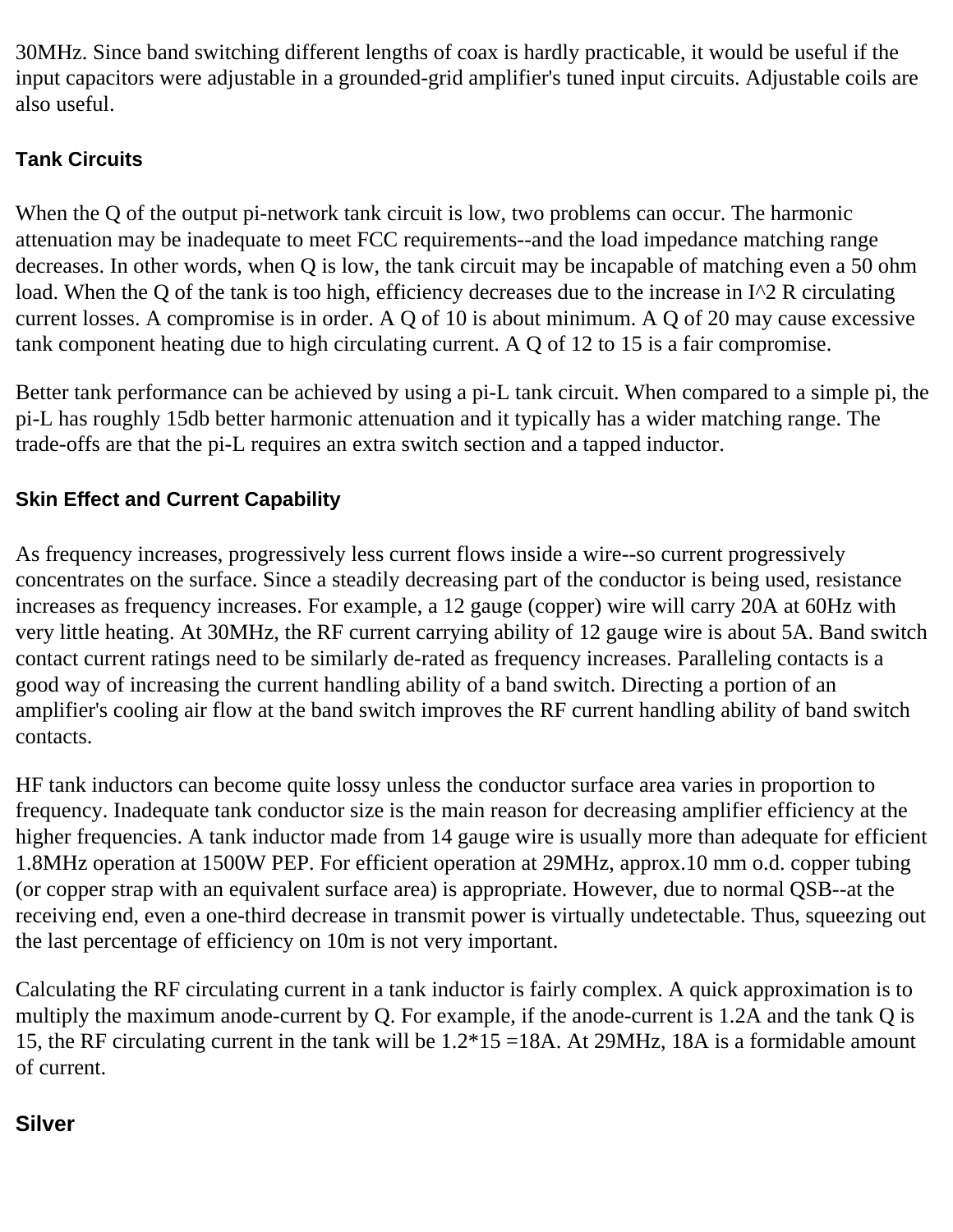Compared to copper, silver [Ag] is cosmetically more attractive and more immune to oxidation. However, silver does not make an amplifier measurably more efficient at frequencies below about 100MHz. Copper oxidation can be prevented by polishing copper with extra fine steel wool and applying clear, gloss, polyurethane varnish.

Silver is useful as a component of solder. 95% tin [Sn], 5% silver, solder has a melting temperature of 221 degrees-C/430 degrees-F. Compared to tin-lead electronics solder, 95/5 Sn/Ag solder is about 3.5 times stronger and it has better wetability--especially on hard-to-solder materials. 95/5 Sn/Ag solder is ideal for soldering tank components, band switches, surface-mount solid state devices, loose vacuum tube pins, and low Q parasitic suppressors. When resoldering a tin-lead solder joint with tin-silver solder, first remove as much of the tin-lead solder as possible.

### **Anode HV RF Chokes**

The basic requirements are: 1. The choke must have ample reactance at the lowest operating frequency to limit the RF current through the choke to a reasonable amount. 2. The choke can not be self-resonant near an operating frequency. 3. The wire gauge used must be able to carry the DC anode current plus the RF current at the lowest operating frequency without excessive heating.

If the HV-RFC has a self-resonance on or near an operating frequency, potentials of many times the anode supply voltage can appear on the choke. When this occurs, a choke arc and fire is likely. Choke fires can destroy more than just the choke because the rising plume of ionized gasses from the choke fire often creates a conduction path to the ceiling of the RF output compartment. If an arc occurs, pervasive damage is likely if no glitch protection resistor was used in the HV positive circuit.

### **Choke Design**

#### **Materials:**

There are two types of wire insulation materials that are suitable for use in HV-RFCs--silicone varnish and Teflon. Modern, high-temperature electric motor wire is insulated with a tough, silicone varnish that can handle high DC voltage and high RF voltage. At room temperature, a twisted pair of #20 silicone varnished wires can withstand more than 5000VDC or 1500W in a 50 ohm circuit at 29MHz. This type of wire is sold by the pound in electric motor rewinding shops. If you want to buy some, bring your own empty spools and winding device--such as a variable-speed electric drill, with a homemade adapter to hold the spool. Due to its toughness, silicone varnish insulation requires a special method of stripping. An open flame from a butane lighter causes the silicone varnish to decompose and combust. The remaining ash residue can be removed from the copper with steel wool.

Teflon insulated magnet wire is not common. Although ordinary Teflon insulated hookup wire may be used, the extra insulation thickness requires that a longer coil form be used. One potential trade-off with Teflon insulated wire is phosgene. When Teflon burns, deadly phosgene  $[COCl<sub>2</sub>]$  gas is produced.

Due to contact with air, the current carrying ability of either type of wire is much higher in an HV-RFC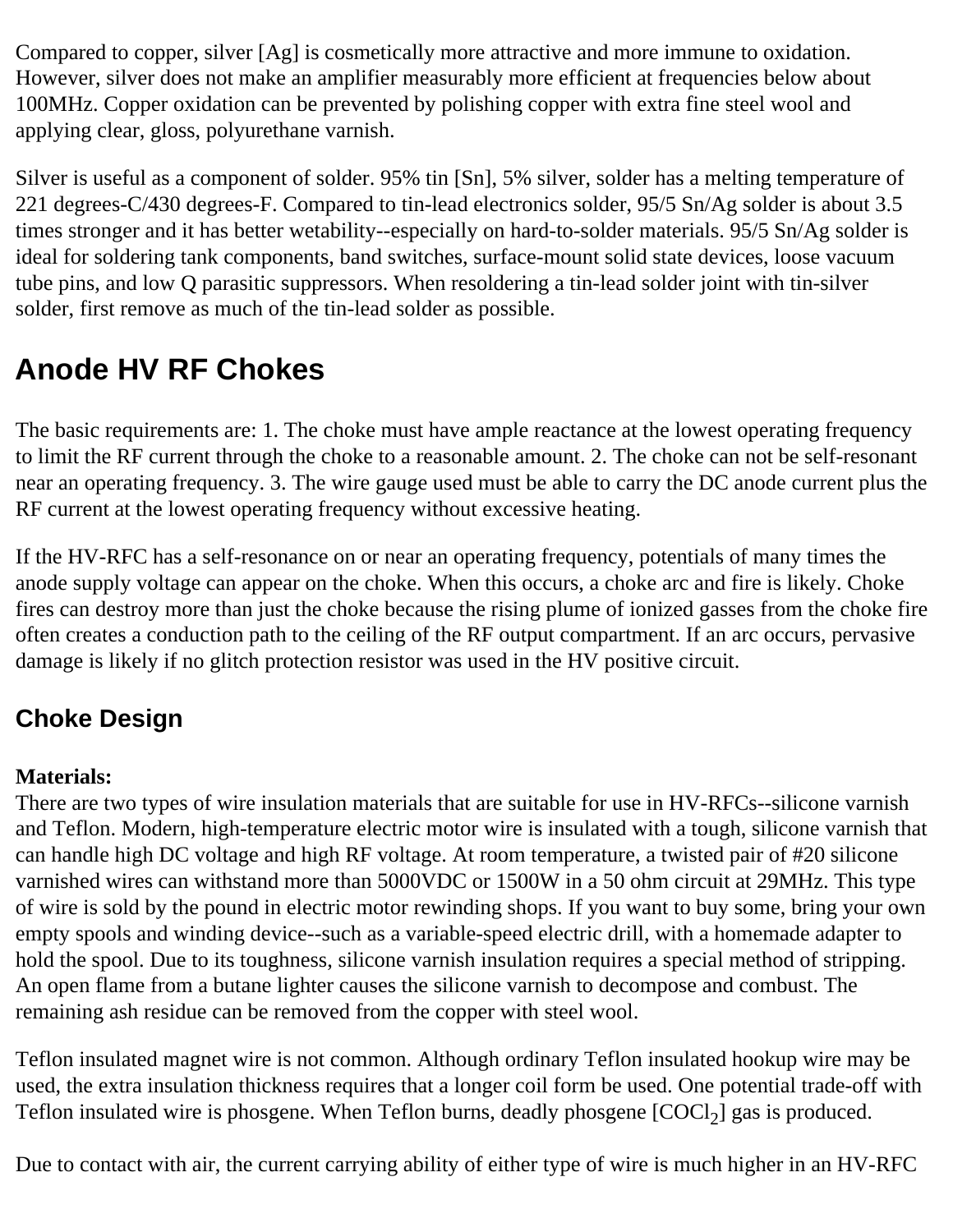than it would be in a transformer. #28 wire will easily carry 1A in a HV-RFC. #24 will carry several amperes with acceptable heating.

G10 or G11 epoxy-fiberglass tubing is RF-resistant, strong, and easy to work with. It is an ideal material for building HV RF chokes. It can be obtained from plastic supply houses. 1mm wall thickness is more than adequate. Diameters of 16 to 25 mm are typically used for building HV-RFCs. G10 tubing can be cemented to a G10 base plate with silicone rubber adhesive or epoxy. A source of G10 tubing: Plastifab,1425 Palomares, La Verne, CA 91750 818 967 9376.

It is probably a good idea to limit RF current in the HV-RFC to no more than 1 ampere. To calculate current in the choke, take roughtly 2/3 of the anode supply volts and divide it by the reactance in ohms at the lowest operating frequency -- a.k.a. Ohm's Law.

### **Determining Bypass C**

Power supply components can be damaged by RF. Electrolytic filter capacitors are especially at risk. Thus, adequate RF bypassing on the power supply side of the HV-RFC is needed. Probably no more than 10V of RF should be allowed to appear on the +HV supply at the lowest operating frequency. Determining just how much bypass C is needed basically involves using ohm's Law. The amount of RF current flowing through the choke and the amount of bypass C need to be evaluated for the lowest operating frequency--usually 1.8MHz. For example, if the reactance of the choke is +j2000 ohms, and the AC anode voltage is 2000Vrms, then I=2000V/2000 ohm=1A of RF flows through the choke. In order to limit the RF voltage to 10V maximum at 1.8MHz, 10V/1A=10 ohm of capacitive reactance is needed for an adequate bypass. Using  $C=1/(Xc * 2pi * f)$ , this equates to a HV bypass capacitance of 8842pF. Obviously, a typical 1000pF bypass C [minus j88 ohm] is not going to do the job because it would allow approx. 88V of RF to appear across the HV supply if 1A were flowing through the choke.

500pF 20kV TV-type doorknob capacitors are NOT designed to handle RF current--so they do not make satisfactory HV bypass capacitors. Disk ceramic capacitors may be used for HV bypassing. Disk ceramic capacitors are somewhat limited in the amount of RF current they can safely handle. Manufacturers typically don't publish RF current ratings for them. To find out how different capacitors react to RF current, you must test them yourself. Even a 7500WVDC, 2500pF disk ceramic capacitor becomes warm from 1A at 1.8MHz. Thus, it is often best to parallel a number of individual bypass capacitors so that the RF current will be shared among them.

### **Determining L**

At the lowest operating frequency, the HV-RFC should have enough reactance to limit the RF circulating current through the choke to a reasonable amount. Allowing a RF current of 1A RMS through the choke usually does not create problems for the wire-lead disc-ceramic capacitors that are typically used to bypass RF on the power supply side of the HV-RFC. To minimize RF current through the choke, it would seem that more inductance is the answer. However, more inductance means more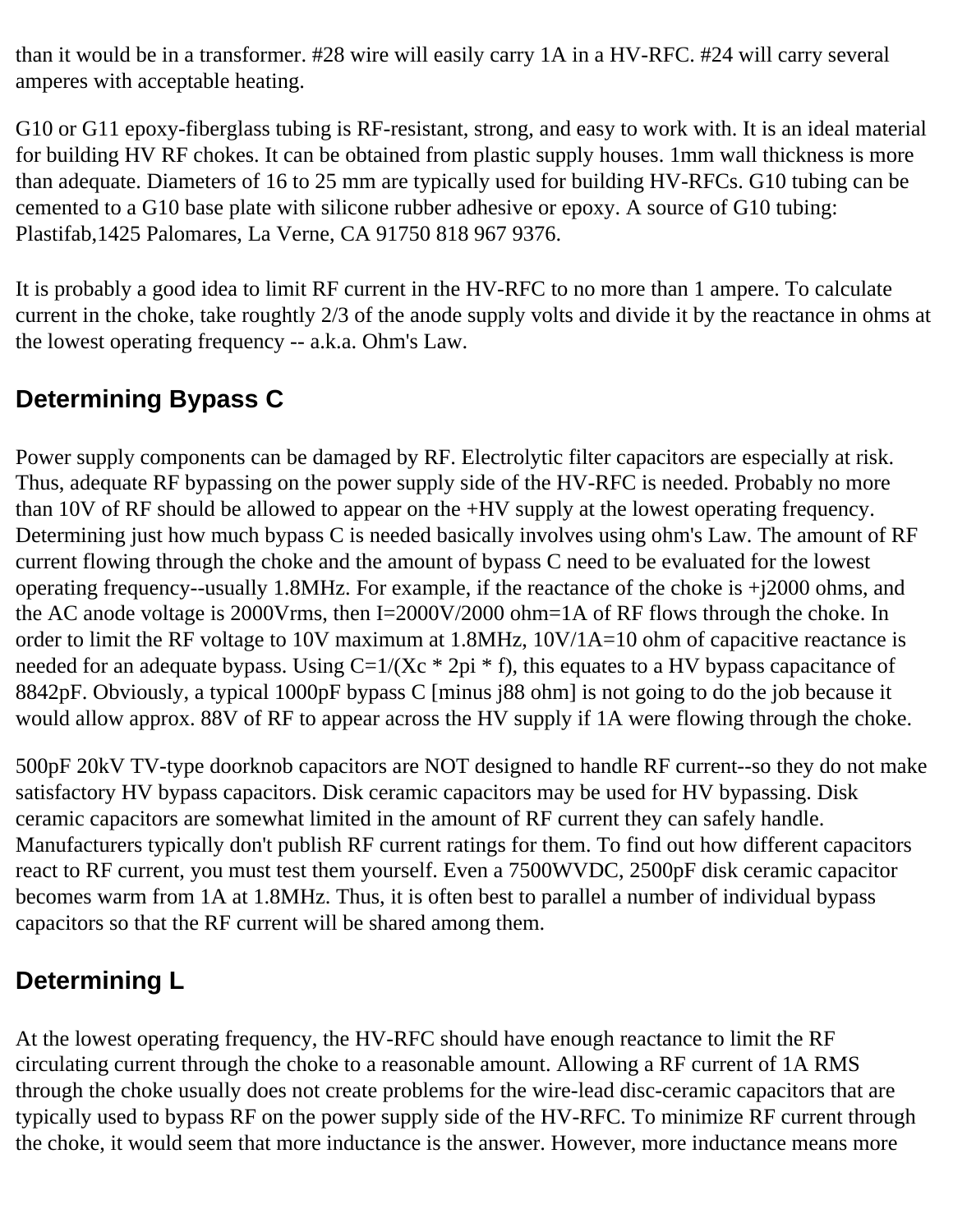choke resonances and a greater likelihood of choke fires. A compromise is indicated.

Over the years, various schemes have been used to minimize choke resonances. Adding gaps at presumably esoteric positions in the winding was represented as a means of decoupling parts of the choke winding--allegedly ameliorating the self-resonance problem. However, when the resonances of gapped chokes are compared to similar chokes without gaps, no real improvement is observed on a dipmeter. This should not be surprising. Optimum decoupling between two coils occurs when they are mounted at a right angle. Adding end-to-end spacing with gaps is the least effective decoupling method possible. To minimize resonance problems, instead of using a single large choke, use two smaller chokes mounted at right angles.

The highest-L choke that can built that is free of self-resonances in the HF spectrum is roughly 60µH. At 1.8MHz, 60µH has a reactance of about +j679 ohm.

The RMS voltage that appears across an amplifier's HV-RFC is approximately two-thirds of the anode supply voltage. For example, an amplifier that is powered by a 3000V supply subjects its HV-RFC to about 2000V RMS. If a 60µH inductor was used in this amplifier, at 1.8MHz the RF current through the choke would be 2000V/679 ohm=2.95A RMS. Adequately bypassing approx. 3A of current on the power supply side of the choke is difficult. A typical HV disk ceramic bypass capacitor can handle only about 1A. Another problem is that at 1.8MHz 130pF [minus j679 ohm] of extra capacitance is required from the tune capacitor to cancel the +679 ohms of reactance in the choke. Adequately bypassing 3A at 1.8MHz requires a substantial amount of capacitance. To hold the voltage across the bypass capacitors to less than 10V at 1.8MHz, roughly 0.026µF [minus j3.3 ohm] is indicated. To handle this amount of current, four approx. 0.0075µF HV disc ceramic capacitors would probably be needed. All things considered, using more inductance is indicated. Limiting the HV-RFC's RF current to a maximum of !A would make the task of bypassing a lot easier. However, increasing the inductance above 60 $\mu$ H is virtually certain to move choke resonances into the HF range. Unless these resonances are prudently parked between operating frequencies, a choke fire may result.

To realistically evaluate the self-resonance situation, HV-RFCs should be checked with a dipmeter after they are installed and wired in the amplifier. If a self-resonance is within about 5% of an operating frequency, there may be a problem. When re-parking resonances, it is usually best to remove turns from the choke. This will move the resonances up in frequency--and only slightly increase the maximum RF current through the choke.

In continuous coverage amplifiers, there are obviously no safe parking places for choke resonances. The only solution is to switch HV-RFCs with one or more HV vacuum relays.

HV-RFCs should be single-layer solenoid wound. To minimize wire vibration during operation, the wire should be under constant tension when winding and soldering the ends to the solder lugs. When silicone varnish insulated wire is used to wind a HV-RFC, the finished winding should be given a coat of gloss urethane varnish to hold the wire in place. Since varnish will not adhere to Teflon wire, a different method is needed to keep a Teflon winding taught. Small tensioning springs are soldered to the ends of the wire. The springs provide constant pull to minimize wire vibration during modulation. An S-shaped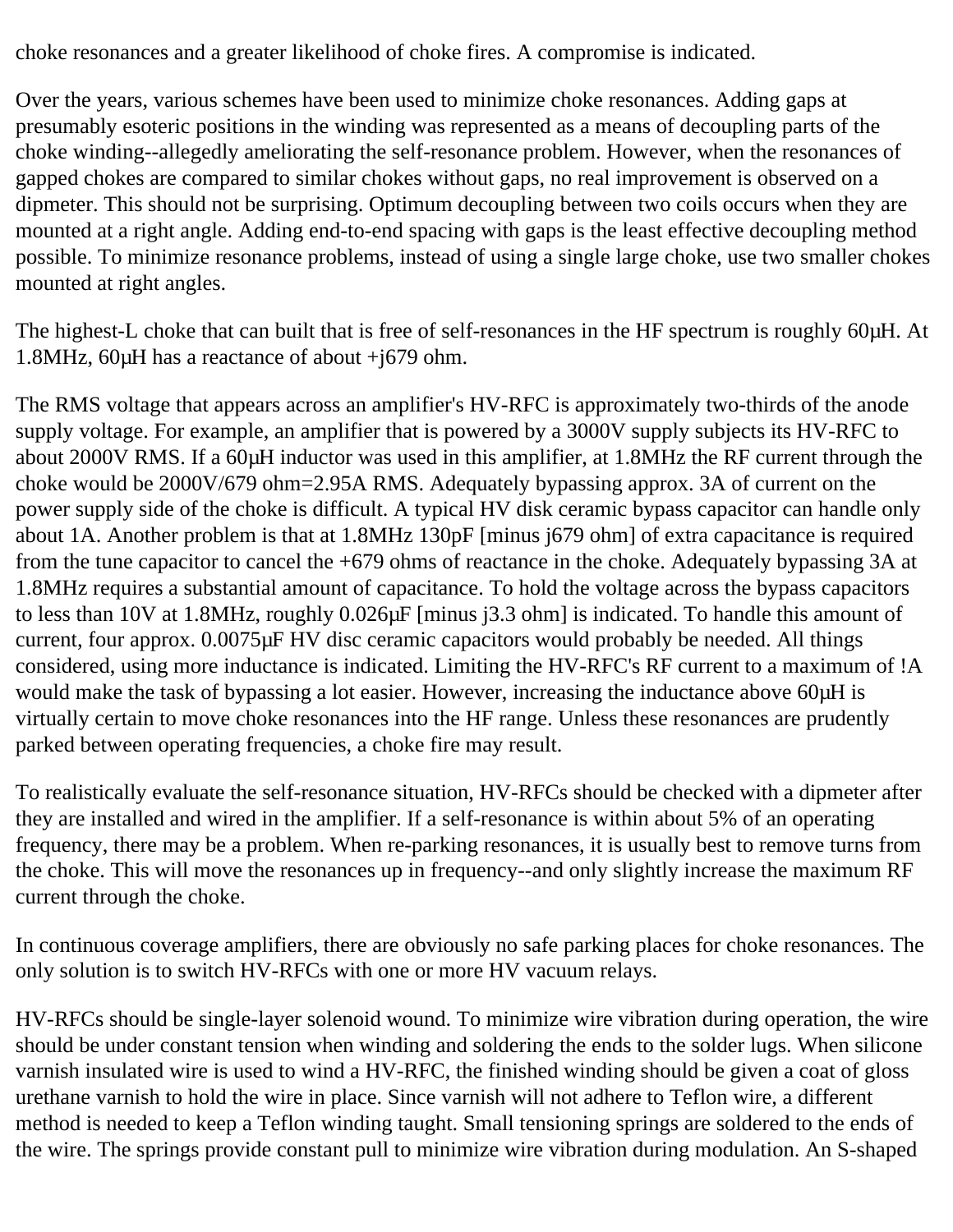copper foil jumper should be connected across each tensioning spring.

#### **DC Blocking Capacitors**

Blocking high voltage DC is the least difficult part of the blocking capacitor's job. During operation on 10m, the DC blocking capacitor must be able to carry most of the RF circulating current in the tank. Here's why: The amplifier tube's anode capacitance normally provides most of the tune capacitance during 10m operation. Thus, a major portion of the tank circulating current passes through the anode capacitance and therefore through the DC blocking capacitor. In an amateur radio amplifier, blocking capacitor currents of 5 to 10 A RMS are not uncommon during operation on the 10m band.

Selection of a blocking capacitor should not be guesswork. It is advisable to select a capacitor or capacitors that is rated to carry the calculated maximum RF current present. Merely selecting an RF-type (transmitting) capacitor is not good enough. Some RF-type capacitors have rather unspectacular current capabilities. The capacitance of the DC blocking capacitor is not very critical. 1000pF seems to be more than adequate for operation at 1.8MHz. 88 ohms of Xc is relatively insigificant in comparison to the typical 1000 to 2000 ohm anode output Z.

#### **Vacuum Components**

Vacuum capacitors and vacuum relays are ideal for use in high power RF amplifiers because they can withstand high RF voltages. vacuum capacitors are able to handle more RF current than any other type of capacitor. There are some trade-offs. Vacuum components depend on their glass-to-metal or ceramicto-metal seals to maintain their near-perfect vacuum. If a seal leaks, air molecules enter and the vacuum component is kaput. Vacuum component seals should not be subjected to unnecessary mechanical stress.

#### **Vacuum Capacitors**

Although vacuum capacitors can be mounted in any position, vertical mounting places the least stress on the soft copper plates. Vertical mounting also makes the most efficient use of chassis space. With vertical mounting, a right-angle drive is used to bring the 1/4" diameter tuning shaft to the front panel. Cardwell-Multronics® makes a compact right-angle drive mechanism that is ideal for this application. It is designed to replace the shaft-cap on a vacuum capacitor's tuning shaft. The vacuum capacitor should be set for minimum C before the drive shaft cap's setscrews are loosened.

A vacuum capacitor should not be used as a standoff-insulator to support heavy components. High G force can be fatal to a vacuum capacitor. The danger is not necessarily breakage or damage to the seals. The plates in a vacuum capacitor consist of a series of concentric, intermeshing, soft copper cylinders that almost touch each other. A vacuum capacitor can be shorted by an inertia force that is capable of bending the soft copper plates.

### **Vacuum Relays**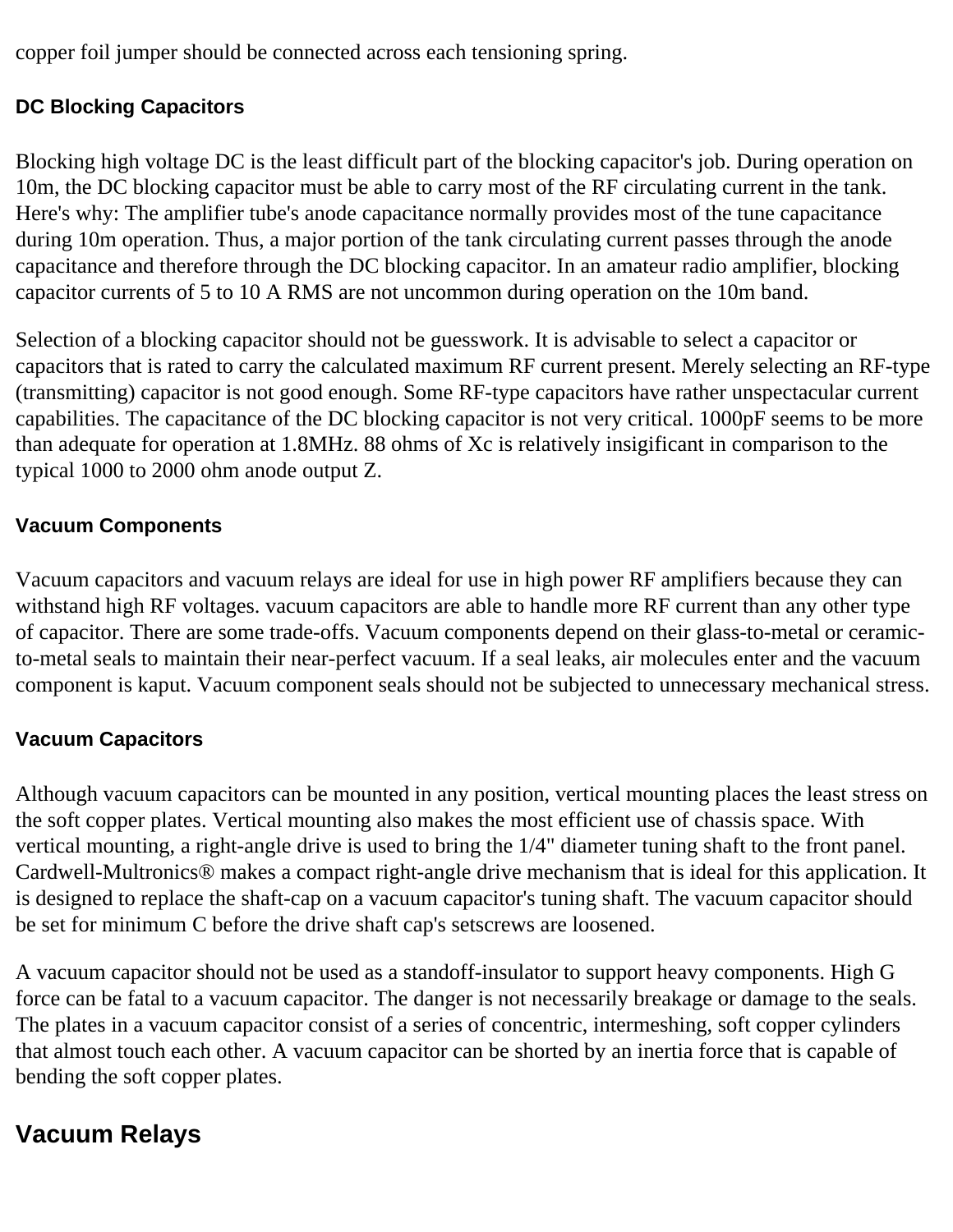To avoid stressing the seals, connections to the contact terminals of vacuum relays should be made with soft copper ribbon.

The molded-in coil terminals on vacuum relays are easily broken. Connections to the coil terminals should be made with approx. 24 gauge stranded hookup wire.

Vacuum relays generate sharp mechanical vibrations when they switch. If one is mounted securely to the chassis, the chassis acts like a speaker cone--coupling the vibrations more efficiently to the air. One way of overcoming this problem is to mount the vacuum relay on small beads of silicone rubber. To accomplish this, drill a approx. 3mm oversize mounting hole in the chassis. Use temporary L-shaped poster board spacers to prevent the relay from touching the chassis. After cleaning the surfaces with acetone, apply three small beads of silicone rubber between the relay mounting flange and the chassis. Allow the silicone rubber to cure for 2 days. Remove the spacers. The relay should float quietly on silicone rubber shock absorbers. The vacuum relay's body should be grounded to the chassis with thin copper ribbon. The ribbon may be soldered to the edge of the relay flange. To avoid overheating the seals, use a large soldering iron--and tarry ye not.

#### **Controlling Make and Break Times**

All relay coils have inductance. Since inductance delays a change in the flow of current, coil-inductance tends to increase the make-time of relays. Make-time is an important design consideration when using vacuum relays for RF switching. RF-rated vacuum relays use copper contacts to obtain high conductivity. However, copper is vulnerable to damage from hot-switching. For example, if an amplifier's RF output relay contacts are not closed and finished bouncing before the RF arrives, arcing and contact damage is likely.

Make-time can be decreased by supplying extra voltage to the coil during start-up with what is commonly called a speed-up circuit. Jennings® and Kilovac® recommend using them to accelerate relay closure. A speed-up circuit consists of a resistor in series with the relay's coil and a power supply that supplies two to three times the rated coil voltage. At turn-on, the extra voltage hastens the flow of current in the coil. The resistor limits the steady-state coil voltage to a safe value after the flow of current builds up in the coil.

DC relay coils are usually paralleled with a diode to absorb the reverse voltage spike that results when current stops flowing through the coil. If no reverse diode is used, the reverse voltage spike can exceed 20 times the rated coil voltage. The break-time of a DC relay can be controlled by adding a resistor in series with the diode. As R increases, the break-time decreases. R should probably not exceed three times the coil resistance.

#### **Testing Vacuum Components**

When a vacuum seal leaks air, the breakdown voltage decreases. This problem is easy to spot in a glassbody vacuum relay--because when electrons flow through air, blue-purple photons are emitted. With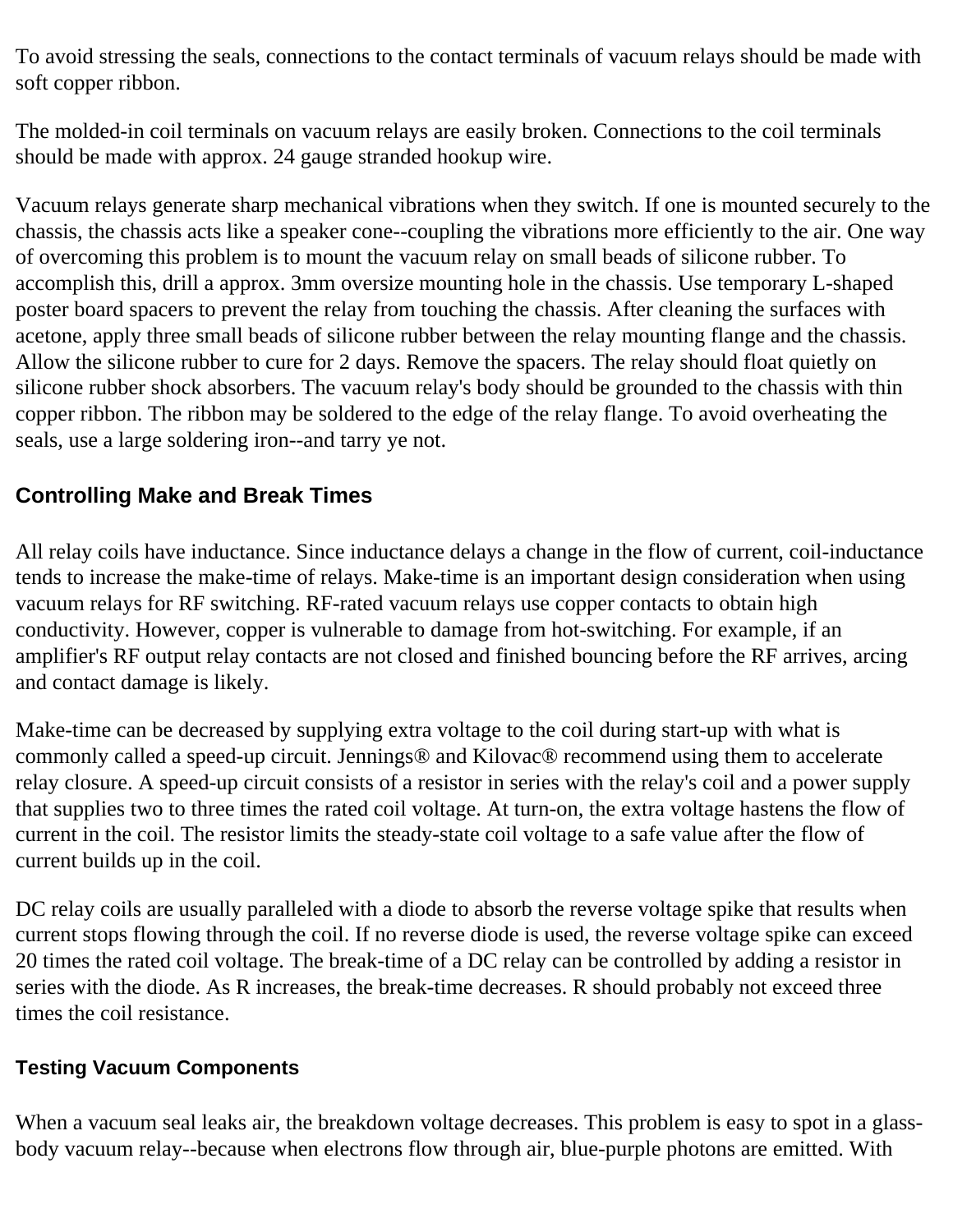glass-body vacuum capacitors, this problem is not as obvious. In a leaky glass-body vacuum capacitor, internal ionization/arcing is often not visible since the problem usually occurs deep inside the meshed concentric plates.

It is a good idea to test all vacuum components, whether they be new or used,before constructing the amplifier.

When a vacuum component in an amplifier becomes gassy, arcing typically occurs near the crest of the RF sine wave--so a bad vacuum component typically reduces the peak power output. Since many amplifiers use more than one vacuum component, finding the bad one is difficult without individual evaluation using a breakdown tester.

Random replacement--a.k.a. "Easter-egging"--is not an efficient way to repair an amplifier that uses vacuum components. For instance--if an amplifier's RF output vacuum relay becomes gassy, it is virtually certain to divert high power RF into the (usually more delicate) RF input relay. If a thuslydamaged RF input relay is replaced, the new RF input relay may also be damaged by the gassy RF output relay. Thus, it is desirable to be able to individually test vacuum components with a breakdown tester.

Testing the quality of a vacuum is similar to testing the breakdown voltage of a diode. Connect a approx. 100M ohm HV resistor and a approx. 20 microampere meter in series with a breakdown tester. Increase the voltage until about 1 to 2 µA of leakage is detected. This voltage is the breakdown voltage. The peak RF working voltage of a vacuum component is roughly 60% of the DC breakdown voltage.

### **Measuring Relay Contact Resistance**

There are basically two types of vacuum relays--those that are designed for hot-switching, and those that are not. Hot-switching-capable relays have tungsten contacts. Such relays are intended for use primarily in power supplies. Relays that are designed for RF have copper contacts. They should never be allowed to hot-switch. Copper-contact relays have approximately one-third the contact resistance that similar tungsten-contact relays have. For instance, the Jennings RJ-1A is the copper-contact version of the tungsten-contact RJ-1H. The rated contact resistance of the RJ-1H is 30 milli-ohms. The rated contact resistance of the RJ-1A is 10 milli-ohms. Tungsten contact relays are not rated for current RF current. However, they should work fine for RF service if they are operated at roughly two-thirds of the RF current rating for their copper-contact counterparts. Tungsten contacts are extremely hard. They are capable of more operations than copper contacts. For heavy , full break-in telegraphy use, tungsten contacts are preferable--even though they do not have the continuous RF current handling capability of copper contacts.

With vacuum relays, contact failure is not uncommon. Contacts suffer from contact erosion. This condition increases contact resistance. Eventually, an eroding contact will open completely. To test a vacuum relay, the resistance of normally open [NO] contacts and the resistance of normally closed [NC] contacts should be measured and compared with the manufacturer's specifications. Ordinary ohm-meters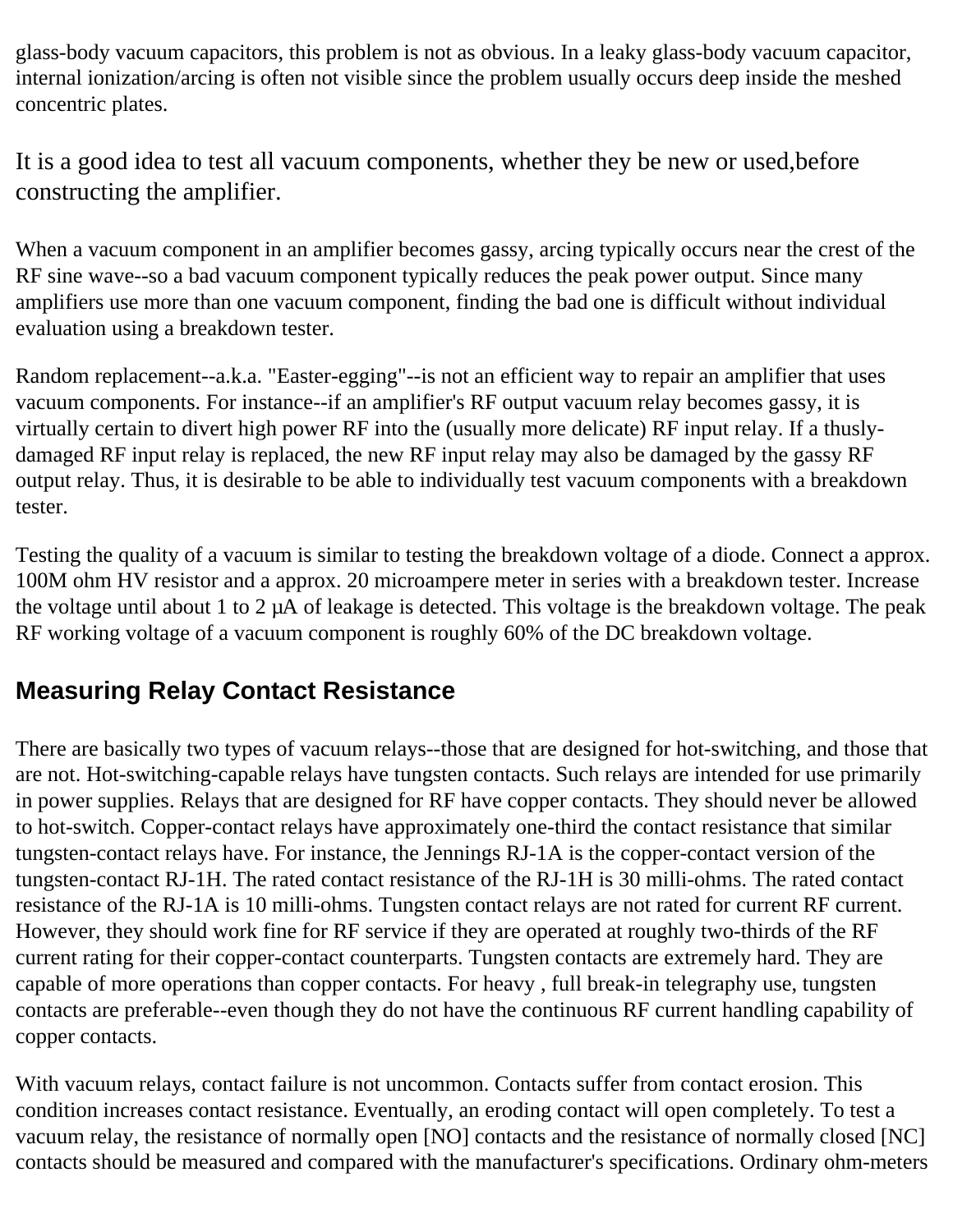are not suitable for detecting contact problems other than an open circuit. The voltage drop across relay contacts should be measured with a substantial current flowing. 1A is a reasonable current to use. Measure the mV drop directly across the contact terminals using a DMM with test prod leads. Most of the vacuum relays that are designed to handle RF current have a rated contact resistance of less than15 milli ohm--so no more than 15 milli V should appear across the terminals with 1A flowing through the contacts.

### **Testing Vacuum Capacitors**

Vacuum capacitors store energy efficiently because they have virtually zero ESR [equivalent series resistance] and internal L--thus, the peak discharge current can be astronomical. When the breakdown test voltage is high enough to create more than a few microamperes of leakage, a vacuum capacitor will normally self-discharge--producing a clearly audible tick due to the large peak discharge current and commensurately large electromagnetic force. After a vacuum capacitor self-discharges, it begins charging and the process repeats. A vacuum capacitor should not be allowed to self-discharge more than a few times unless the capacitor has been in storage for many years. During long-term storage, for some as yet unexplained reason, copper atoms tend to line up, forming whiskers on the surface of the plates. Copper whiskers initially reduce the breakdown voltage. Copper whiskers can be dislodged by selfdischarge. If the breakdown voltage increases after a self-discharge, another self-discharge may be beneficial. Repeated self-discharge will cause a decrease in breakdown voltage.

#### **Grounded-Grid Amplifier Tune-up**

Linear amplifiers are like induction motors--they are designed to run fully-loaded. If your grounded-grid amplifier's instruction book says to reduce drive power during tune-up--and most of them do--it is not giving you correct information. In order to be linear, amplifiers must be tuned-up with the same peak drive-power level that they will be driven with during actual operation. Reducing drive power changes the output Z of the amplifying device to something other than the tank circuit was designed to match. Thus, the tune and load settings with low drive will be wrong when normal drive is applied.

Tune-up method #1: Set the amplifier's HV supply to the CW-Tune/low-V-tap. If you are not sure where to preset the Load control, set it to >70% of maximum loading [30% of C] to be safe. Apply the drive level that you intend to drive the amplifier with during actual use. Alternately adjust the amplifier's Tune and Load controls for maximum relative power output. The whole process should take less than 6 seconds. It may sound brutal, but this tune-up method results in good amplifier linearity and it won't damage the tubes if the maximum anode-current rating is not exceeded. If the anode-current is excessive, the resistance of the cathode, RF negative-feedback resistor needs to be increased slightly--or the PEP adjust control in the transceiver needs to be turned down.

Tune-up method #2: [not for FM, AØ, and RTTY operation] To reduce the stress on an amplifier during tune-up, use a reduced duty-cycle driving signal. This can be accomplished by keying the transceiver, on CW mode, with a CW keyer, set to send approx. 50wpm dits. CW dits have a 1/2-on, 1/2-off, or 50% duty-cycle. Using this method, the amplifier may be tuned-up, again for maximum power output, in its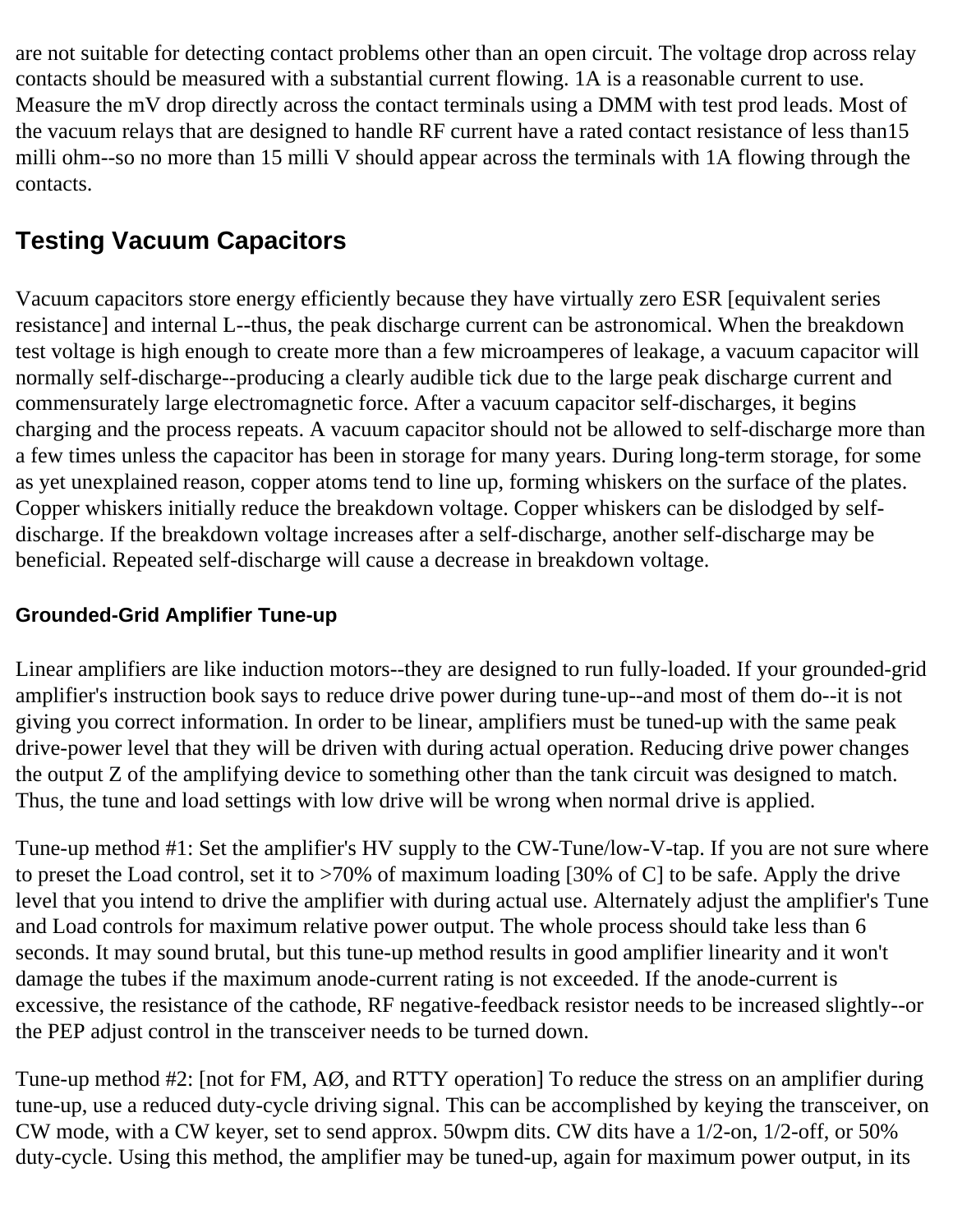higher-voltage, SSB-mode. Keyers that have a weighting adjustment can be set to produce a light dit that has a duty cycle of about 30% instead of the normal 50%. Another device for reducing the duty-cycle during tune-up is a tuning-pulser.

If you want to operate with reduced power during good band conditions, first tune up your amplifier with normal drive power, then turn the microphone gain down to reduce power.

#### **Class AB1 Design Considerations**

### **Choosing the Optimum Value of Grid Terninating Resistance.**

Tetrodes and pentodes require a peak RF drive voltage that semi-matches up to the grid bias voltage.

My strategy is to choose a value of grid termination resistance that roughly provides the needed peak RF drive V to the grid with exciters that develop 100v-p (100w rms) to 141v-p (200w rms) across 50 ohms. In other words, the goal is to match peak RF drive volts with the needed grid bias volts from the tetrode/ pentode manufacturer's technical specifications.

- -- For tubes that require 50v to 70v of grid bias, like the 4CX800A and 4CX1000A, a voltagehalving bifilar stepdown transformer driven 12.5 ohm grid termination is used.
- -- For tubes that require 100v to 140v of grid bias, like the 4CX1500A, a directly-driven 50 ohm grid termination would be used.
- -- For tubes that require 200v to 280v of grid bias, like the 4-1000A and 8169, a voltage-doubling bifilar stepup-transformer driven, 200 ohm grid termination is used.
- -- For tubes that require greater than 300v grid bias, like the 8171, a trifilar stepup-transformer driven, 450 ohm grid termination is used.

However, if the peak grid V with max. drive is still a bit much, a cathode RF negative feedback reisistor (Rk) can be added to make up the difference. However, a trade-off is that the peak V drop across Rk normally subtracts from the screen to cathode V at the critical anode current peak. A workaround is to use the circuit shown in Figure 10.

### **Tuned Input Circuits for Neutralized, Class AB1 Grid-Driven Operation**

Class AB1 grid-driven amplifiers look more complex than Class AB2 grounded-grid amplifiers. However, the tuned input circuitry for multi band Class AB1 grid-driven operation is comparatively simple.

The grid capacitance of tubes that are commonly used in Class AB1 grid-driven amateur radio power amplifier service ranges from about 15pF to 130pF. Since the capacitance of the grid is in parallel with the input, as frequency increases, input SWR worsens. This problem can be corrected by connecting a variable inductor in parallel with the grid. The inductive reactance {+j ohms} of the inductor is adjusted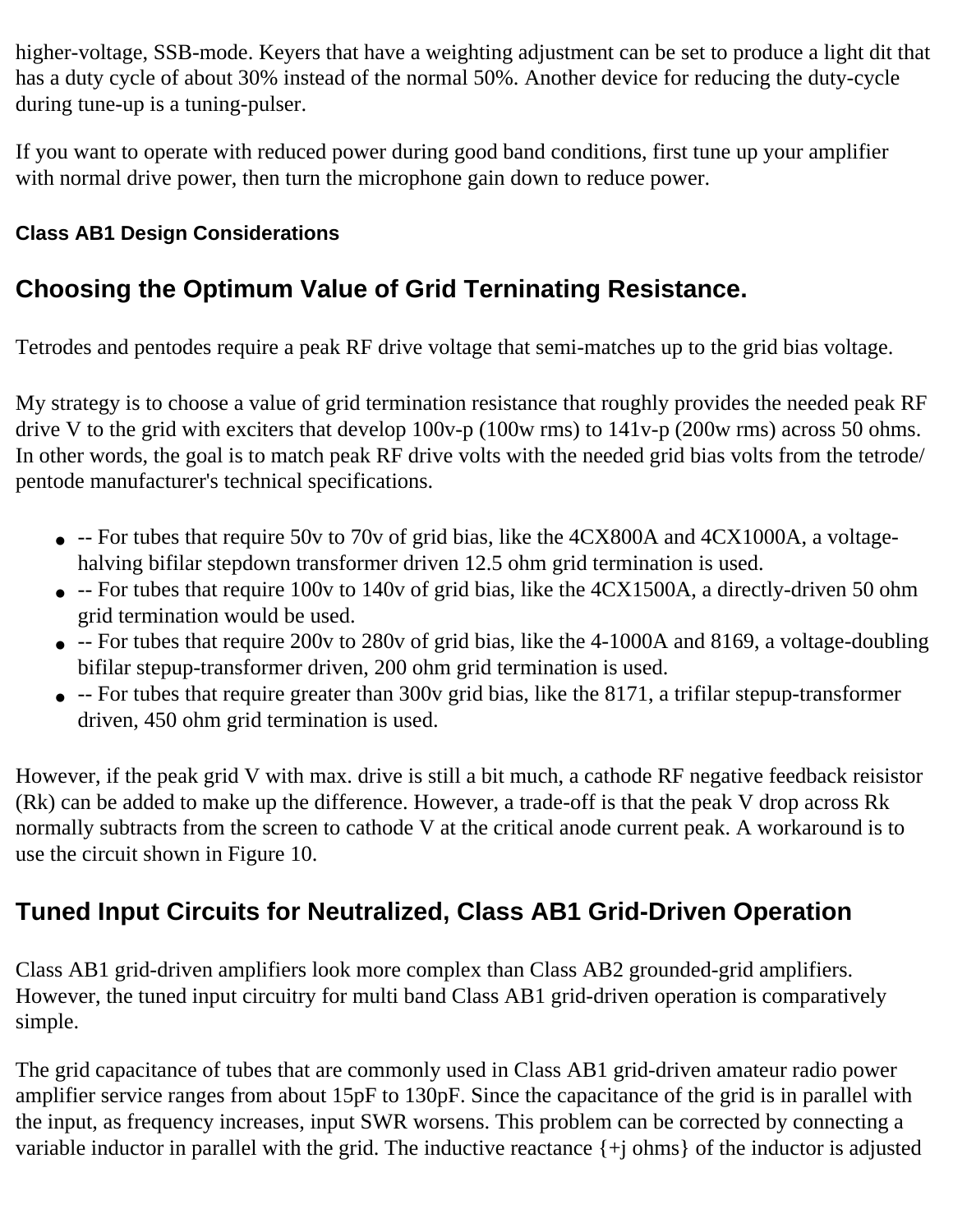to cancel the capacitive reactance {minus j ohms} of the grid--thereby resonating the grid at the operating frequency. When the input SWR is tuned to minimum, the grid circuit is resonant. A simplified diagram is provided.

If the other end of the variable inductor is connected to a properly-adjusted capacitive voltage divider (connected between the anode and chassis ground), the amplifier is neutralized at whatever frequency the grid is tuned to. Obviously, this type of Class AB1 input circuit is a natural for continuous HF and MF coverage--just what's needed for operation on the 9 amateur bands below 30MHz. The ratio of the capacitances in the capacitive voltage divider equals the ratio of the feedback capacitance (the anode to grid capacitance) divided by the grid input capacitance. Typical ratios are 150 to 1 ... Achieving wide frequency coverage is not as easy in Class AB2 grounded-grid operation. A pi-network tuned input with the recommended Q of 2 has a limited bandwidth--so many, switched, tuned input circuits are required for wide frequency coverage.

#### **Screen and Grid Supplies**

There are many tetrodes and pentodes to choose from that are satisfactory for Class AB1 grid-driven operation. The essential criteria is that, with zero grid volts, the tube is capable of a peak anode-current that is at least triple its maximum (average) current rating. In most cases, this condition can only be met if near-maximum screen-voltage is applied. Relatively high screen-voltage is important because peak anode-current is a function of the screen-voltage raised to the 1.5 power.

For the best linearity, screen voltage should be regulated. For smaller tetrodes and pentodes, a Zener diode shunt regulator offers a good solution. Typically, a series of 10v to 30v, 5W Zeners are used. Screen voltage is adjusted by shorting out Zener diodes with a rotary switch. For larger tubes, an adjustable series-regulator is the best way to supply voltage to the screen. Thanks to modern power FETs and the venerable 723 IC linear regulator, building a reliable, regulated supply of 2kV or less is fairly simple.

Since the grid does not pass current in Class AB1 operation, there is no necessity to regulate the bias voltage. However, the bias supply should not have an extremely high output impedance. A maximum grid circuit R of 1k to 100k ohms is typically recommended by tube manufacturers.

#### **Work Space**

'Work-space' and 'head room' are terms that describe the range in which instantaneous anode-voltage is free to move up and down--thereby performing work. In a tetrode, at the maximum peak anode-current, to avoid excessive screen-current and a decrease in linearity, the instantaneous anode-voltage should not dip much below the screen-voltage. For example, a tetrode with a 4kV anode supply and an 700V screen supply, the work-space is approximately 4000V minus  $600V = 3400V$  peak

In a pentode, the instantaneous anode-voltage may dip close to the suppressor-voltage--which is typically zero volts. In the above example with a screen-voltage of 800V, if the tube happened to be a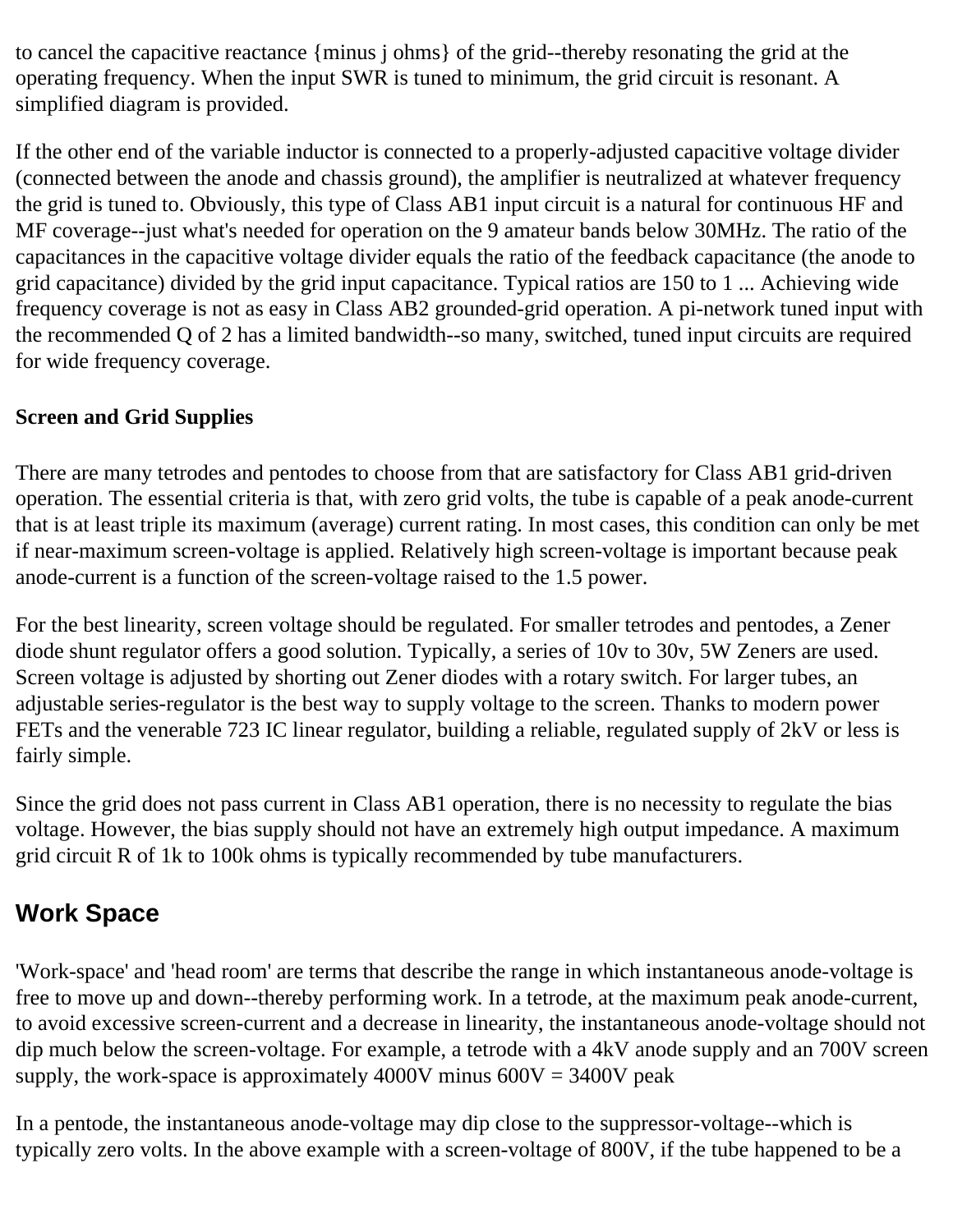pentode, the work-space would be around 3750V peak. Thus, pentodes enjoy slightly more work-space than tetrodes. As a result, pentodes are slightly more efficient than tetrodes. However, pentodes are more expensive than tetrodes because they are more complex to build. Sockets with low-L suppressor and screen bypass capacitors are needed for stable operation. Pentode sockets are **not** inexpensive. Another trade-off is that there are relatively few types of pentodes to choose from. A (if not the) suitable pentode for amateur radio Class AB1 grid-driven service is the 5CX1500.

### **Pentode Caveats**

Pentodes typically have less feedback capacitance than tetrodes. This advantage theoretically makes pentodes more stable. Some designers do not neutralize pentodes because they feel the relatively low feedback capacitance between the anode and the grid is insignificant. However, for optimum linearity and stability, plus low input SWR, a pentode should be neutralized. This can easily be accomplished with the grid input circuit diagram [Figure 5] for Class AB1 tetrodes. To use this circuit with a pentode, DC-connect the suppressor to the cathode with a 10 or so ohm resistor. However, the suppressor must always be RF-bypassed to chassis ground to decrease feedback from anode to grid.

#### **Screen Protection**

Every screen type tube has a maximum screen dissipation rating in watts. If screen current times screen voltage exceeds this rating, the tube could be destroyed. This can easily happen with a no load or light load condition--so various protection schemes are used. If the anode voltage disappears while screen voltage is present, screen current will be excessive unless a means of protection is provided. Another hazard is reverse screen current. Reverse screen current can easily become a runaway condition. It happens virtually instantaneously. Reverse screen current is commonly experienced in Class AB1 operation. Unless bled off into a resistor load or into a shunt Zener voltage-regulator, reverse screen current can quickly destroy a tube. For tubes with screen voltages in the 300V to 800V range, a shunt regulator using a Zener diode string is a good solution. The Zener regulator string is connected through a high-R resistor to the anode supply. A sample circuit is provided. A suitable tube would be the 4CX1500B, or similar types.

#### **Advantages of Shunt Zener Screen Regulation:**

- Limits the maximum current that can be drawn by the screen.
- Protects against reverse screen current.
- If the high voltage disappears, so does the screen voltage.

However, for larger tubes with higher screen current and screen voltage requirements, a Zener shunt regulator is somewhat impractical. A continuously-adjustable series-regulator screen supply is a better solution. To protect against reverse screen current, a shunt resistor/bleeder must be connected across the screen supply. A bleeder current flow of roughly 20% of the normal screen current seems to be adequate. 25% might be safer. To protect against excessive forward screen current, a fast acting fuse or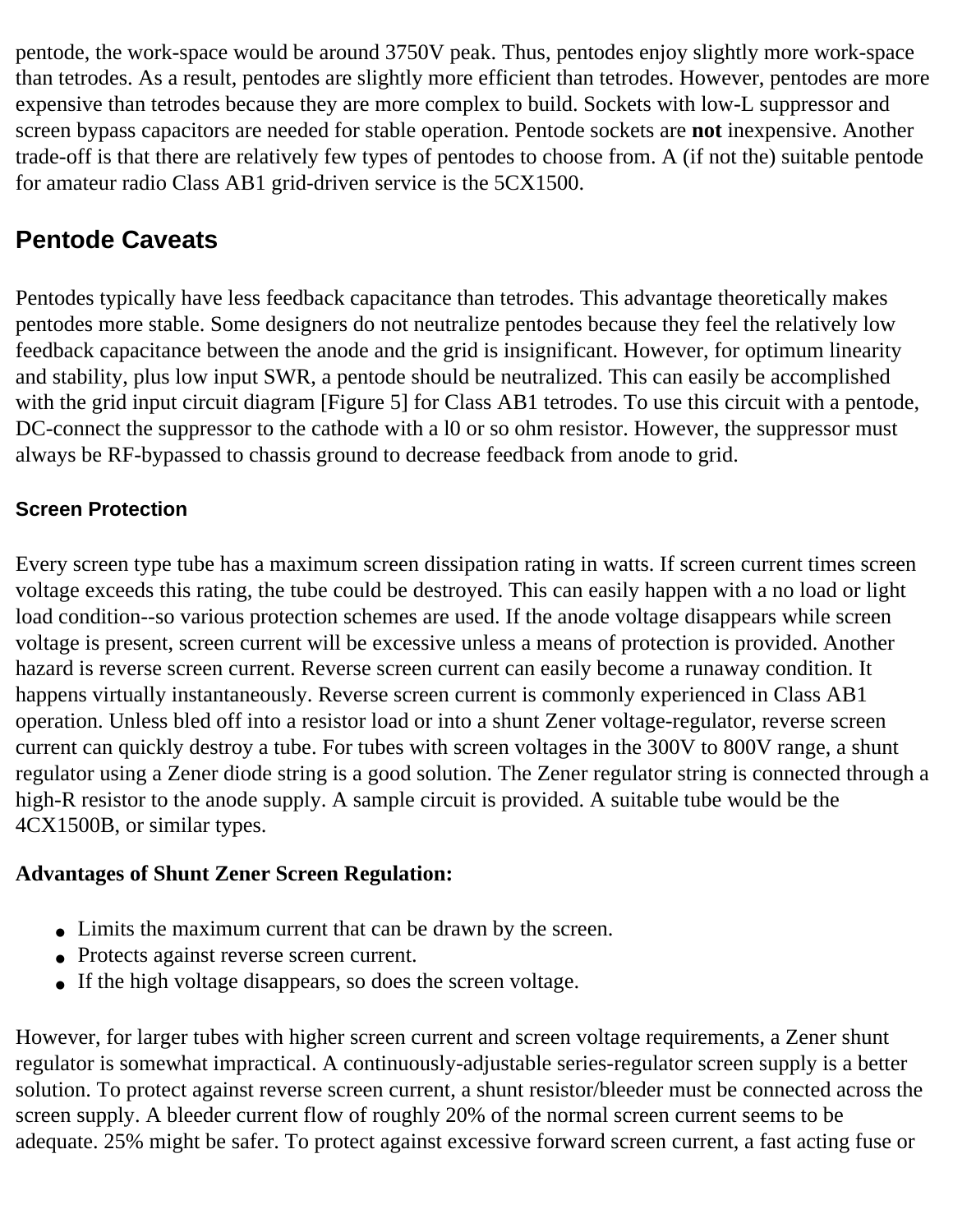magnetic-type circuit breaker is incorporated in the primary of the screen supply power transformer. An adjustable series regulator circuit is provided.

#### **Grid-Driven Class AB1 Amplifier Neutralization and Tuneup**

ßAdjusting a Class AB1 amplifier may look complicated at first, but after you have done it a few times, and you begin to understand the reason behind each step, it gets easier.

**Neutralization:** The goal of neutralization is to isolate the anode from the grid at the operating frequency. Neutralization discourages regeneration--oscillation. Neutralization usually needs to be adjusted only once.

1. Disconnect the amplifier from the electric-mains.

2. Temporarily disconnect the tank circuit from the HV blocking-capacitor.

3. Substitute a low-L film resistor, with the same R as the design anode-load [output] resistance, in place of the tank circuit. Typical values would be 1000 ohm to 4000 ohm, 2W. The resistor connects to the blocking-capacitor and to chassis-ground. Connect an RF-voltmeter or an oscilloscope equipped with a 10 to 1 hign impedance probe across the resistor.

4. Connect the amplifier to the electric-mains and turn on the transmit-receive relay power supply plus the grid and filament supplies. Do not turn on the screen or anode supplies.

5. Drive the amplifier with 20m or 15m RF. Tune the grid-circuit variable-inductor [L1] for minimum input SWR or minimum reflected power. If necessary, adjust the DC grid-voltage so that virtually no grid-current flows.

6. Adjust the neutralizing-capacitor (C3) for minimum RF-voltage at the anode-load resistor. If needed, readjust L1 for best input SWR followed by readjustment of C3. This completes the neutralizing procedure.

After C3 is nulled, the amplifier is neutralized for all bands. To confirm this, check the neutralization on another band. Readjust L1 for minimum SWR. The RF voltage across the output load resistor should not change appreciably. Typically, no further adjustment is necessary--even if the tube is replaced.

Remove the resistor and reconnect the tank circuit.

#### **Tune-up.**

1. Switch off the screen and HV anode supplies. Switch on the T/R relay supply, the filament supply and the grid supply.

2. Transmit on CW-mode into the amplifier and adjust L1, the grid roller-inductor, for minimum input reflected power. This tunes out the grid-reactance and simultaneously neutralizes the amplifier at the operating frequency. If you are using a transistor-output transceiver, to preclude SWR shutdown,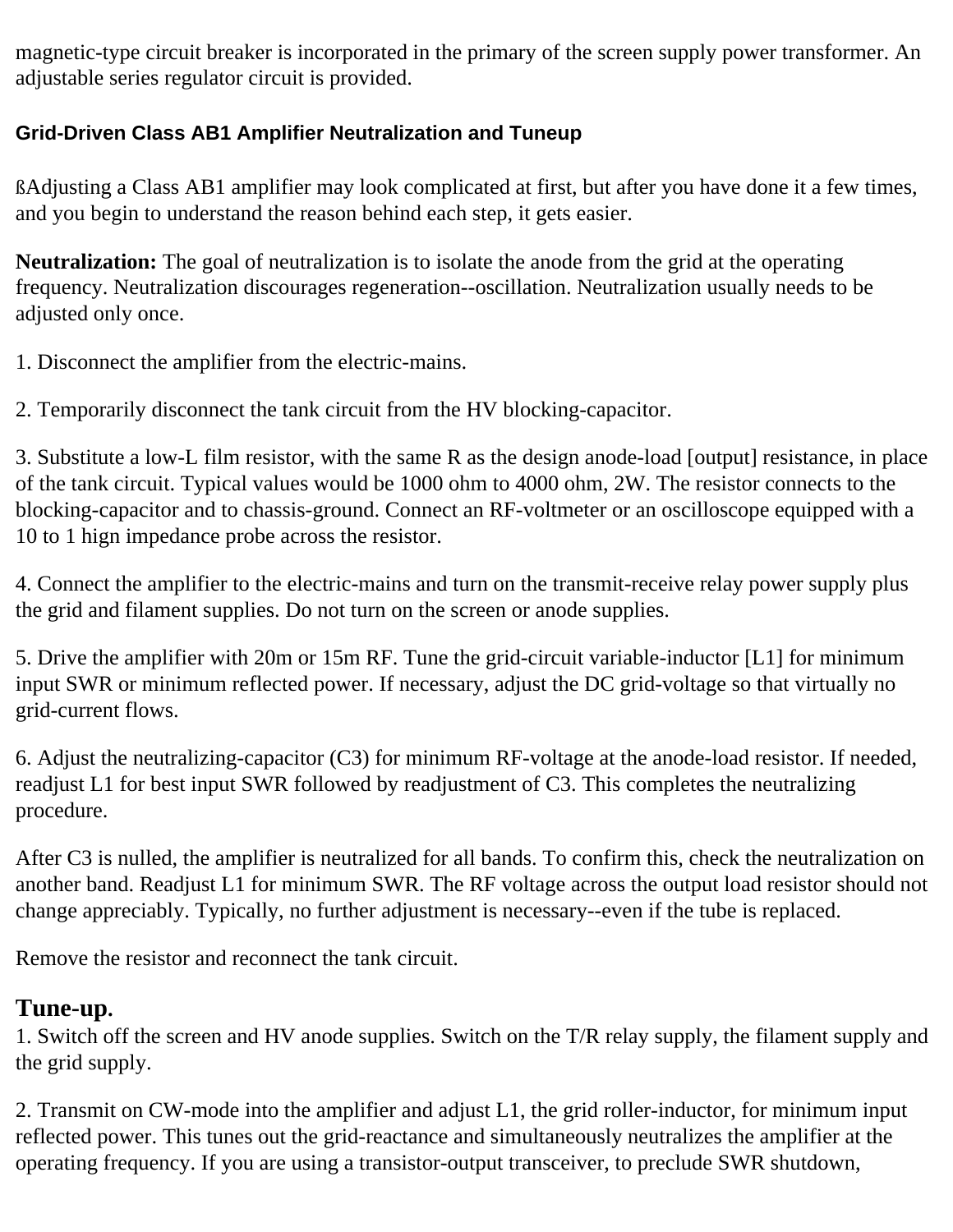initially tune the grid with no more than 5W of signal.

3. Apply full drive power using an electronic keyer sending dits at about 50wpm, or a use a tuningpulser. Adjust the DC grid-voltage so that <0.1mA of grid-current flows. The grid-voltage is adjusted so that the grid is on the threshold of current flow. The grid-voltage adjustment is not used to set the zerosignal anode-current [ZSAC]--also known as 'idling current' or 'resting current'. Although the gridvoltage adjustment can discretely be used to make a small adjustment in the ZSAC, in Class AB1 operation, the primary criteria for setting the grid-voltage is that virtually NO grid-current flow with maximum drive. ZSAC is set by adjusting the *screen voltage*. Switch on the screen and HV supplies. Key the amplifier but do not apply drive power. Using the screen voltage adjustment, set the ZSAC as recommended by the tube manufacturer. For most tubes, the ZSAC should be about 20% of the rated anode current.

4. If a variable tank inductor and a variable tune capacitor is used, preset the tune capacitor and the tank inductor for the desired operating Q on the band in use. Preset the load capacitor and inductor by calculation. It is best to error on the side of too-little load C [heavy loading]. If too-light loading [too much load C] is used, excessive screen-current is likely. Remember that the tune C sets the operating Q. Most of the tuning should be done with the variable tank inductor. Fine tuning can be done with the tune C--but the final setting should no be very far from the setting for the correct operating Q.

5. When any amplifier is tuned-up, the anode-current must be driven to the maximum, peak, design value so that the tube's output load resistance will meet the design criteria for the pi output tank circuit. If a lesser current is used without proportionately decreasing the supply voltage, the output load resistance will be too-high and the subsequent adjustment of the tank will be for the incorrect output load resistance.

To be both linear and deliver good power output, an amplifier tube must be adjusted by loading it for the optimum peak anode-voltage swing. The indicated screen-current is an accurate way of tuning up a tetrode or pentode. If the anode-voltage swing is too great because of too-light loading, the screencurrent [and distortion] will increase. This means that the instantaneous minimum anode-voltage is less than it should be--a situation which causes too many electrons to stick to the screen--thereby depriving the anode of electrons. If the screen-current is too low, the anode-voltage swing is inadequate--meaning that the loading is too heavy. This condition causes lower power-output. When the output tank circuit is tuned correctly, the screen-current meter peaks. This is done by adjusting the tune capacitor or by adjusting the tank inductor. Do not peak the screen current with the loading capacitor.

·· *Thus, by using only the screen-current meter, tuning and loading can be adjusted for good linearity and good power output.* 

6. Set the transceiver to CW-mode. Apply full drive power. To reduce stress during tune-up, use an electronic keyer to send dits at about 50wpm. Standard dits are a 50% duty-cycle waveform, so current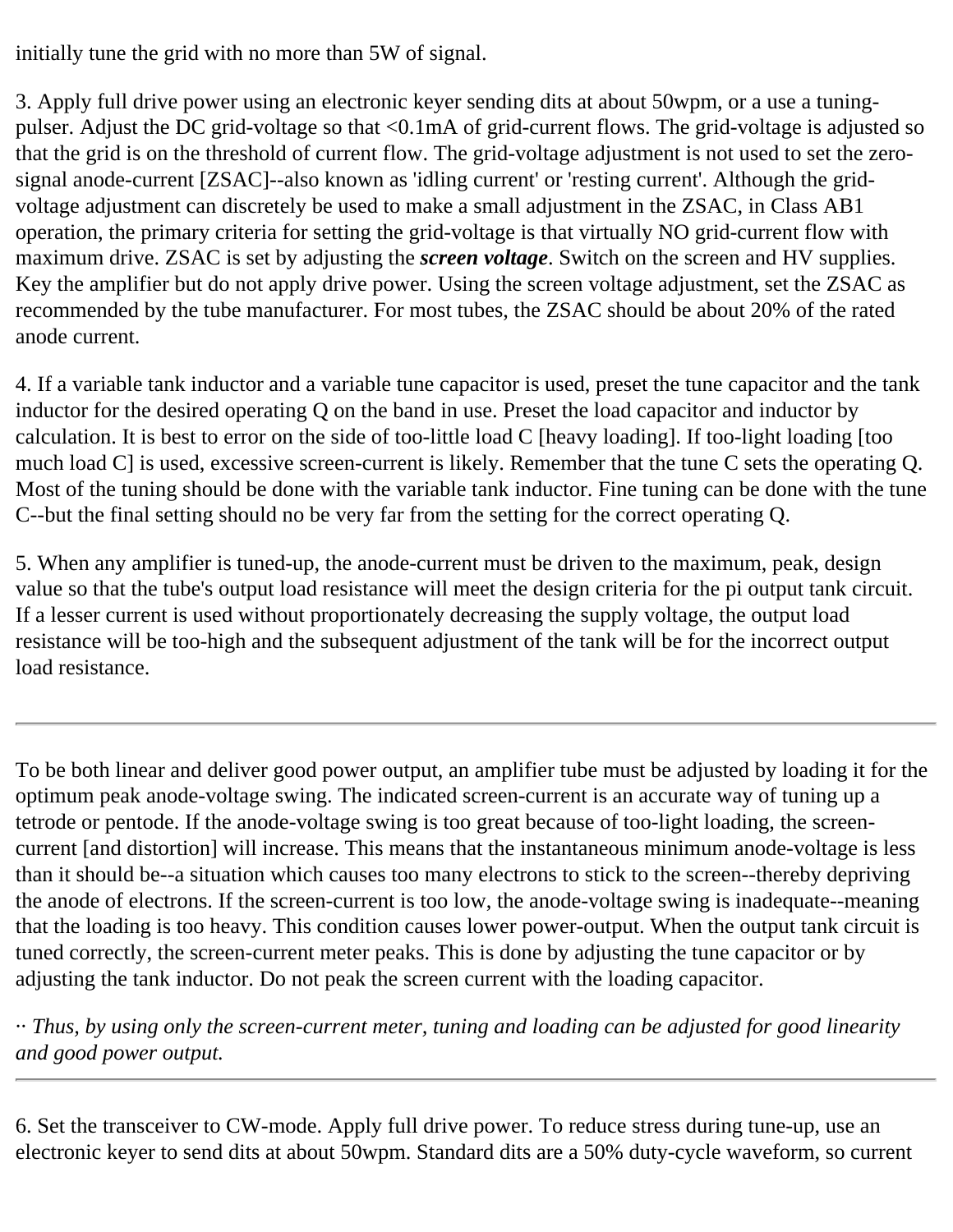meter indications are roughly half of the actual value. A tuning pulser works even better. [Figure 9]

7. Peak the screen-current by tuning the tank inductor or the tune capacitor. If the screen-current begins to become excessive, stop short of the peak, increase loading and continue. If the screen-current is too low, lighter loading is needed.

--The last step is to re-peak the screen-current with the tank inductor or the tune capacitor.

Loading for slightly less screen-current increases linearity with the trade-off of slightly less power output.

·· It is useful to keep a log of the various final settings for different frequencies. This saves time during future tune-ups.

For thoriated-tungsten cathode tubes only: - - While sending dits at full power, gradually reduce the filament-voltage until the relative output just begins to decrease. Increase the filament-voltage about 2%. This is the optimum filament-voltage. This should be rechecked every few hundred operating hours. The same thing applies to grounded grid amplifiers. For indirectly heated cathode tubes, like the 8877, the ideal filament voltage for communications services is near the minimum filament voltage rating. Under no circumstance should such a tube be operated at less than the minimum filament rating.

#### **Distortion**

Perfectly linear amplification produces nothing except a larger representation of the input signal. Nonlinear amplification produces mixing--and mixing creates distortion products.

Inter-modulation distortion [IMD] is the result of mixing between two or more input signals. The human voice produces many frequencies at any instant. When voice modulation is amplified non-linearly, many mixing products are produced. This is called "splatter" or, more descriptively, "rotten splatter." IMD is usually measured by simultaneously applying two equal-amplitude, not harmonically related modulation frequencies such as 2000Hz and 2200Hz. When two or more frequencies mix they produce spurious signals at their sum and their difference frequencies--in this case 4200Hz and 200Hz. The first level of mixing produces what are called "third order products." Additional products are produced by third order products mixing with the two fundamental frequencies. For instance, 2200Hz and 4200Hz mix to produce a signal at 6400Hz.

When distortion products are inside the fundamental pass band of an AM or SSB transmitter, audible distortion results. This gives voice modulation a rough, unpleasant characteristic that reduces intelligibility. Odd-order distortion products which lie outside the pass band can cause interference on adjacent frequencies.

There are two methods of referencing IMD measurements. In method A, the IMD power level is referenced to either one of two equal-amplitude input signals. The power ratio of PEP to either of two equal-amplitude sine waves is four to one [6db]. In method B, the IMD level is referenced to the PEP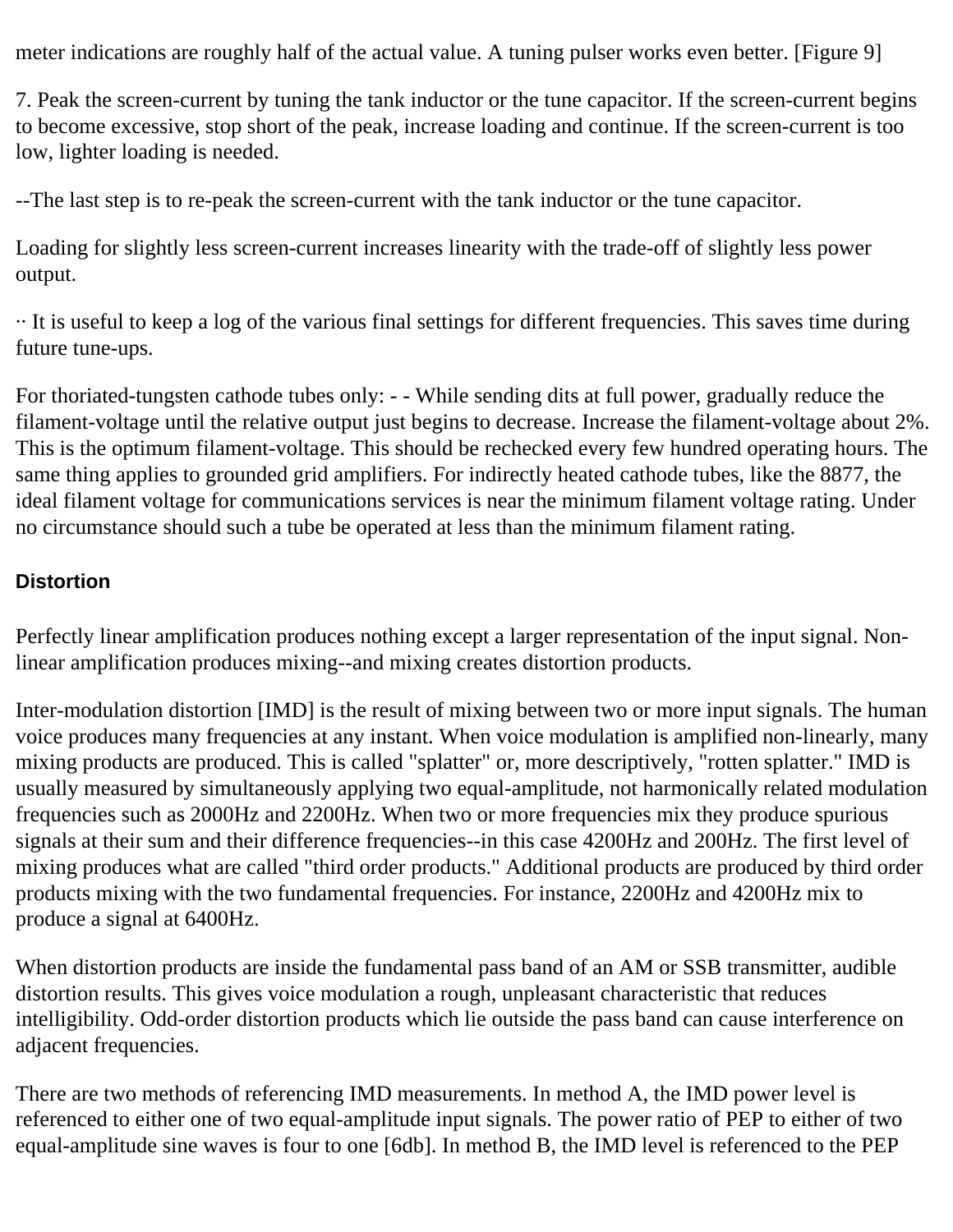level. Thus, an IMD level of minus 34db using method A equals an IMD level of minus 40db using method B. Amateur radio operators tend to use method B because receiver S-meters respond to PEP. In commercial radio, the military, and the FCC--where distortion measurements are typically made with a spectrum analyzer--method A is used. When using a spectrum analyzer, distortion can be broken down further into third order products, fifth order products, seventh order products. However, total IMD referenced to PEP is a more significant number.

It is possible to measure IMD without expensive laboratory equipment. All that's needed is a receiver and some understanding of what's required to make a meaningful measurement.

By comparing the signal strength in the transmitter's fundamental pass band window with the signal strength in the adjacent pass band windows, IMD can be measured fairly accurately--even over the air. The amount of receive frequency offset is critical. If the receive pass band is too close to the transmitter's fundamental pass band, the receiver will not be able to separate the IMD energy from the fundamental energy. As a result of this overlap, the distortion measurement will be higher than the actual amount. If the receive frequency offset is too far from the fundamental pass band, the receiver's pass band will not receive all of the IMD--and the distortion measurement will be lower than the actual amount.

For a receiver with two, cascaded SSB filters, a receive offset of 3.6kHz is about right--provided that the receiver is set to the same sideband as the transmitter. For a receiver with one SSB filter, an offset of about 4.5kHz is needed. To measure the IMD level of a LSB signal, offset LSB-receive higher in frequency. For measuring the IMD from an USB signal, offset USB-receive lower in frequency.

Since very few S-meters are linear, a calibration chart of S-meter readings versus decibels is a prerequisite for making accurate measurements. A calibration chart can be made with a step-attenuator and a signal source, or with a signal generator/attenuator.

In order to measure IMD, at least two modulation frequencies are required. Human speech is a good signal source for measuring IMD because, at any instant, speech contains many fundamental frequencies and harmonics. As its name suggests, another harmonic-rich signal source is a harmonica. By simultaneously blowing into two or three adjacent holes at the low note end, a plethora of frequencies can be produced that are optimal for making distortion measurements.

#### **Splatter Reports**

Before reporting splatter, it is important to keep in mind that all SSB, DSB, and AM signals have IMD. In other words, everybody splatters. The obvious question is how many decibels down is the IMD? Minus 40db is excellent; minus 30db is objectionable; minus 20db is abundantly abominable. With one exception, FCC rules allow virtually any level of IMD inside the ham bands. The exception is when IMD causes harmful interference to emergency communications. Splattering on non-emergency communications is NOT considered to be harmful.

Before reporting a station's level of IMD, it is advisable to determine whether or not the station operator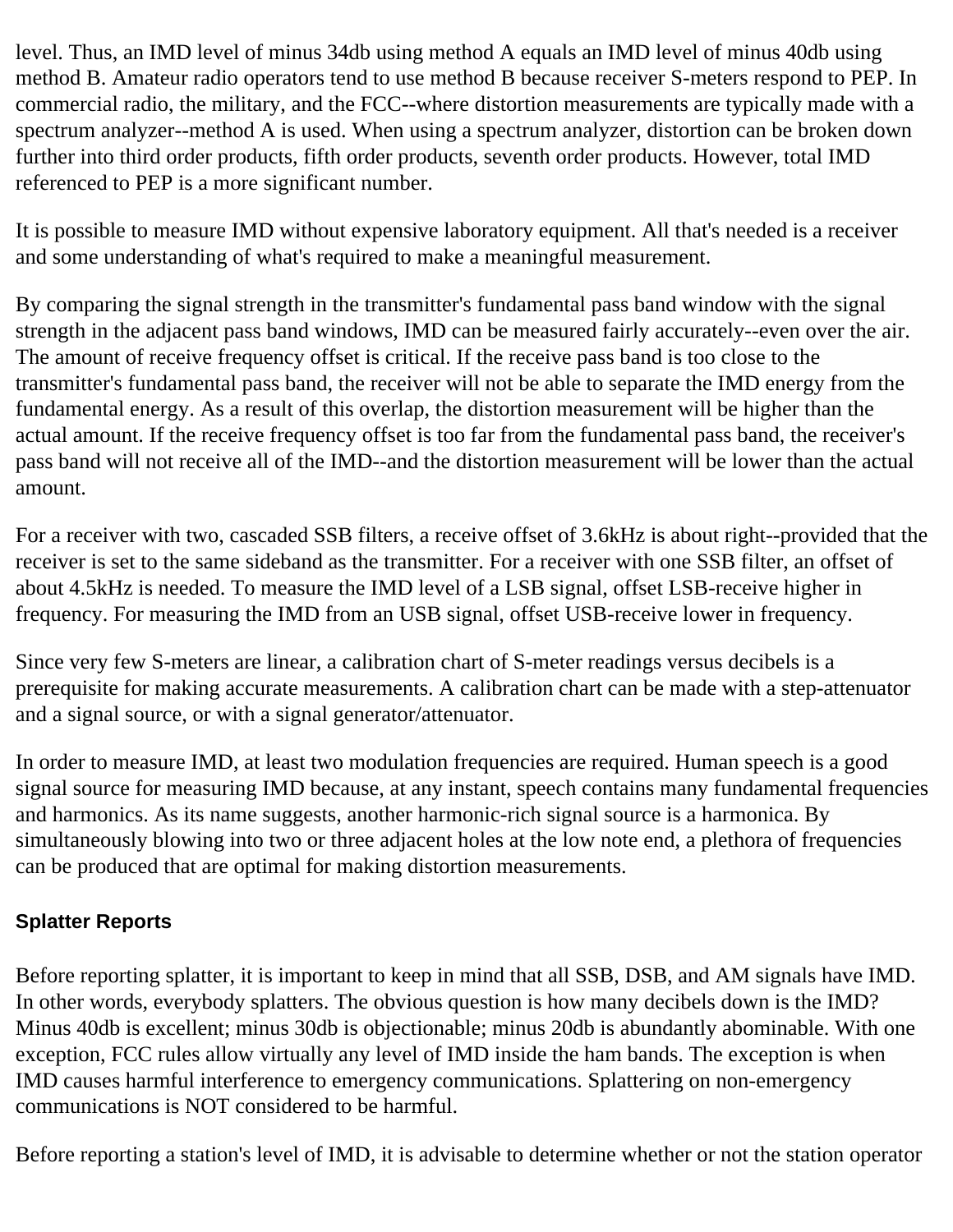is interested in hearing your report. Although most amateur radio operators are interested in transmitting a high quality signal, some operators deliberately misadjust their equipment to maximize IMD.

#### **Notes on Measuring Power**

Since E-peak = E-rms x 2^0.5, and  $P = E^2 + R$ , at its crest, the instantaneous peak power in a sine wave is double the RMS power. A common unit of measuring amplifier output is the PEP [peak envelope power] watt. Despite the name, peak envelope power watts are not peak watts--they are RMS watts at the crest of modulation. If an amplifier was powered by a regulated anode supply, there would be virtually no difference between PEP watts and AØ [NØN] watts. In a typical amplifier, the anodevoltage sags appreciably under AØ conditions--so PEP watts are typically about 20% higher than AØ watts. PEP need not be measured with voice modulation. PEP can also be measured by keying the driver at 30 pps with a steady string of pulses that approximates the duty-cycle of a human voice--roughly 30%.

#### **Tube Ratings**

Traditionally, amateur radio operators have taken a cavalier attitude toward tube manufacturer's ratings. While some ratings can be exceeded judiciously, exceeding other ratings can be costly. Examples of ratings which should not be exceeded for indirectly-heated cathode tubes are minimum filament-voltage and maximum anode-current. Violation of either rating can result in destruction of the delicate cathode. Directly-heated cathodes are more rugged. The maximum anode-current rating for directly-heated cathode tubes is a linearity issue--not a cathode destruction issue. One rating which should not be exceeded is maximum seal temperature. It has been said that the way to tell when the blower is too big is if it blows the tube out the socket.

END OF PART 4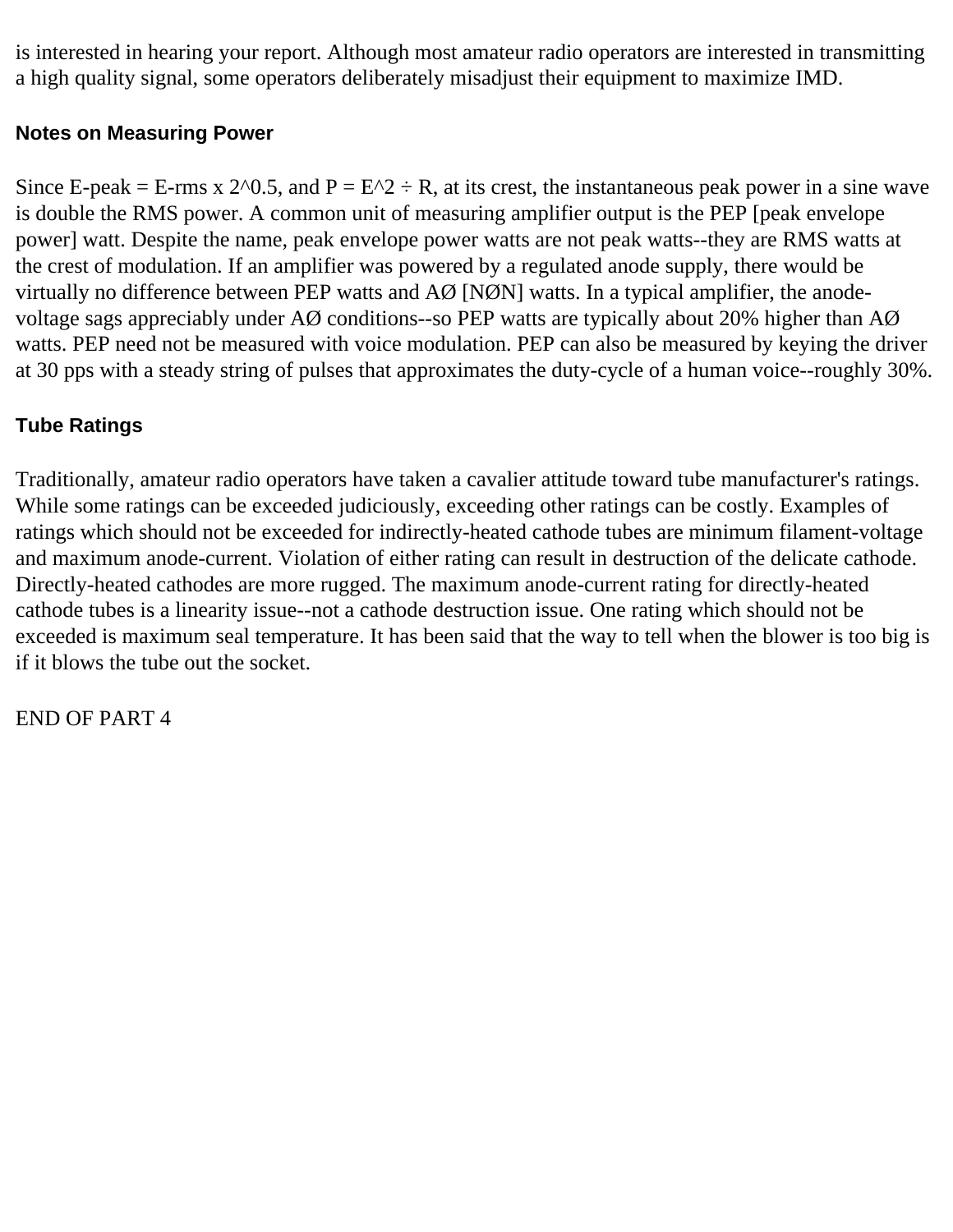### **Calculating Tank Q, Tune C (C1), and Optimal Anode Load Resistance (RL)**

Tank Q, the reactance of C1, and the optimal anode load resistance for linear operation  $(R<sub>L</sub>)$  are inter-related. Tank Q is defined as the capacitive reactance of C1 ( $X<sub>C1</sub>$ ) at the frequency of operation, divided into  $R_L$  ---i.e.,  $Q = R_L/X_{C1}$ ......and  $X_{C1} = R_L/Q$ . Note: C1 includes the anode (output) capacitance (Ca) of the amplifier tube. At 29MHz, Ca may be a sizeable fraction of C1.

 $R_L = E_{\text{supply}}/2*I_{An}$  where  $I_{An}$  is the average anode current in amperes.

(Note: There is some variation in the constant in the denominator of the  $R_L$  formula. For tubes with minimal anode-cathode potential at peak anode-current, like the 8877, a constant of 1.6 should give more accurate results. However, for tetrodes like the 8171, which use a high screen potential (reduces anode AC peak-V), a constant of 2 seems to be more accurate.

Thus, for a tube operating from 2500v  $\omega$  1A, whose anode capacitance (Ca) is 10pF:

 $R_L = 2500 \text{v}/2 \cdot 1 \text{A} = 1250 \text{ ohms}.$ 

Calculating C1

For a Q of 12.5,  $X_{C1}$ =1250 ohms/12.5 = 100 ohms.

The needed tune capacitance,  $C1 = 1/(2*Pi*f*X_{C1})$ . For 14MHz,  $C1 = 1/$ 

 $(6.28*14*10<sup>6</sup>Hz*100 ohms) = 113.7pF$ . However, since part of C1 is comprised of Ca, the net tune C is  $113.7pF - 10pF = 103.7pF$ . At 28MHz, the tune C would be roughly:  $57pF - 10pF = 103.7pF$  $10pF = 47pF$ . At 280MHz, 10pF has about 100 ohms of X, so, for a Q of 12.5, Ca furnishes 100% of C1, so no tune C can be used.

### **Calculating the Load Capacitance (C2) and Tank Inductance, L**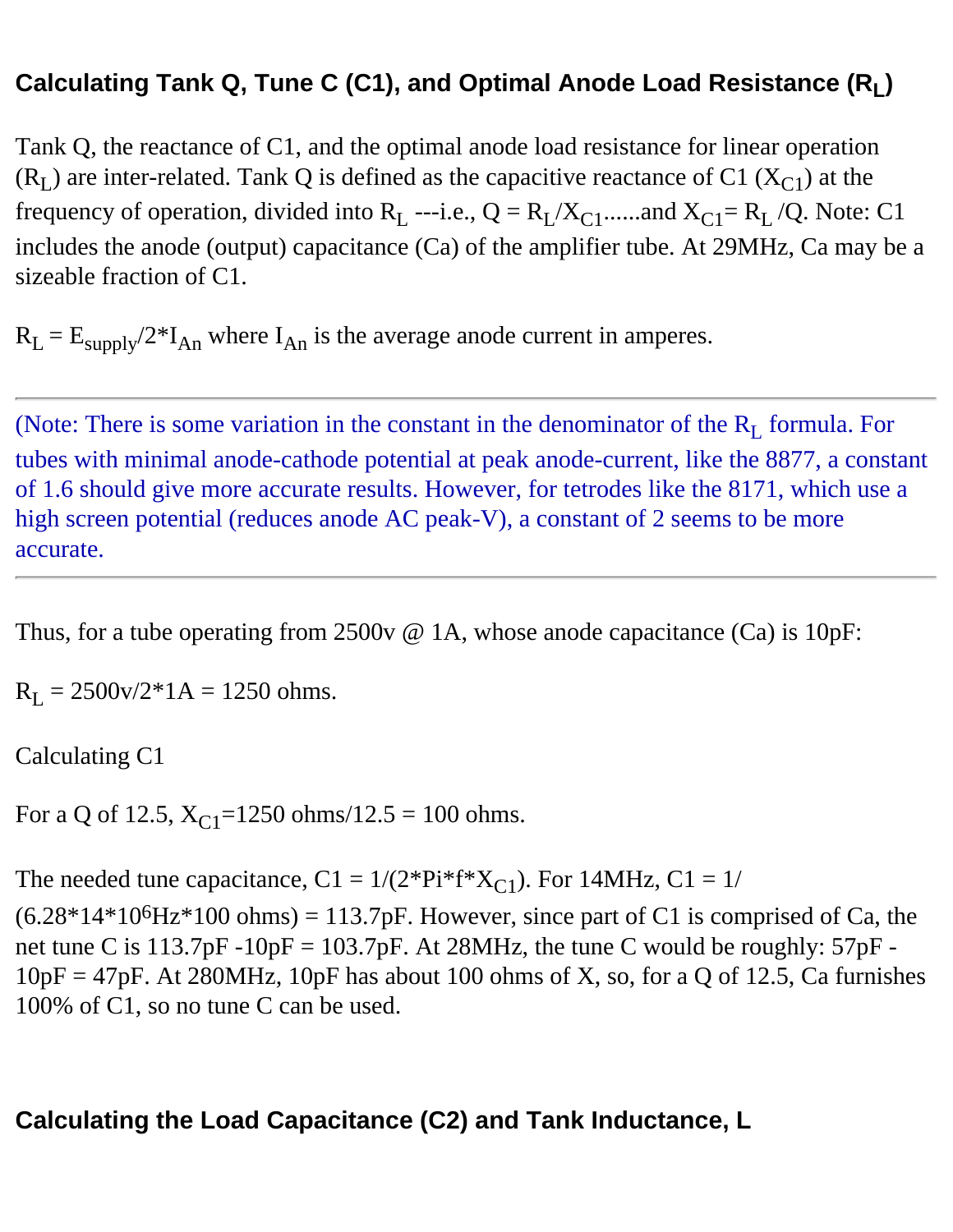

A Pi-L-network provides about 14db better harmonic suppression---and a wider load matching range---than a Pi-network. Typically, Zint (the intermediate impedance) is  $300\Omega$ , and Ro is  $50\Omega$ . [... Note: Zint must be substituted for Ro in the Pi-network equations for C2 and L. The equation for C1 is the same for either a Pi-network tank or a Pi-L-network tank. ]

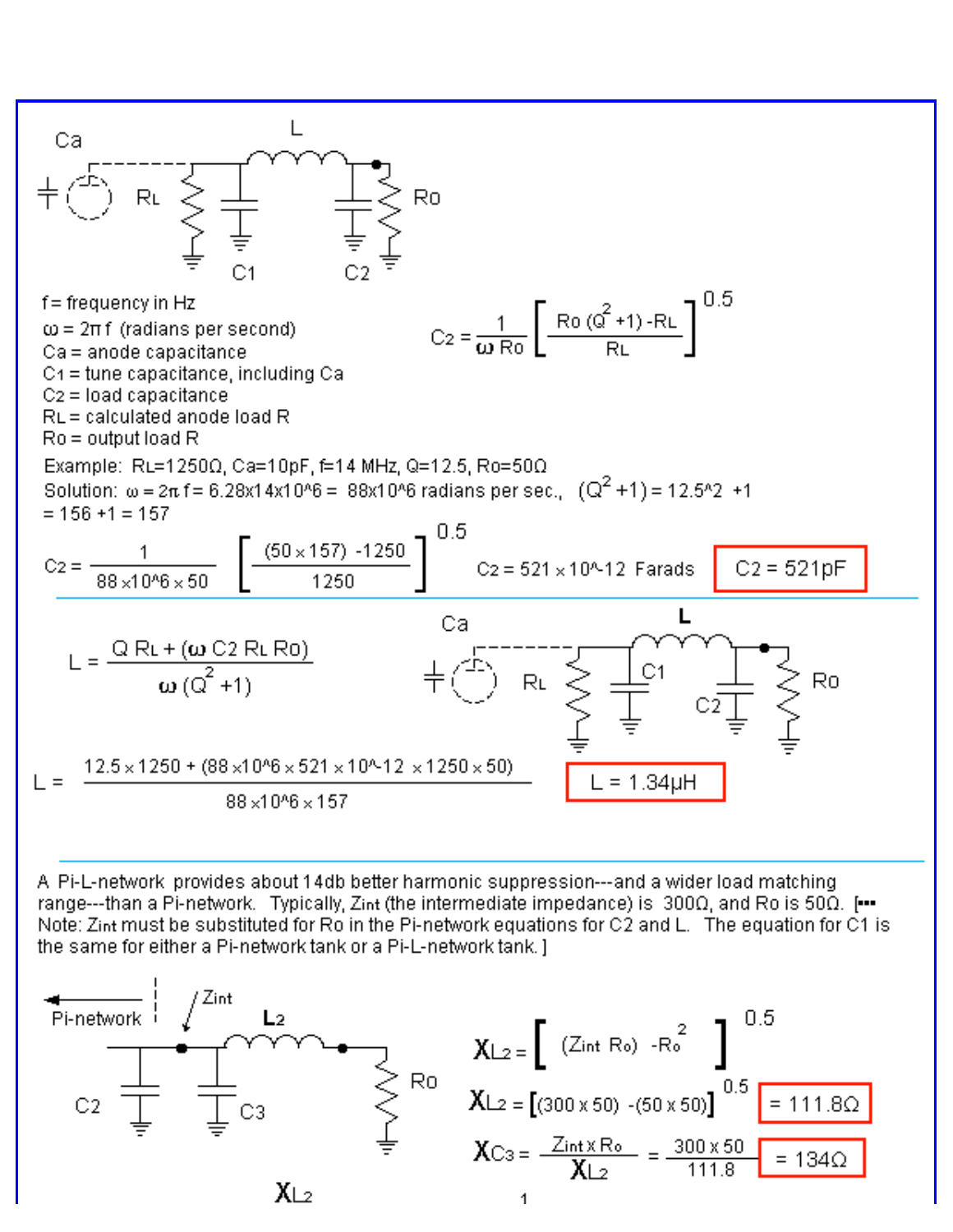Part 5, tank circuit calculations

$$
L_2 = \frac{XL_2}{\omega} \qquad C_3 = \frac{1}{\omega \cdot XC_3}
$$
\n
$$
\omega = 2 \pi f \qquad C_2 \text{ and C3 are typically combined into one capacitor.}
$$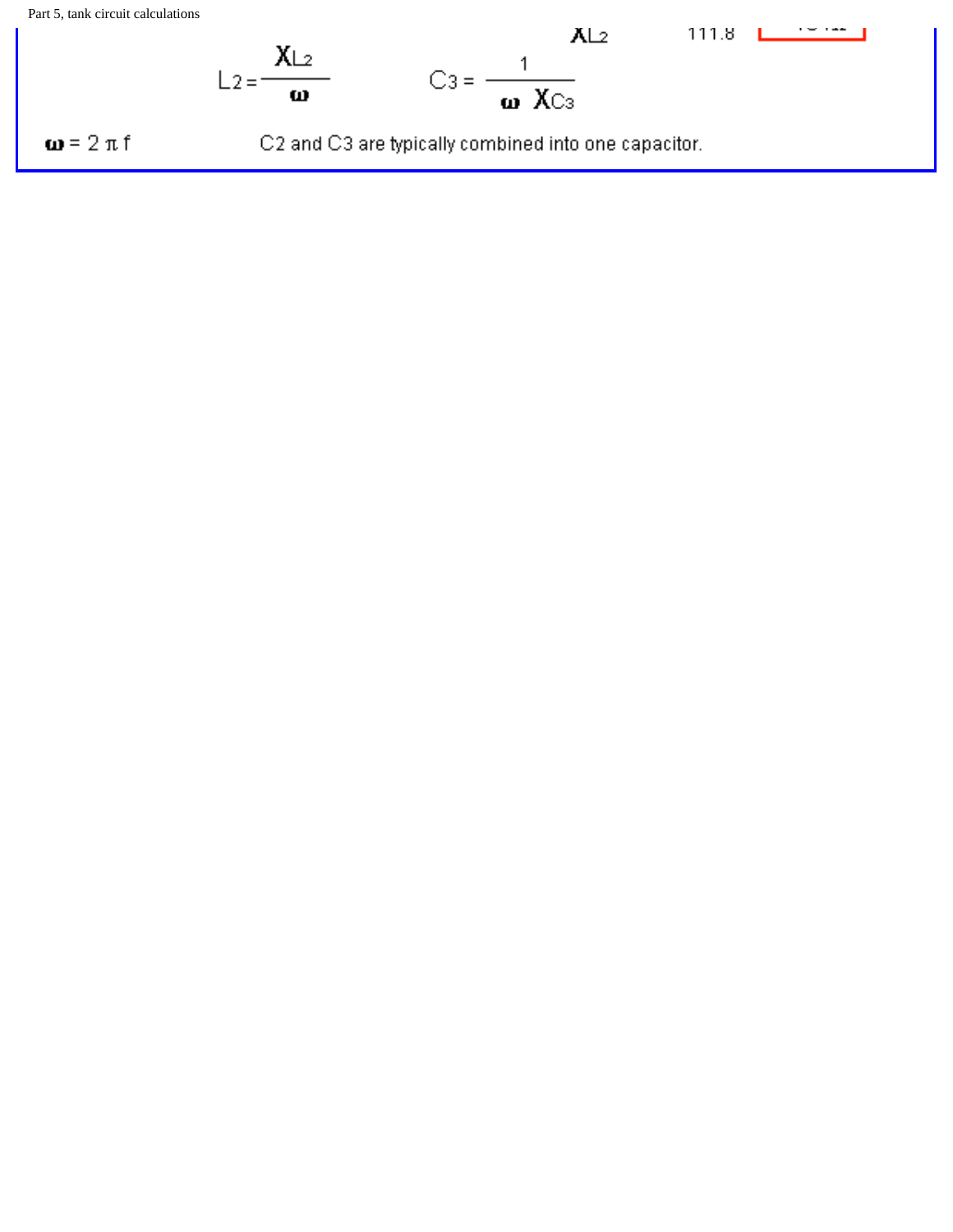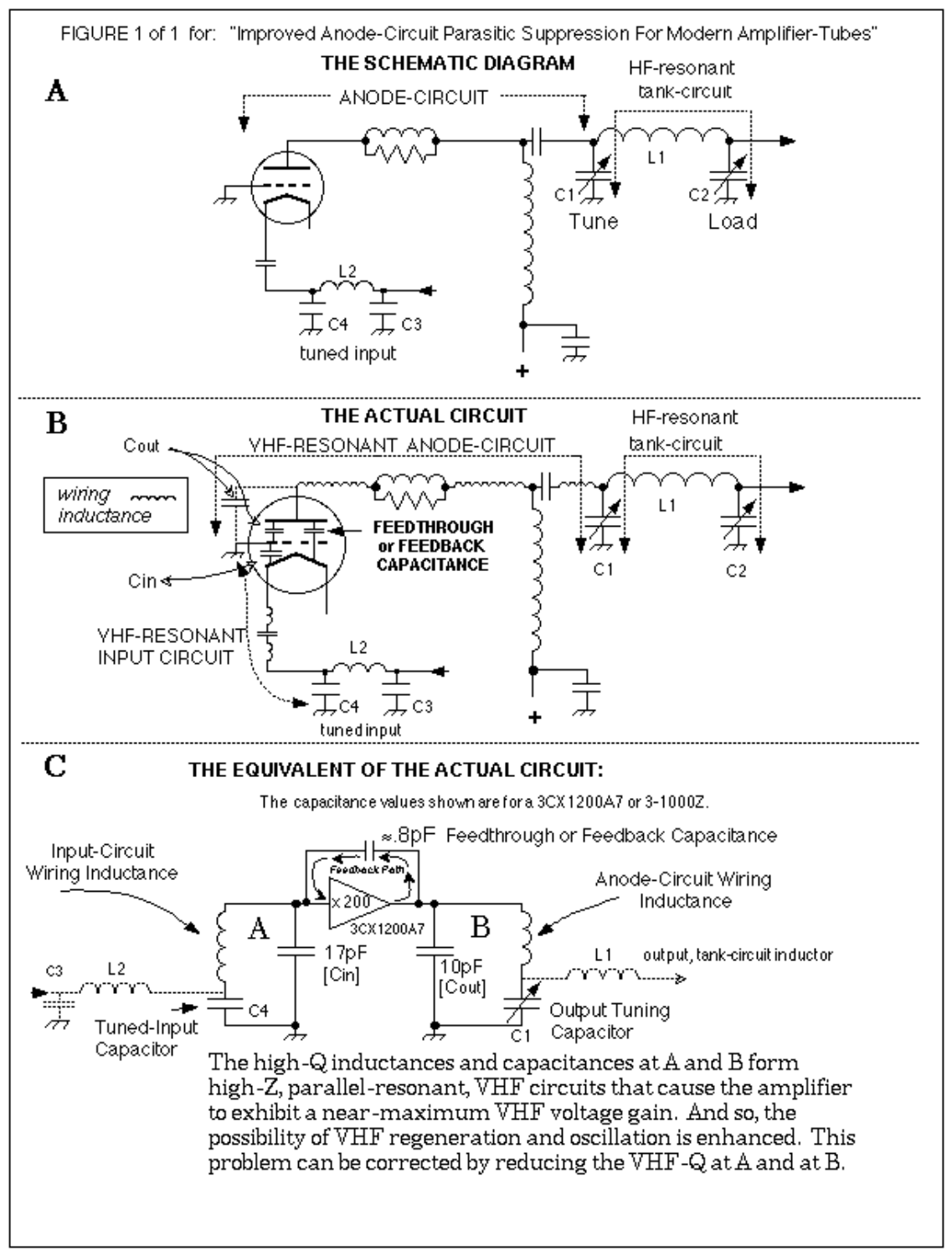### ≤30MHz Anode Contactor for 8169, 8170, 8171, 8281, et cetera

This type of anode contactor:

1. Reduces the stray inductance in the Class AB1 amplifier's neutralizing circuit.

2. Makes the job of changing the amplifier–tube easier.

3. Reduces the inductance in the amplifier's anode circuit, thereby increasing the VHF

self-resonant frequency of the anode–circuit and reducing the chance of an intermittent VHF para siti o oscillation

 $\bullet$  Note: If the low VHF Q [nichrome/stainless] conductor material overheats on the highest frequency used, increase the width of the conductor. Use of a wider conductor results in a higher VHF Q.

\*\*If you replacing existing copper or silver strap strap in an amplifier,it might be interesting to do a before and after comparison with a dipmeter.

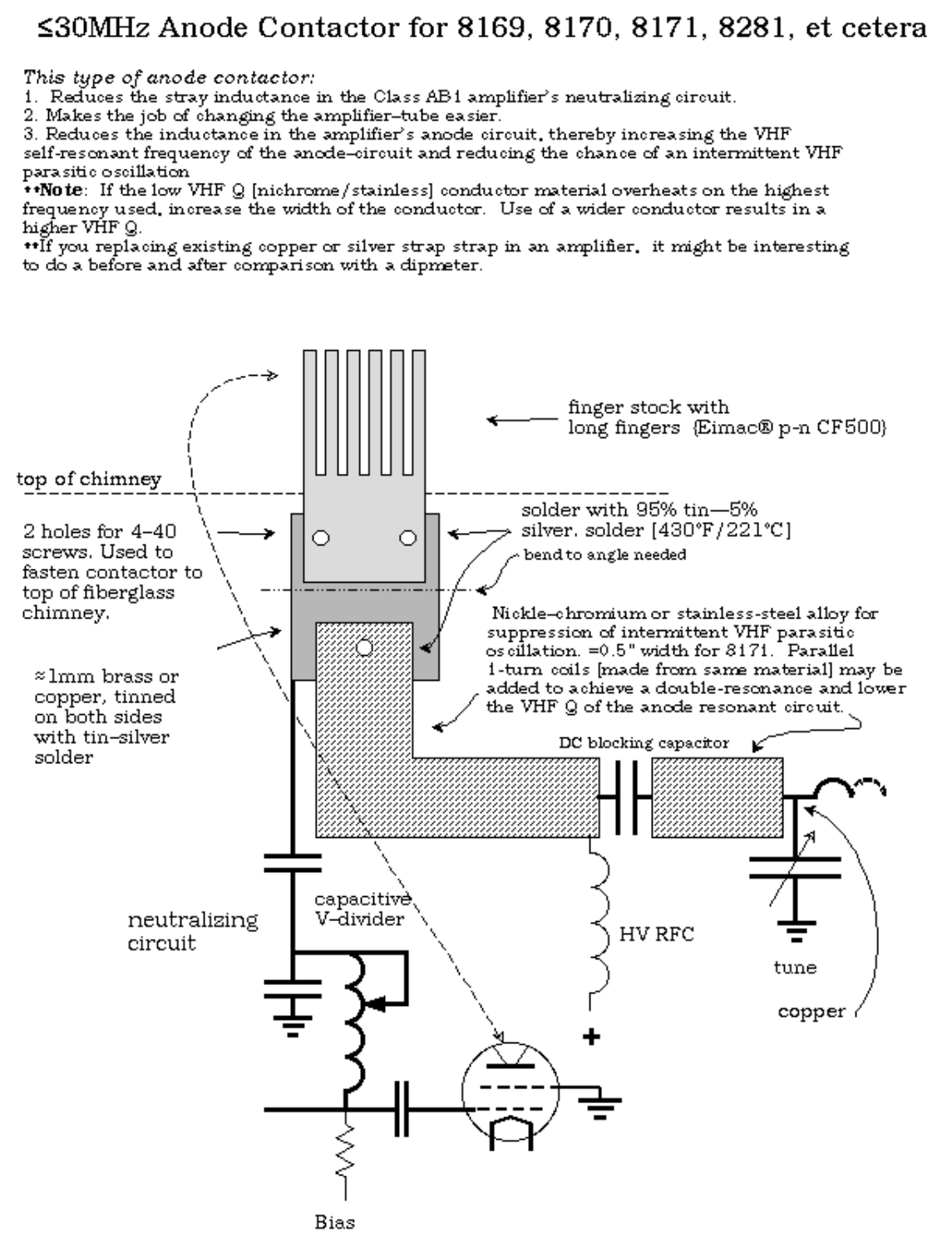#### 10. General Coverage, Class AB1, Grid-Driven Amplifier, Simplified Diagram, for Tubes with Less Than #1000 Screen Volts [see text]

This circuit is fail-safe. If the HV supplyfails, the screen voltage goes away. If the amplifier is inadvertently operated without a load, the screen can not draw excessive current. When the screen current reverses during tuneup, the reverse current is safely shunted through the zener diodes.



Rk: cathode RF negative feedback resistor, typically 5 $\Omega$  to 20 $\Omega$ ; resistance = excess grid drive peak volts divided by peak cathode current. Rk reduces intermodulation distortion and makes the tube harder to over-drive. Do not bypass the cathode. Use one cathode RFC and one Rk for each tube.

•• Neutralization: When L1 is tuned for «zero-reflected power, adjust Cn for minimum RF at the anode.{Use a suitable terminating resistance in place of the tuned output circuit} 15m is a good band for neutralization. This completes the neutralization adjustment. No further adjustment is required.

• To reduce the chances of a heater to cathode arc, connect one side of the heater to the cathode, feed the heater through a  $\leq 40$ µH bifilar choke. Do not ground either side of the heater.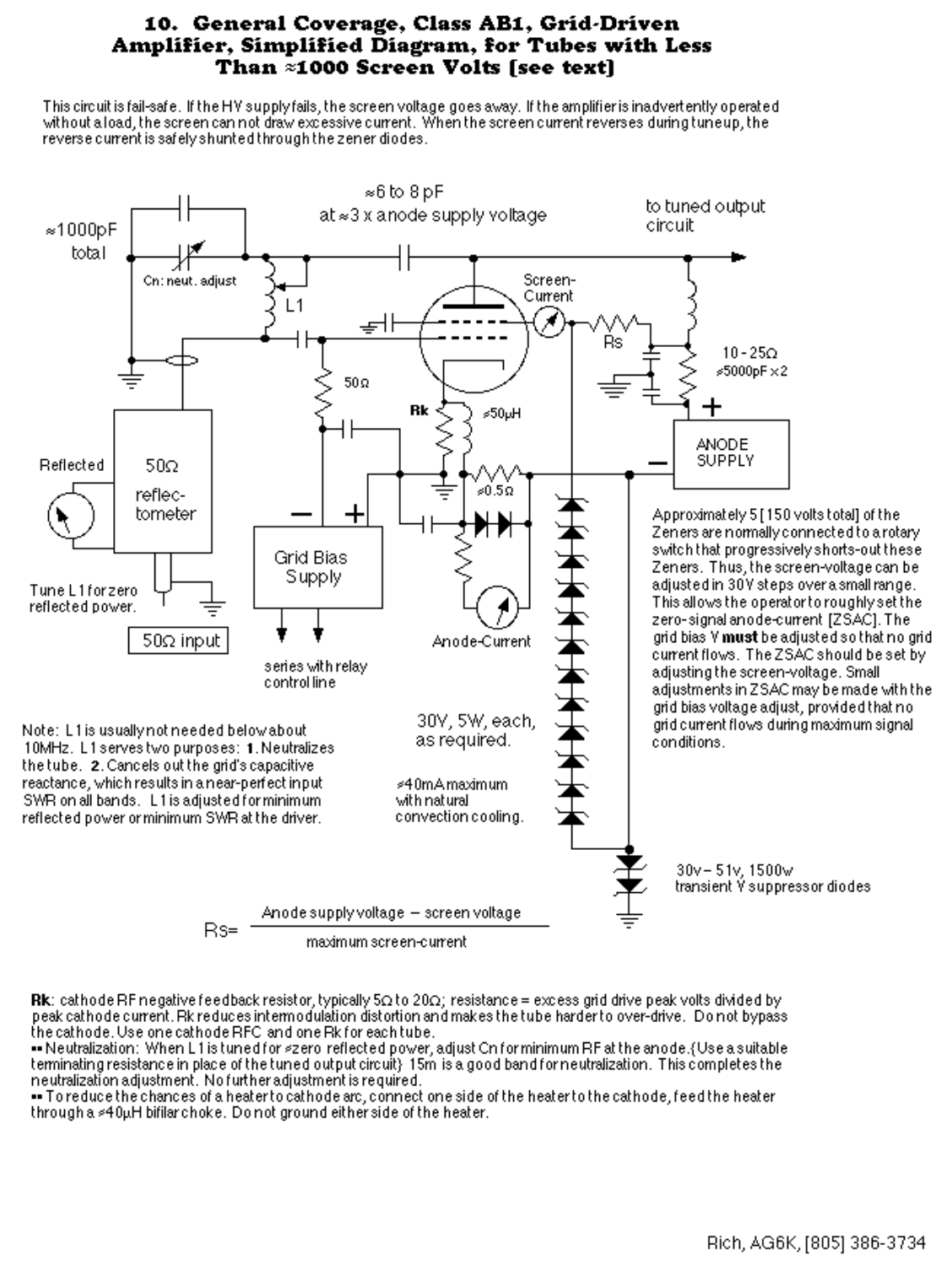### **Tuning Pulser for SSB Amplifiers**

Richard L. Measures, AGOR



For Positive or Negative Voltage Keying [TS-830S and other tube-output radios] :



that the position of R1 is reversed in the two diagrams. This is due to the effect of @2 which inverts the 555's output pulse in the circuit that is capable of switching positive or negative voltages.

Either one of these circuits produces a continuous pulse string with an ON time of =12mS and an OFF time of =24mS - For a duty cycle of 0.333. The resultant pulse rate is roughly 28 per second - fast enough to produce a Fairly smooth meter indication during tune-up. This allows one to tune up a SSB amplifier safely and more linearly at the higher voltage-SSB tap.

₩To tune-up any g—g amplifier:

1. The transceiver must be in CW mode, the amplifier is oFF.

2. Key the pulser and adjust the CW peak power for the same peak power level that will be used on SSB. Not all transceivers have adjustable peak power on SSB. For example, the TS-440S and TS-830S allow the operator to set the peak CW power but they do not have a means of setting the peak SSB power to anything other than maximum. If you own such a radio, adjust the CW power level until the ALC meter just begins to move. This indicates that the radio's maximum peak power capability has been reached.

8. To be on the safe side, unless you already know where to preset it, initially set the amplifier's Load control to about 25% of maximum capacitance (75% of maximum Ioading). This assures that the grid-current will not run amuck during

the initial tune-up. Switch the amplifier on. 4. Key the pulser. Alternately adjust the amplifier's Tune and Load controls for maximum power output. A relative power indicator is all that's needed.

5. When you are fairly sure that the maximum relative power output has been achieved, the linearity of the amplifier may be further improved if you adjust the Load capacitor for slightly more loading - enough to cause the power indicator to drop about 2%. More loading usually, but not always, means a higher number on the Load capacitor's panel scale. If you are not sure if this convention was followed in your amplifier,  $maximum$  loading is minimum  $C$  and minimum loading is maximum C.

Note: When the pulser is in use, the amplifier's I meters will indicate only about a third of the actual I. For example, if the grid–I meter indicates 50mA with the pulser on, the real grid–I is: 3 x 50 mA=150 mA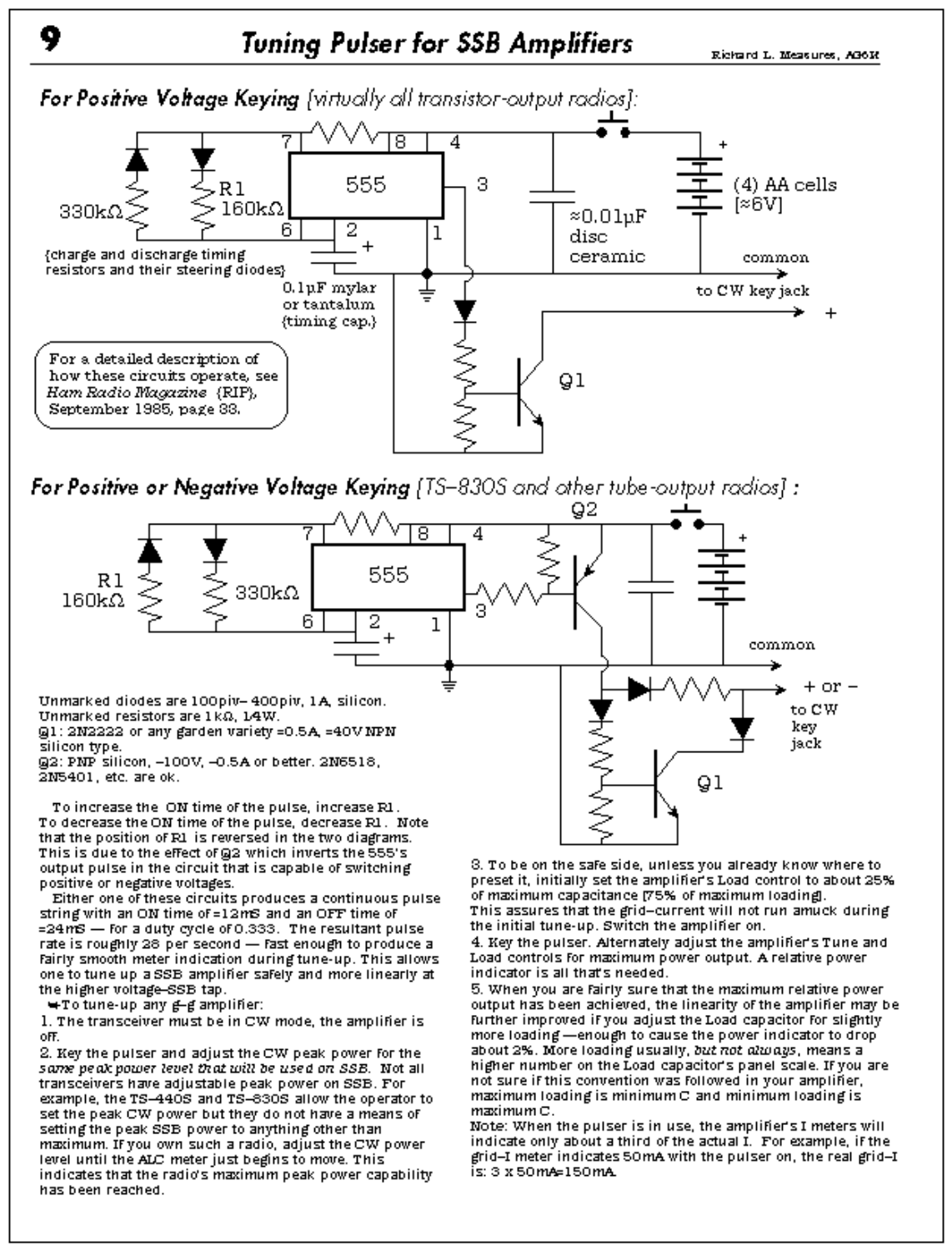#### **Figure 8** 723-based screen Y regulator, 2kY maximum. This circuit is short-proof and RF-proof. Yollage regulations ±0.1%.



All resistors are 1/4 walt unless stated otherwise.

**REGULATED OUTPUT** 

C1: 1000pF 50V  $C2: 2uF$  $C3: 8.01 \text{uF}$  $C4, C5: 1<sub>k</sub>F, 35V$ tantalum.  $C6: .047\mu F, 1000V$ C7:  $.01\mu$ F,  $.50V$ 

About 90% of R2 can be bypassed as shown with 0.02µF, to improve the regulator's response to load transients and to reduce noise and ripple. The **voltage** rating of R2 must be  $\geq$  the output voltage. **#PCaution:** If this supply will be used with a grounded screen circuit. Class AB1 amplifier, the + direuit common is grounded, so the LV supply does not require special insulating

ability. However, if this requlator will be used with an conventional, elevated screen circuit, the --output is grounded and the circuit common of this regulator is elevated with respect to chassis ground. In this case, the LV supply must be able to float at the full output voltage. of the screen supply.

Note: The unregulated input should be filtered by a C filter or filtered by a tuned-choke/C filter. A non-resonant choke/C filter is not satisfactory.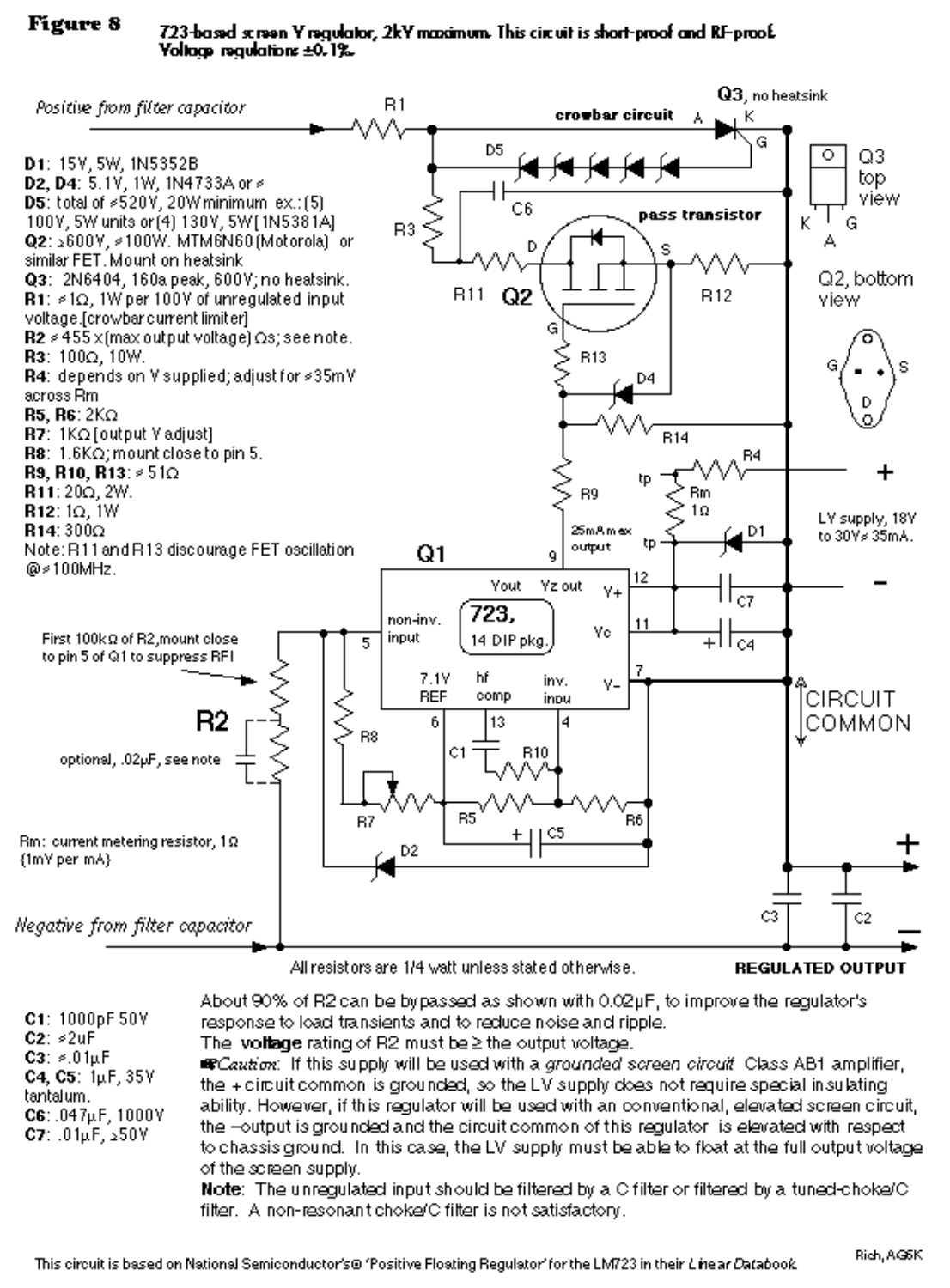Richard L. Measures, AG6K,  $\pi$ 805 386 3734

# **High Speed Switching** ( $\approx 2mS$ ) for G-G Amplifiers



D1: 30V to 51V, 1.5kW-p, transient voltage suppressor; Protects Q1 and Q2; Digi-Key (01-800-344-4539) part #1.5KE51CA-ND or similar. D1 may short during a glitch - so it should be mounted on solder posts in an accessable place. D2: Any piv, current rating  $\geq$  cathode-I 3A maximum. # of diodes depends on tube and anode supply V.

IL1: Keystone inrush I limiter,  $\approx 10\Omega$  cold, Digi-Key KC012L-nd or similar.

 $Q1: NPN, \geq 80V, 10A, TIP33B, C, etc. mounted on small heatsink. This device$ can reliably switch cathode currents up to 3 amperes.

Q2: NEC PS2505-1 or PS2501-1 optoisolator, 80mA MAXIMUM input, 80VCE, gain  $\geq$  300%, 6µS or faster.

Q3: 300V, 0.5A, MPSA42 or =.

7B

RY1: Kilovac HC-1 or Jennings RJ-1A {7A max @32MHz}. 26v coil. Shock-mount with silicone-rubber; do NOT use factory hardware for mounting; ground frame with copper foil ribbon. For extra contact life with heavy CW use, use Jennings RJ-1H or Kilovac HC-3, which have tungsten contacts —and less power handling ability on  $15m - 10m$ . The RJ-1A and the HC-1 use copper contacts. RY2: RF reed-relay. Matsushita RSD-12v. Shock-mount with silicone-rubber; ground frame. Note: pin 3 [coil +] must be positive with respect to pin 5 [coil -]. **NOTES:** Unspecified diodes are  $\ge 1$ A,  $\ge 100$ PIV. •• The number of diodes in the Cathode Bias Adjust circuit, D2, depends on the bias requirement of the amplifier. •• The two  $1.0\Omega$  resistors, Rt1 and Rt2, are for measuring current with a DVM.  $1 \text{mV} = 1 \text{mA}$ . "The loop current must be set to 80 - 84 mA with Radj. To be safe, jumper pins  $1-2$  of Q2 until the loop current has been adjusted to a safe value.  $\bullet$ For long life, the optoisolator input current should not exceed 65mA.  $\sqrt{3}$  Warning:  $\geq$ 100V @ 0.080A can be lethal.

I sell parts for this circuit.  $\mathfrak{B}805-386-3734$ .

NOTES, continued: •• The collector-to-emitter V drop [Vce] across Q1 is  $\leq 1.4V$ on transmit. On receive, Vce depends on the supply  $V$  to the tubes and on the particular tubes used—typically Vce on receive is  $\approx 22V$ . "C10: Adjust for best 10m SWR with amplifier off using a  $50\Omega$  termination. •• The Transformerless 150VDC supply should not be used with a ground fault interrupter type circuit breaker. •• All RF connections to the relays are made with copper foil ribbons. Do not solder coax directly to the relays.

•• Vacuum Relays, used RJ-1A or HC-1 26v: RF Parts,  $\infty$  619 744 0700; Fair Radio Sales x 419-227-6573. New relays: (\$120) Surcom x 619 438 4420. All vacuum relays should be tested before installation for the presence of a vacuum. About a third of the used vacuum relays we test have bad vacuums. For these relays a leakage current of less than  $2\mu A$  should flow with  $3500VDC$  across open contacts. If the relay can not withstand at least 3500V, the relay has a bad vacuum and it may destroy RY2 when high power RF is present. Then you will need to replace two relays instead of just one.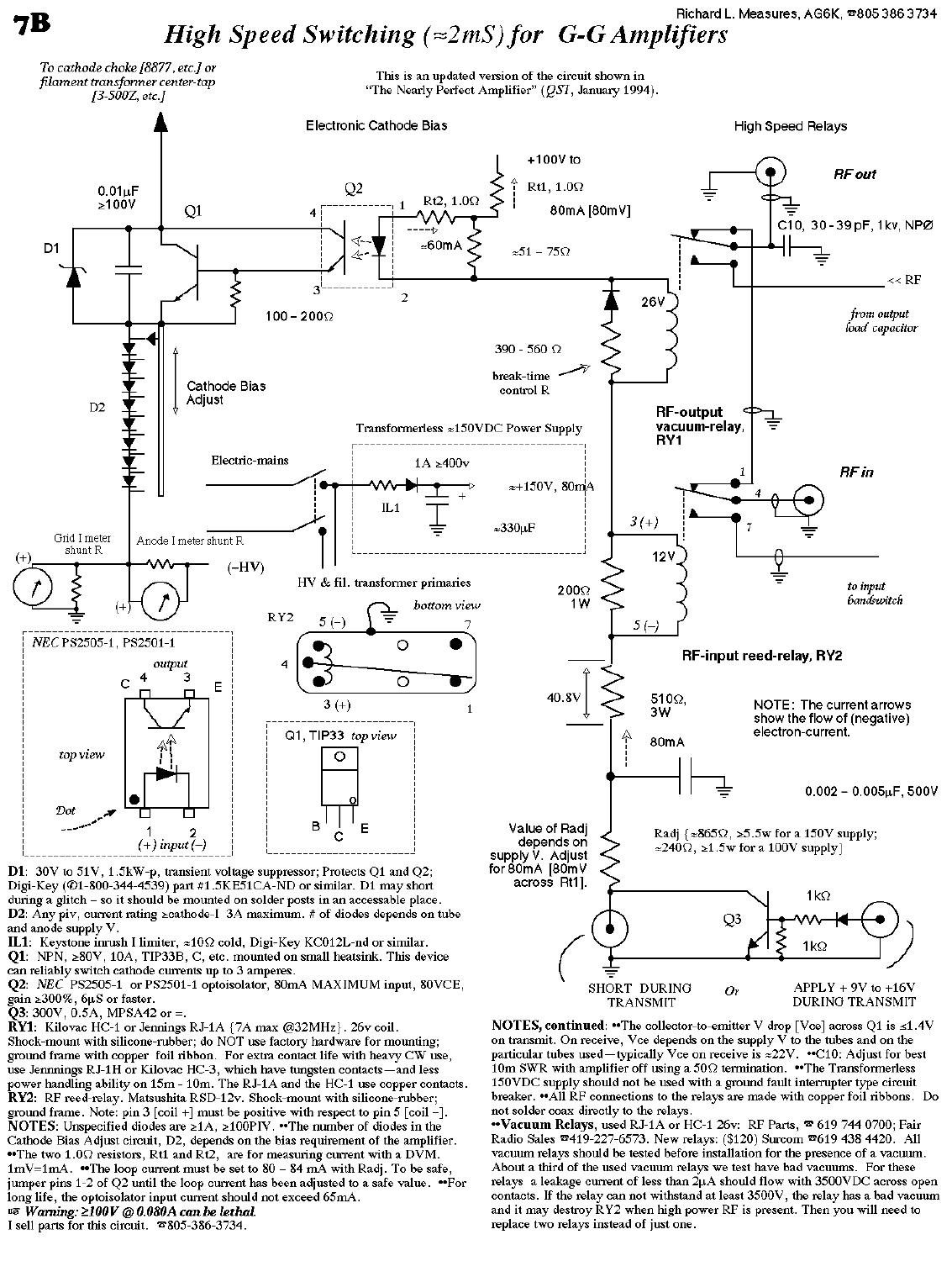### High Speed Switching  $(\approx 2mS)$  for G-G Amplifiers



D1: SOV to 51V, 1.5kW-p, transient voltage suppressor; Protects Q1 and Q2; Digi-Key (&1-800-844-4539) part #1.5KE51CA-ND or similar. D1 may short during a glitch, so it should be mounted on solder posts in an accessable place.

**D2:** Any piv, current rating  $\ge$  cathode-I-3A maximum. # of diodes depends on tube and anode supply V.

IL1: Keystone inrush I limiter, x 10Ω cold, Digi-Key KC012L-nd or similar.

Q1: NPN, ≥80V, 10A, TIP33B, C, etc. mounted on small heatsink. This device can reliably switch cathode currents up to 3 amperes. **Q2**: *NEC* PS2505-1 or PS2501-1 optoisolator, 80mA MAXIMUM input, 80VCE, gain ≥300%, 6µS or faster.

Q3: 300V, 0.5A, MPSA42 or =.

RY1: Kilovac HC-1 or Jennings RJ-1A (7A max @32MHz), 26v coil. Shock-mount with silicone-rubber; do NOT use factory hardware for mounting; ground frame with copper foil ribbon. For extra contact life with heavy CW use, use Jennnings RJ-1H or Kilovac HC-3, which have tungsten contacts-and less power handling ability on 15m - 10m. The RJ-1A and the HC-1 use copper contacts.

RY2: RF reed-relay. Matsushita RSD-12v. Shock-mount with silicone-rubber; ground frame. Note: pin 3 [coil +] must be positive with respect to pin 5 [coil–].

NOTES: Unspecified diodes are  $\geq$  1A,  $\geq$  100PIV.  $\bullet\bullet$ The number of diodes in the Cathode Bias Adjust circuit, D2, depends on the bias requirement of the amplifier. ••The two 1.0Ω resistors, Rt1 and Rt2, are for measuring current with a DVM. 1mV=1mA. \*\*The loop current must be set to 80 - 84 mA with Radj. To be safe, jumper pins 1-2 of Q2 until the loop current has been adjusted to a safe value. ••For long life, the optoisolator input current should not exceed 65mA.

@ Warning: ≥100V @ 0.080A can be lethal. I sell parts for this circuit. 2805-386-3734. NOTES, continued: •• The collector to emitter V drop [Vce] across Q1 is ≤1.4V on transmit. On receive, Vce depends on the supply V to the tubes and on the particular tubes used—typically Vce on receive is  $z22V$ .  $\bullet$  C10: Adjust for best 10m SWR. with amplifier off using a 50 $\Omega$  termination. ••The Transformerless 150VDC supply should not be used with a ground fault interrupter type circuit breaker. \*\*All RF connections to the relays are made with copper foil ribbons. Do not solder coax directly to the relays.

\*\*Vacuum Relays, used RJ-1A or HC-1 26v: RF Parts, #619 744 0700; Fair Radio Sales **#419-227-6573. New relays: Surcom #619 438 4420.** All vacuum relays should be tested before installation for the presence of a good vacuum. About a third of the used vacuum relays we test have bad vacuums. For the RJ-iA and HC-1, a leakage current of less than 2pA should flow with 3500VDC across open contacts. If the relay can not withstand at least 3500V, the relay has a partial vacuum and it may destroy RY2 when high power RF is present. >>Then you will need to replace two relays instead of just one.

 $(-H\bar{V})$  on the TL-922 is the "IG" terminal on the X54-1300-10 circuit board. NOTE: An existing wire connects IG to the negative terminal of C26 / anode terminal of the original Zener cathode-bias diode, which is removed. The original Zener heatsink is adjacent to the filament transformer on the bottom of the chassis. Q1 is mounted to the vacated heatsink with an insulation kit.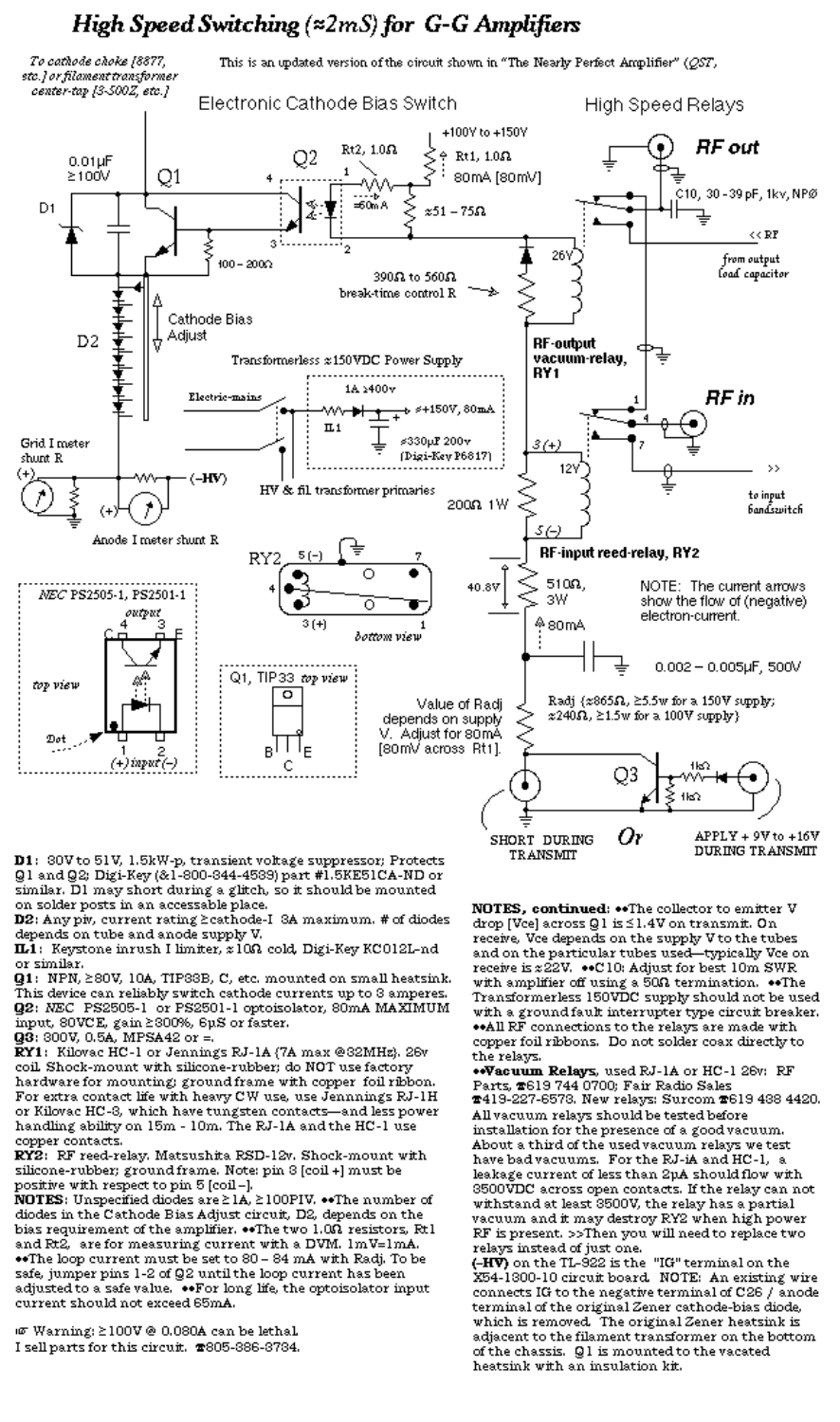### Breakdown Voltage Tester



D<sub>2</sub>

≤500Ω, 10w

secondary voltage plus \*50%. D3: ≥50 PIV, 1A full-wave bridge.

D4, D5:  $\geq 50$  PIV, 3A.

R1: Resistance as needed - typically 10M $\Omega$  to 500M $\Omega$ ,  $\geq$ 5W, designed for HY [long, spiral-film type].

R3:  $\approx$ 5M $\Omega$  to  $\approx$ 50M $\Omega$ . Must be able to withstand the full output voltage.

R4:  $100K\Omega$  to  $200K\Omega$ ,  $2W$ .

T1: Yariable transformer, ≥1A, 120Y input, 0-132Y output.

T2: 120Y 50/60Hz primary,

\*5-10kYRMS secondary. A 5kY secondary will produce a DC output of about 15kY.

--Custom scale meters are available from Metermaster at [800]-962-8128 or [213]-685-4340. or from Metercraft at [714]-973-8378. The meters must be mounted on plexiglass or some other insulating surface. Metal chassis/panels are problematic in HYBTs.

#### **CURRENT LIMITER-DETECTOR**

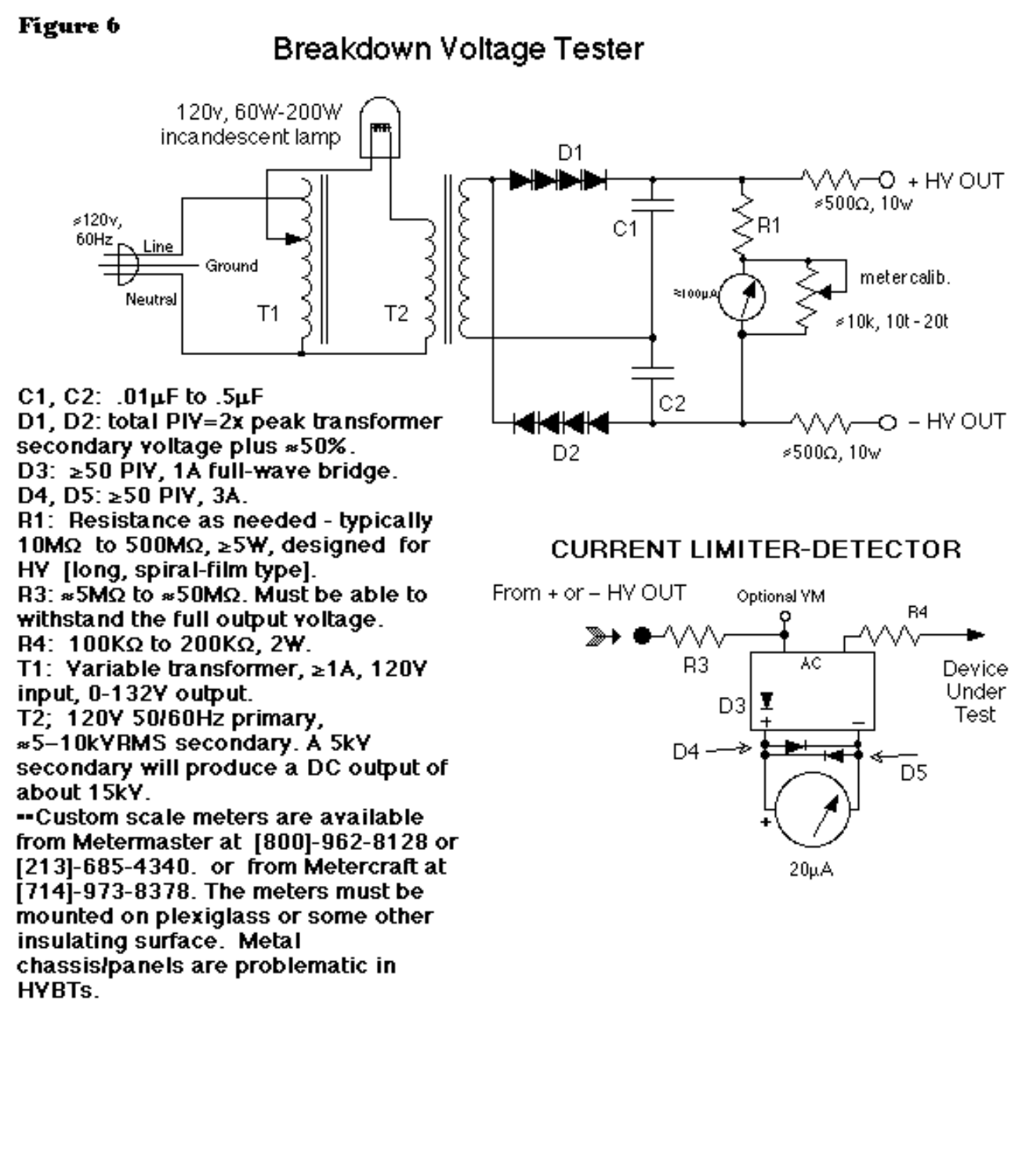

 $C1: z1nF [1000pF] @ 5KV for 80m to 10m.$ #2nF@5kV for 160m to 10m.

 $C2: z8 pF$ , rated at  $\geq 3 x$  anode supply voltage/ C3: Neutralizing C. x1100 pF total The variable C is  $z250pF$ , compression mica.

C4:  $z0.02uF$  in parallel with  $z2000pF$ .

R1: R1x2000 for bifilar T1; R1x4500 for trifilar Tl. Must be able to dissipate the average power delivered by the driver.

L1: Sufficient inductance at the lowest operating frequency to resonate with the grid capacitance. Resonate at the operating frequency by tuning for minimum reflected power. This should be done with the anode and screen supplies OFF.

**T1**: Perm.  $= 40$  [Amidon #67 material] 2.4 inch. diameter. A typical bifilar wound Tl has about 12 turns of #20 - #22 teflon, stranded, hook-up wire for 1.8MHz to 29MHz operation. A bifilar [voltage-doubling] winding is used for amplifier tubes that require a grid voltage of approximately -200V [4CX1500A, 5CX1500A, 4-1000A and the 8169]. A trifilar

[voltage-tripling] winding is used for tubes [8171] that require a grid voltage of approximately -300v. A typical trifilar winding would have 8-turns on the same type core. The bandwidth of trifilar windings is typically less than that of bifilar windings.

In order to minimize inductance/phase-shift in the neutralization circuit's capacitive voltage-divider [C2 - C3] , the anode connection to the amplifier-tube should be made with 2cm-3cm wide section of long-finger type, Eimac® finger-stock fastened to the upper rim of the fiberglass chimney. This point is also used for the output & DC connection. The "plate-cap" connection point is not used.

- The inductance of all leads in the neutralization circuit. should be minimized. C2 should be placed between the finger-stock and a feedthrough insulator that is mounted next to the tube-socket. L1 and C3 should be mounted near the feedthrough insulator under the chassis. This is an important layout consideration for a neutralized. AB1 circuit.

**Ds**: V-surge breakdown diodes: (hand picked from garden-variety rectifiers) Protects components which connect to cathode-common-such as the filament-transformer, grid bias supply, and the screensupply. Ds protects by short-circuiting during a +HV-to-chassis arc-over or an anode-to-screen arc-over. The measured PIV total for Ds should = the maximum screen-voltage plus about 500V. The current rating should be≥3A [1N5400 family, etc.]. Since these diodes will short during a glitch, they should be mounted in an accessable place to facilitate replacement.

Ck: cathode bypass capacitors. Must be able to withstand the peak RF cathode current. Approximately 6 disc ceramic capacitors should be used for each Ck to share the RF-current burden and to mimimize L between the filament collets and ground. Typical values: SkV - 6kV, 2000pF to 5100pF each. It's best to bypass with at least two different values of capacitors.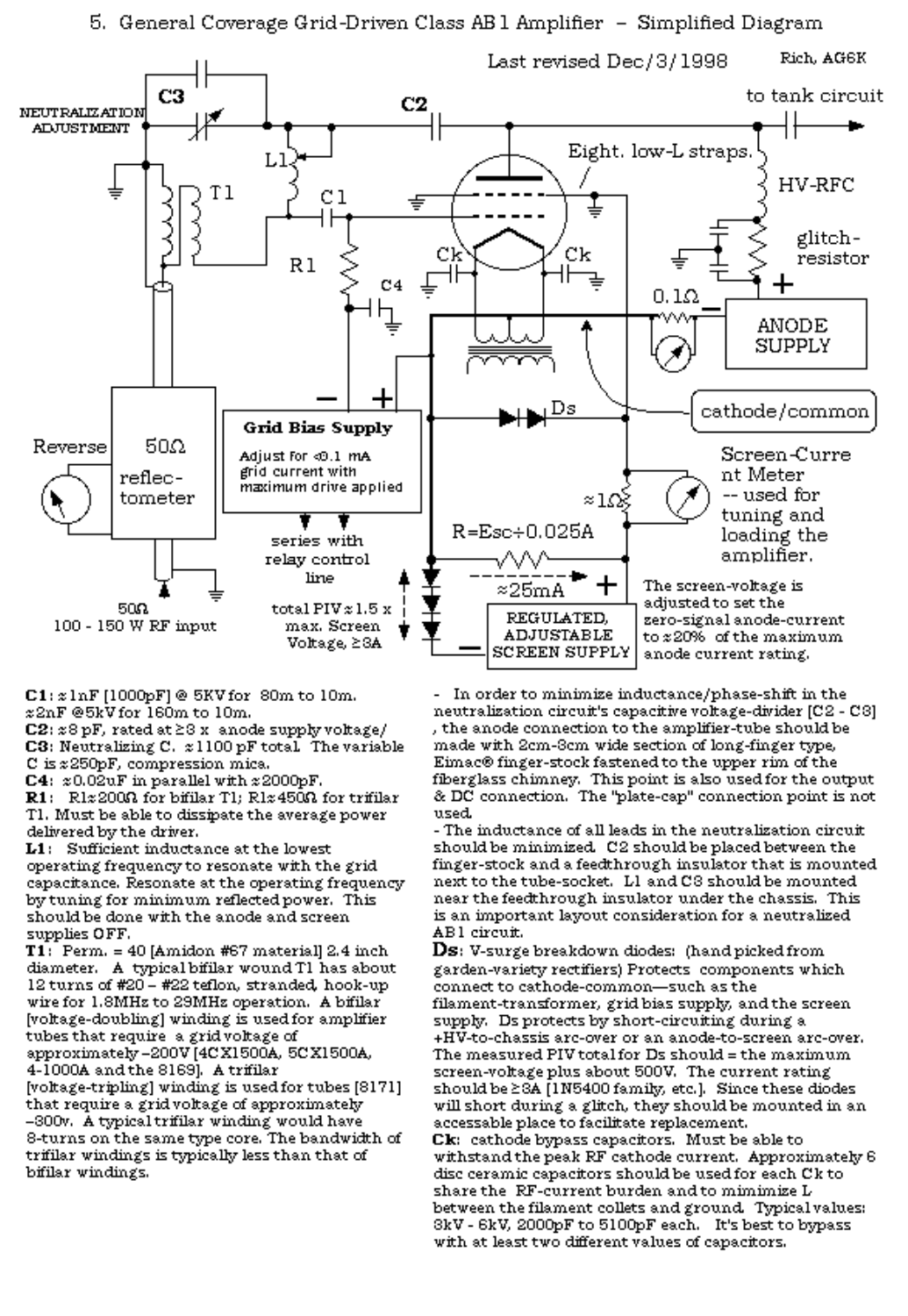#### Solid-State Switched Figure 4 GRID BIAS SUPPLY FOR CLASS AB1 AMPLIFIERS



C1:  $\approx$  20 µF, voltage rating  $\geq$ 1.2 times the no load peak voltage of T1 secondary.

 $C2: \approx 200 pF, 16V$ 

 $D1: \ge 50$ prv, 1A, 1N4002 or similar.

**D2, D3, D4, D5**:  $PIV \ge 1.5$  x peak secondary voltage of T1,  $\ge 1$ A.

**Q1**: MOS FET power transistor, N channel,  $\approx 1\text{\AA}$ , Vds> voltage rating of C1.

The Motorola<sup>TM</sup> MTP3N80 is rated at 800V, 1.5A; no heatsink needed.

Q2: Optoisolator; NEC PS2505-1 or equivalent.

**R1**: Must be calculated: R1=[V on C1 @20mA load, minus (expected transmit grid bias V plus 50V)]  $\div$  .02A. Wattage $\ge$  .02A x .02A x  $\Omega$ s.

R2:  $SK\Omega$ ,  $\geq$  2W.

**R3**: R3 is whatever resistance is needed to produce 100V across R2 (or a current flow of 20mA through R1 and R2).

 $\mathbf{R6}$ : Shunts excess current around Q2. Resistance depends on relay coil current. [Q2 input current is measured at R8]. Adjust R6 for  $\approx$  20mA through R8/Q2. For a relay coil current of 80mA,  $R\bar{6} \approx 1.5V + (80mA - 20mA) \approx 25\Omega s$ . The abs. maximum input current rating for Q2 is 80mA.

**T1**: Secondary RMS volts<sup> $\approx$ </sup>1.25 x the normal operating bias voltage needed. Example, for an operate bias requirement of -300V, the transformer should be  $300 \times 1.25 \approx 375\overline{V}$  RMS, with a current rating  $\geq 50$ mA. In the above example the cutoff bias voltage is 375V x  $\sqrt{2} \approx -530$ V.

• Resistors are 0.25 watt unless specified otherwise.

How It Works: When Q1's gate is at zero V, Q1 is cut off  $(\infty R)$ . Q1 switches to a low resustance when a few V positive is applied to its gate. During receive, when no current passes through the amplifier's T/R relay coils, Q2 is off-so Q1 is off  $\lceil \infty \rceil$  and zero current flows through R1/R2/R3. Thus, the grid bias voltage is high no matter where R2 is set, cutting off anode current flow in the amplifier tube. On transmit, current passes through the T/R relay coils; Q2 turns on and applys +V to the gate of Q1. As a result, Q1 switches from  $\infty$ R to low R. This causes  $\approx$  20mA to flow through R1/R2/R3, creating a voltage drop in these resistors. Thus, during transmit, the grid bias voltage decreases and it is adjustable. The grid bias voltage should be adjusted so that virtually zero grid current flows during maximum drive.

series with relay control line.

TOP VIEW



Q2

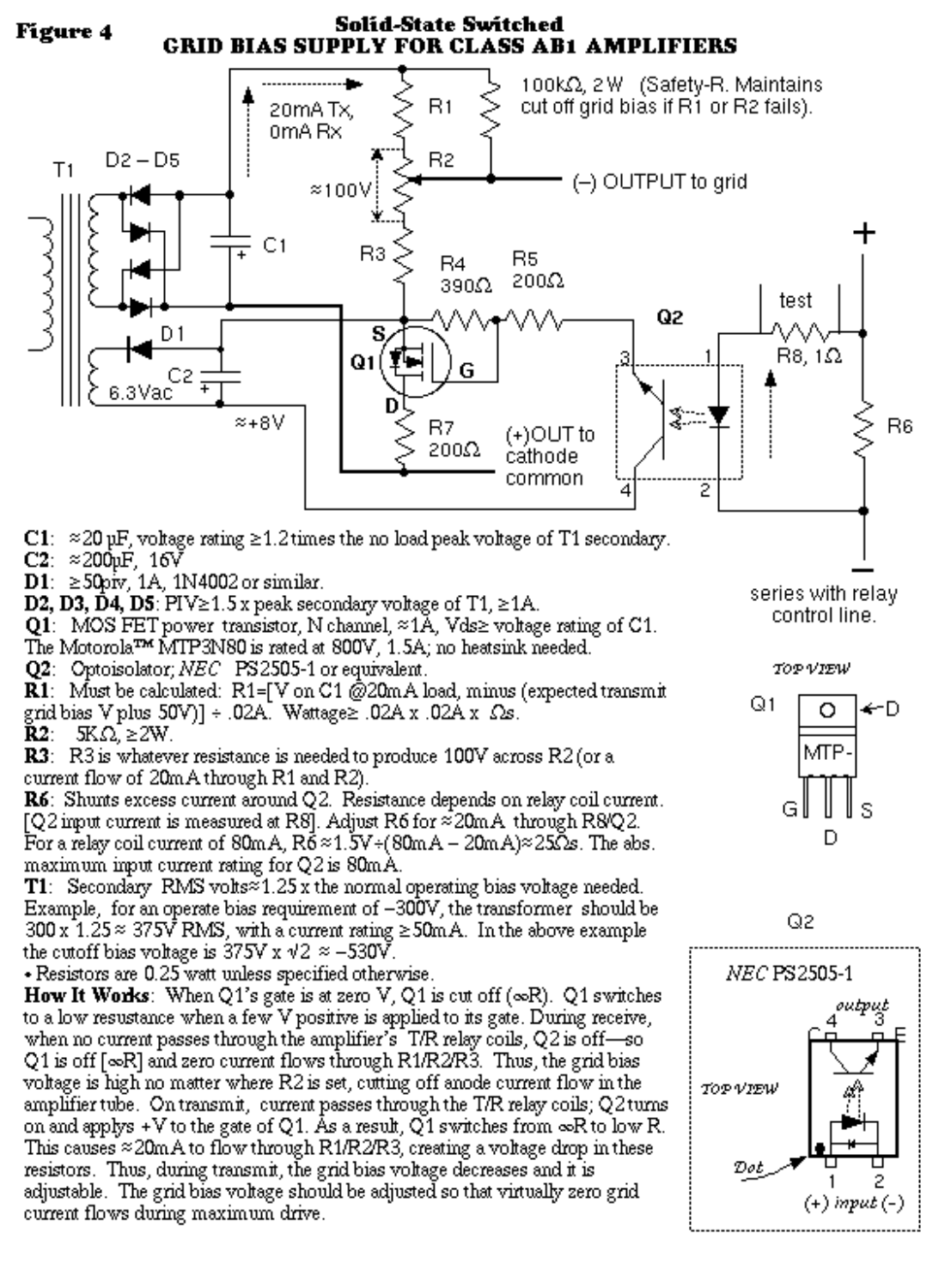#### Figure 3

#### **Example of a switchable Dual Voltage Power Supply** using a transformer with no secondary or primary taps.



 $-$ All unmarked diodes are 1kV, 3A [1N5408 or =]. •All unmarked resistors are 100kΩ 3W MOF.  $\star$ All capacitors are  $\approx$  330pF 450VDC electrolytic

**T1**: unloaded secondary voltage is  $\approx$  1414VRMS [2kV peak]. **S1**: vacuum-relay or suitably insulated ceramic switch.

When S1 is open, the circuit operates as a fullwave bridge—producing about 2kV for CW, RTTY or FM operation. When S1 is closed, the circuit operates as a fullwave voltage doubler—producing about 4kV for SSB operation--but at a lower average current capability. Do not close S1 when the power is on.